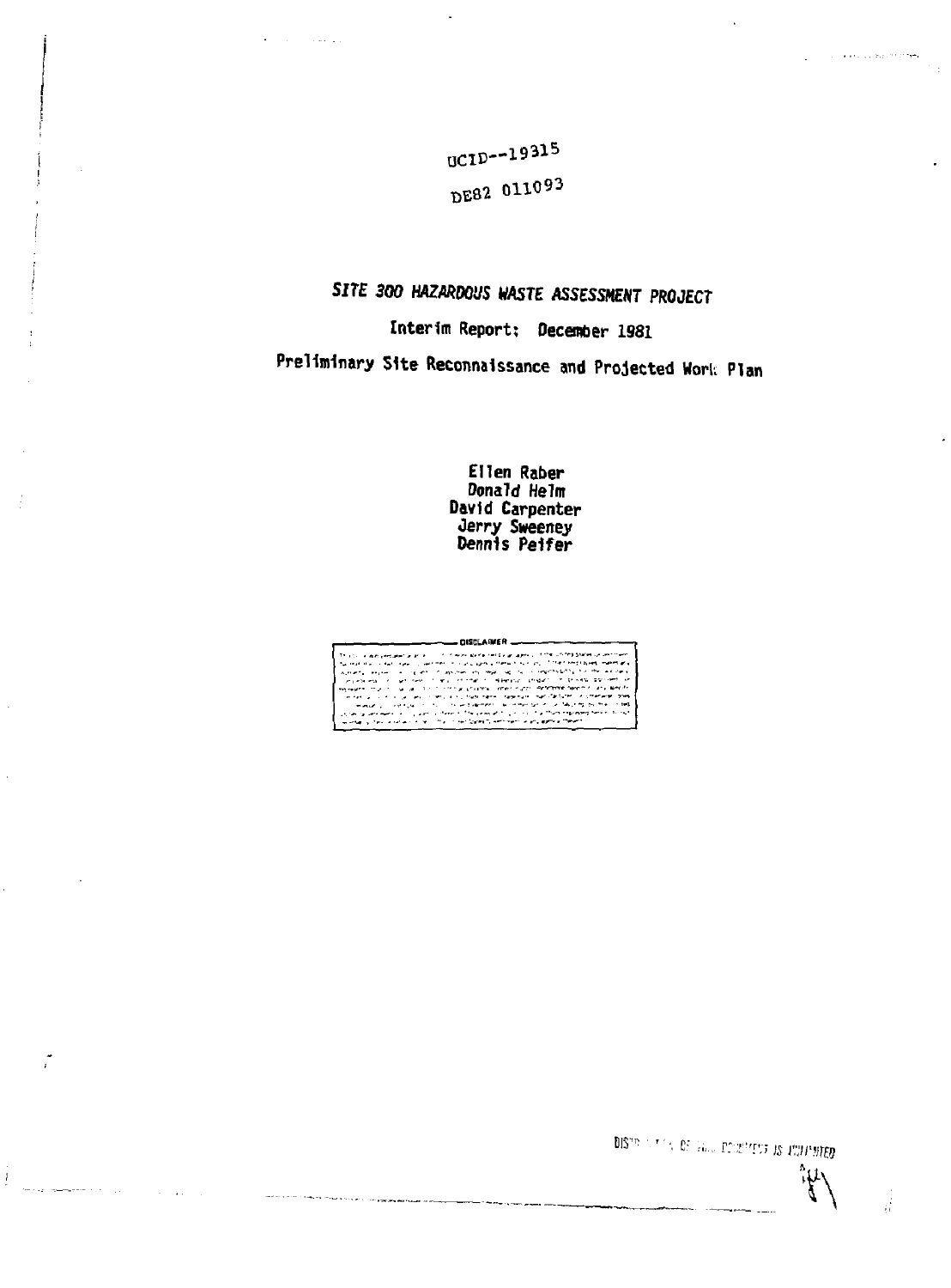# **TABLE OF CONTENTS**

 $\ddot{\phantom{0}}$ 

 $\left($ 

|--|

|     | <b>ABSTRACT</b>                       | 1              |
|-----|---------------------------------------|----------------|
| r.  | INTRODUCTION                          | $\overline{c}$ |
|     | II. PROJECT SCOPE                     | $\overline{2}$ |
|     | III. INITIAL SITE RECONNAISSANCE WORK | 5              |
|     | 1. Geologic Setting (D. W. Carpenter) | ô              |
|     | 2. Hydrogeologic Setting (D. C. Helm) | 11             |
| IV. | PROJECTED WORK PLAN                   | 22             |
|     | 1. Phase 1: Site Reconnaissance       | 22             |
|     | 2. Phase 2: Exploration and Analysis  | 33             |
| v.  | <b>REFERENCES</b><br>39<br>40         |                |
|     | ACKMONLEDGMENT                        |                |

 $\epsilon$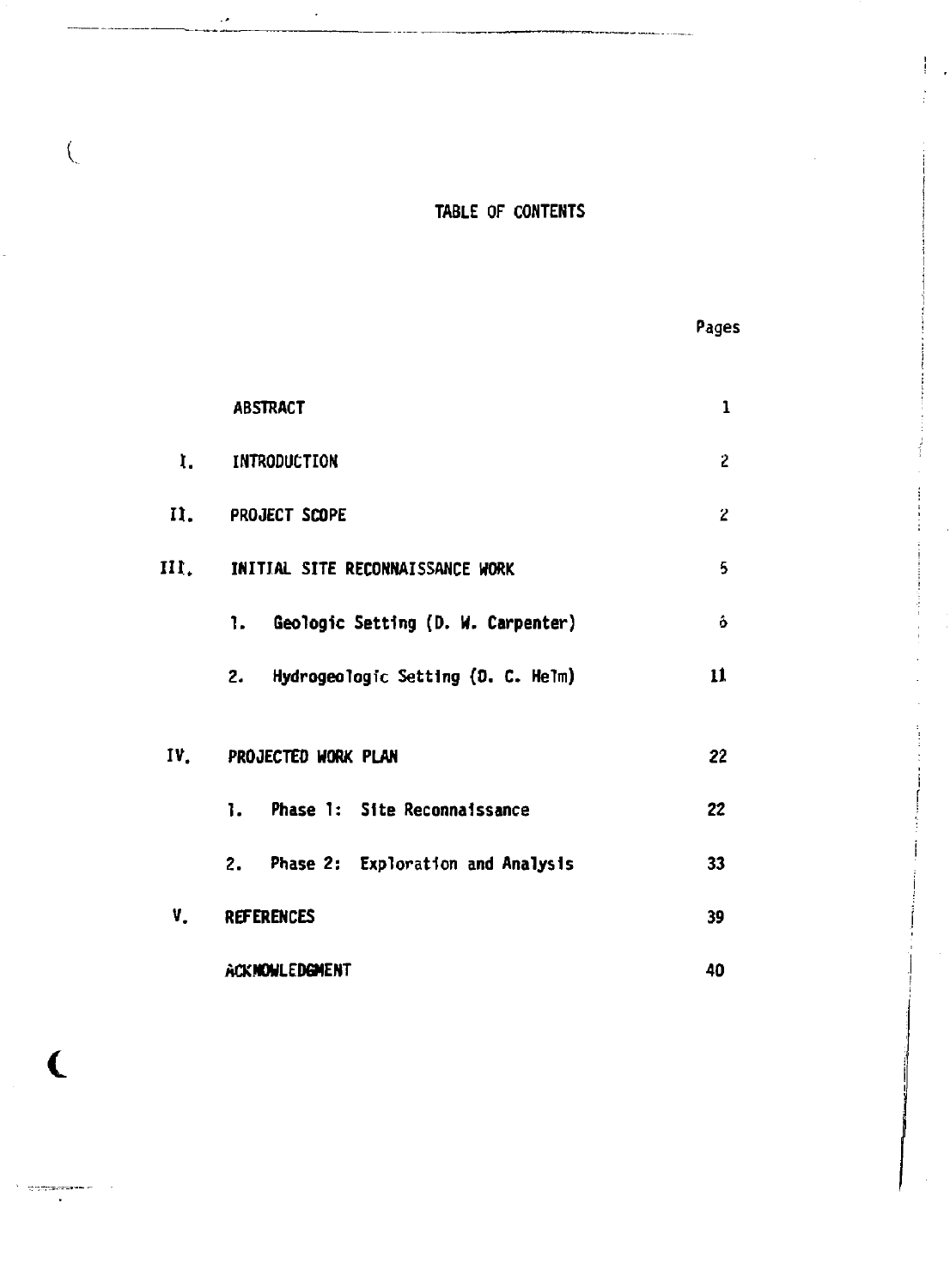#### **ABSTRACT**

**This document was prepared to outline the scope and objectives of the Hazardous Waste Assessment Project (HWAP) at Site 300. This project was initiated in October, 1981, to investigate the existing solid waste landfills in an effort to satisfy regulatory guidelines and assess the potential for ground-water contamination. This involves a site-specific investigation (utilizing geology, hydrology, geophysics and geochemistry) with the goal of developing an effective ground-water quality monitoring network. This goal will be accomplished in three phases: (1) Initial Site Reconnaissance, (2) Exploration and Analysis, and (3) Final System Installation and Analysis. The proposed work plans for Phases 1 and 2 of the project are presented.** 

**Initial site reconnaissance work has begun and we report the results, to date, of our geologic and hydrogeologic studies. All known solid waste disposal locations are underlain by rocks of either the Late Miocene Neroly Formation or the Cierbo Formation, both of which are dominantly sandstones interbedded with shale and claystone. The existence of a regional confined (artesian) aquifer, as well as a regional water-table aquifer is postulated for Site 300. Preliminary analysis has led to an understanding of directions and depths of regional ground-water flow.** 

. . .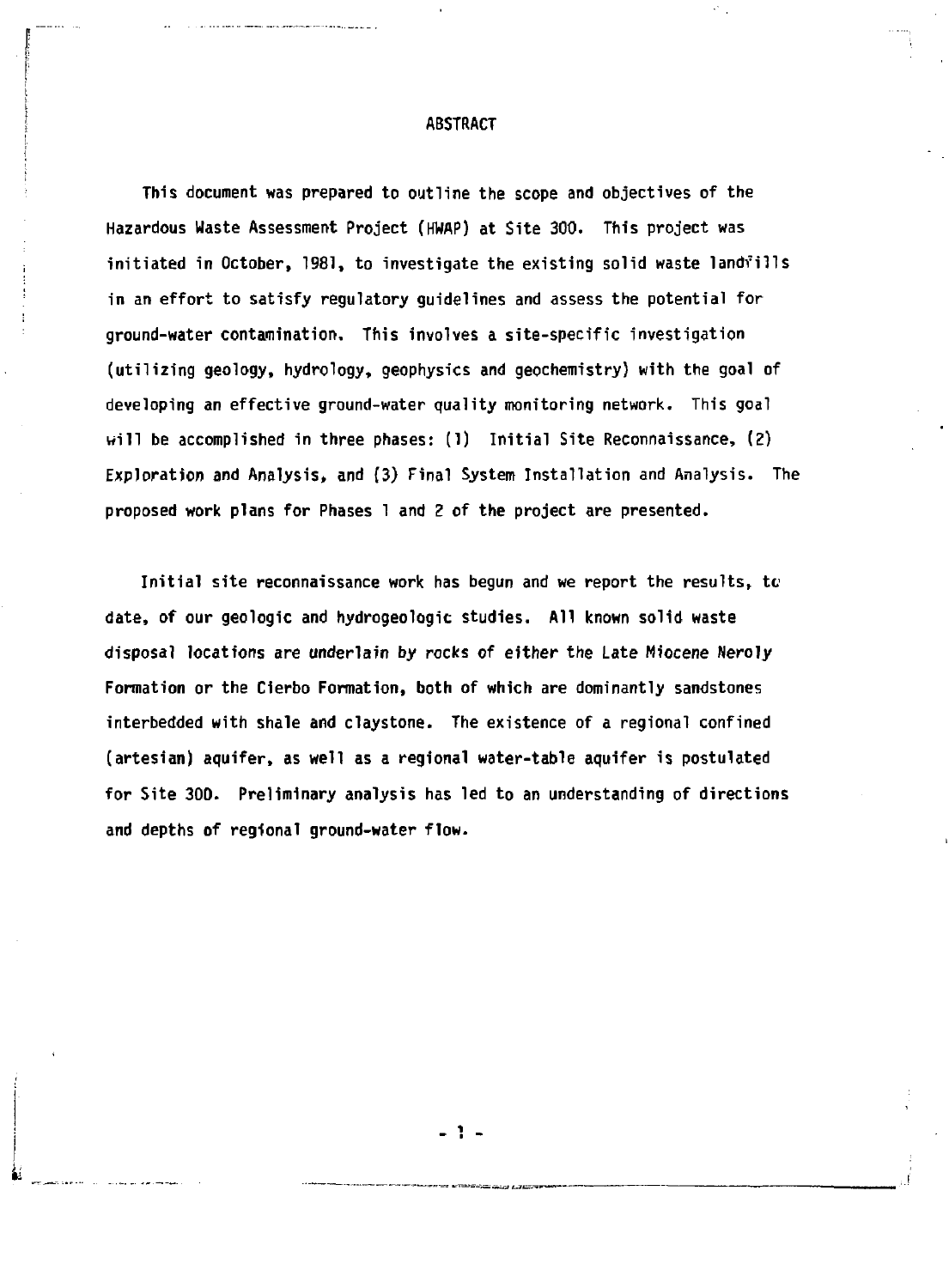### **I. INTRODUCTION**

 $\left($ 

**A new project known as the Hazardous Waste Assessment Project (HWAP) for Site 300 is being launched to assess whether the solid waste landfills have any effect on the environment. The assessment will involve characterization of the geology, hydrogeology and the migratory behavior of toxic materials (uranium, beryllium, etc.) currently buried in eight 1E dfilis- The potential for the introduction of contaminants during past operations will be reviewed and a detailed plan for compliance with regulations will be developed and implemented. This project will require support primarily from K-Division with the overall coordination of the effort by the Toxic Waste Control Group.** 

**The project originated because of a number of recent new state and federal laws concerning hazardous waste disposal. These regulations are now administered through the Title 22, Division 4, Chapter 30 - California Administrative Code, "Minimum Standards for Management of Hazardous and Extremely Hazardous Wastes" and Title 23, Chapter 3, Subchapter 15, "Waste Disposal to Land."** 

**This document reviews the information obtained, to date, and presents our preliminary interpretations based on initial site reconnaissance work. The projected Work Plan for Phases 1 and 2 of the Site 300 investigation is also presented. This plan is open to further review and modification based upon the results of hydrogeologic and geophysical studies now in progress.** 

#### **II. PROJECT SCOPE**

**The overall objective of this project is to investigate the existing hazardous waste landfills at Site 300 in an effort to satisfy regulatory guidelines and assess the potential for ground-water contamination. The** 

**-** *2 -*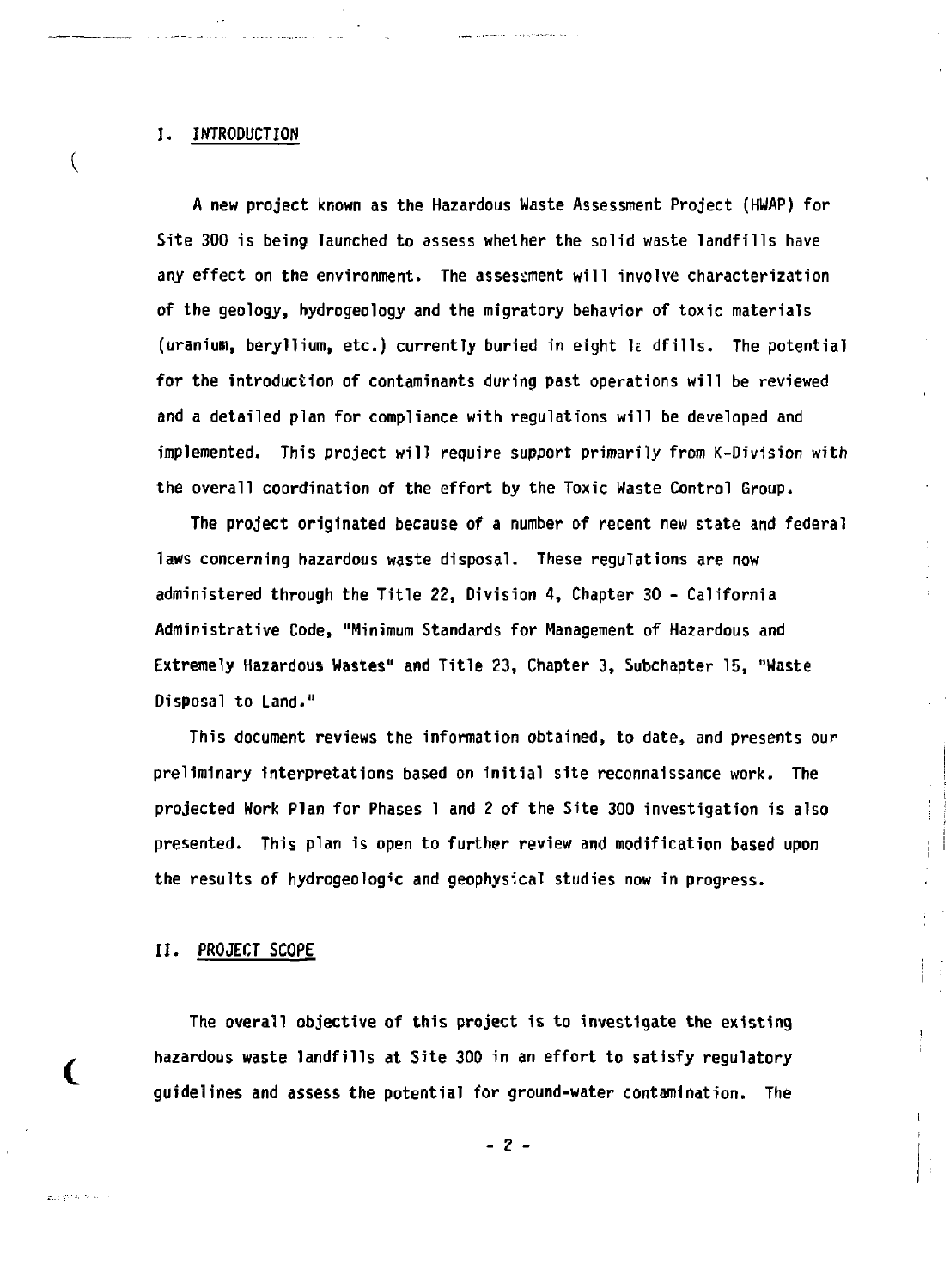**primary requirement states that discharge must remain within the designated disposal area at all times. A secondary requirement states that the presence/absence of wastes in the ground-water must be established. Because a variety of waste materials are handled at Site 300, we will conduct a site-specific investigation with the goal of improving the already existing ground-water quality monitoring plan that will allow us to:** 

- **o Delineate the location, nature and extent of any ground-water contamination that may have occurred as a result of contaminant inputs from hazardous waste landfills,**
- **o Provide documentation of the baseline or pre-disturbance chemical composition of the ground water,**
- **o Design and install an economically feasible state-of-the-art monitoring system for assessment of the effectiveness of waste management or for provision of early warning so that remedial measures may be taken.**

**The project we propose is divided into 3 phases. Figure 1 shows the work breakdown structure that describes the relationship and interface between the various technical elements. During each phase, tasks can be broken down into 4 work groups: (1) engineering geology, (2) geophysics, (3) hydrogeology, and (4) geochemistry.** 

**Phase 1. Site Reconnaissance: This includes both a preliminary and final assessment of geological, hydrological, geochemical and geophysical conditions to establish the potential for ground-water contamination. Every effort will be made to find existing**  information (e.g. reports, we<sup>1</sup>; logs, maps, memorandums) and/or **collect and interpret field data to determine subsurface conditions in order to minimize drilling costs.** 

**- 3 -**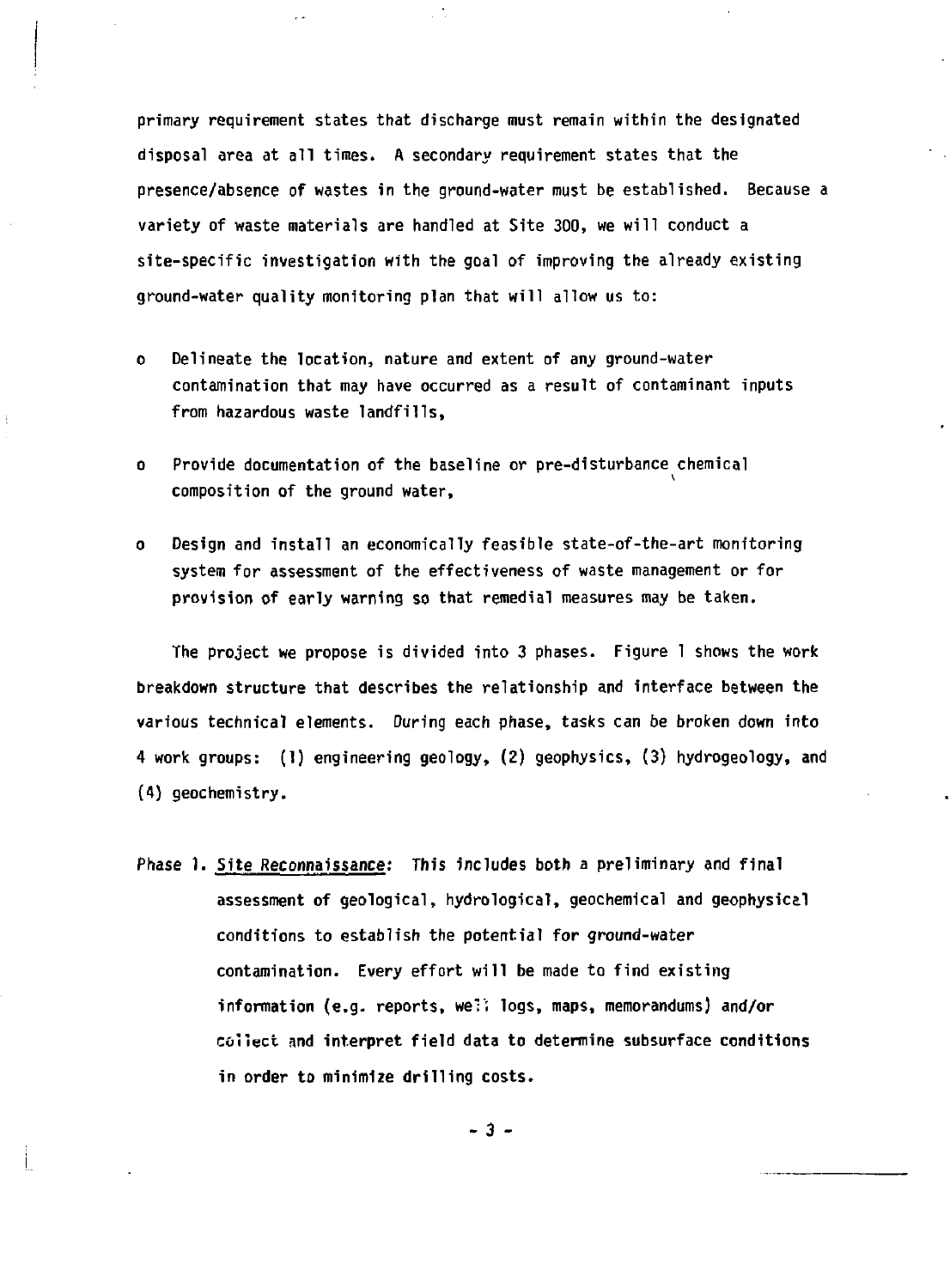**Phase 2. Exploration and Analysis: After completion of the initial site**  reconnaissance, an Exploration and Analysis program will begin. This will include designs for an initial ground-water monitoring and **sampling network, an exploratory drilling and sampling field program and laboratory support studies. The exploratory drilling program will be implemented such that all wells be completed as monitoring**  wells. It is presently anticipated that this will significantly **reduce the amount of work to be done in Phase 3 of the broject.** 

 $\overline{ }$ 

 $\overline{\mathcal{L}}$ 

**This projram will include the minimum number of wells necessary to verify hydraulic gradients across landfill areas and establish whether contaminants have entered the ground-water region.** A report **will be issued at the end of Phase 2 allowing a final site**  reconnaissance based upon the additional geological, geophysical, **hydrological and geochemical information obtained.** 

**Phase 3. Final System Installation and Analysis: Based upon the results**  obtained from Phase 2, a final ground-water monitoring hetwork will be designed for each landfill area. If in Phase 2, no  $\epsilon$ ontamination is found and hydraulic gradients have been well established, no further drilling or laboratory supports studies may be necessary. A final project report will then be issued.

> If, however, ground-water contamination is observed, a monitoring network, based on regulatory standards, will be implemented. Data from field surveys can be analyzed to quantify the spread of contaminants and to predict something about probable future movements.

 $\vdots$ 

- 4 -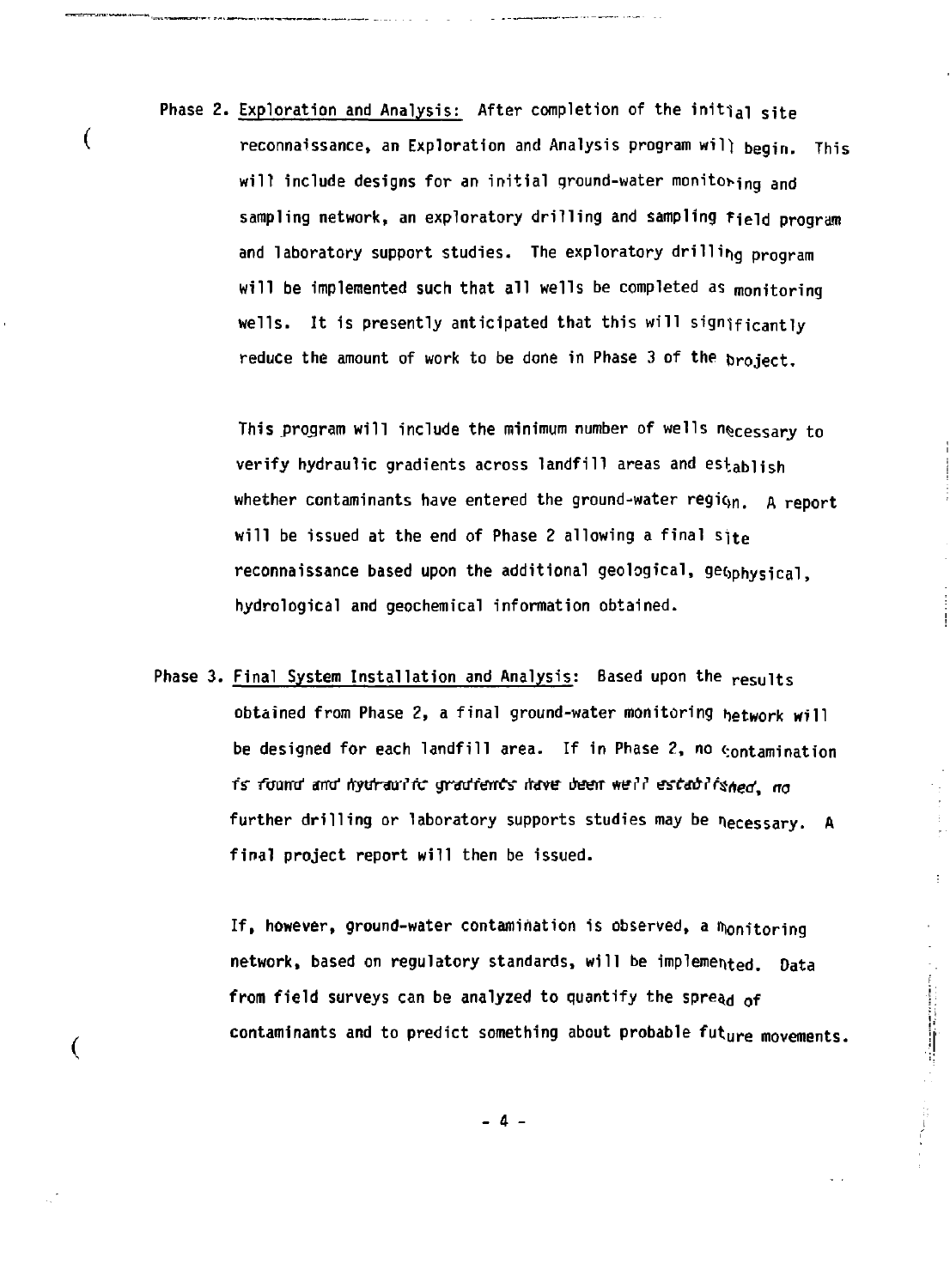#### **III. INITIAL SITE RECONNAISSANCE WORK**

**There are eight solid waste disposal pits located at Site 300. The specific locations are plotted on the map in Fig. 2. In addition, another landfill, south of Building 845, was recently identified. Although other hazardous materials have been buried in some of the older landfill areas, the largest volume of hazardous waste generated at Site 300 is primarily from the firing table debris. Only depleted uranium (D-38), beryllium and thorium are permitted in the landfills at Site 300. On an** *annual* **basis, this amounts to about 850 Kg of D-38 and 125 Kg of beryllium in debris that occupies approximately 1600m<sup>3</sup> and weighs 7.1 x 10 Kg (Roberts, 1980). The operational controls used at the landfills to limit the quantity of hazardous waste present at any given time were derived using guidelines established by the NRC (Title 10, Part 20.304.)** 

**The restrictions state that: (1) the total quantity of radioactive materials buried at any one location and time may not exceed approximately 0.1 curies in any given location (equal to 300 Kg of D-38), (2) burial is at a minimum depth of four feet, and (3) successive burials** *are* **separated by distances of at least six feet and not more than 12 burials are made in any**  *year^* 

**Initial field reconnaissance work has been completed. Besides the initial field observations, this has involved** *ar* **evaluation of existing information available for the Site 300 area. Site specific observations concerning the geologic setting of the landfill areas have been compiled. There are presently two available geologic maps of the Site 300 area. These are the maps of Huey (1948), shown in Figures 3 and 4, and Dibblee (1980) shown in Figures 5 and 6.** 

**- 5 -**

i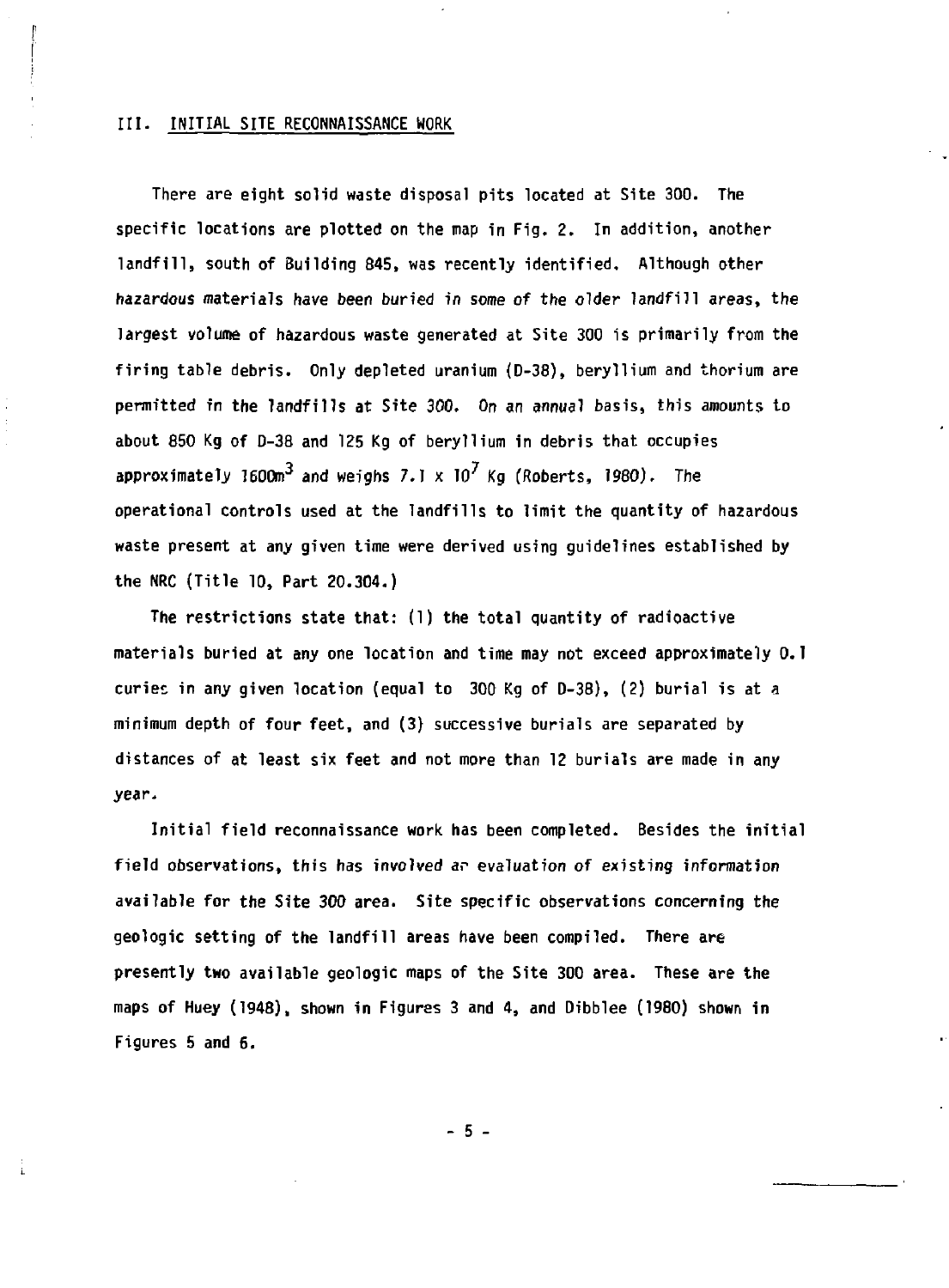#### **1. Geologic Setting**

**Site 300 is located in the eastern portion of the Altamont Hills, an elevated area that separates the Livermore Valley to the west from the San Joaquin Valley to the east. Summit elevations within the Altamont Hills generally range from about 1000 to 2000 feet above mean sea level; local relief is generally in the order of 200 to 400 feet.** 

**The Altamont Hills are underlain by a sequence of late Cretaceous to Late Tertiary marine sedimentary rocks. These have been subdivided by Dibblee (1980) into six mapable units of which two, the Miocene Cierbo and Neroly Formations, are pertinent to the Hazardous Waste Assessment Project at Site 300.** 

**The Cierbo Formation is exposed chiefly in the western portion of Site** *300*  (see Fig. 5, map unit Tmss). It consists dominantly of tan to gray, poorly **cemented, fine to coarse grained, locally pebbly, sandstone with clay shale interbeds. The Cierbo Formation has been found to directly underlie the Pit 7 area, an observation at variance with published mapping.** 

**Overlying the Cierbo is the late Miocene Neroly Formation (map unit Tn). The other known landfill locations, as well as most of Site 300, are underlain by rocks of this formation (Huey, 1948, Dibblee, 1980). These consist dominantly of fine to coarse grained bluish sandstones but contain locally significant amounts of conglomerate, shale and claystone. The bluish color is imparted to the sandstone by a montmorillonoid group mineral. Neroly Formation beds are commonly jointed; three sets with 0.5-2 foot spacings were noted in many outcrops. In outcrops, joint surfaces are clean or coated with caliche- Joint surface mineralization and degree of joint opennness with depth are presently unknown.** 

 $\frac{1}{4}$ 

 $\big($ 

 $\overline{\mathcal{L}}$ 

**- 6 -**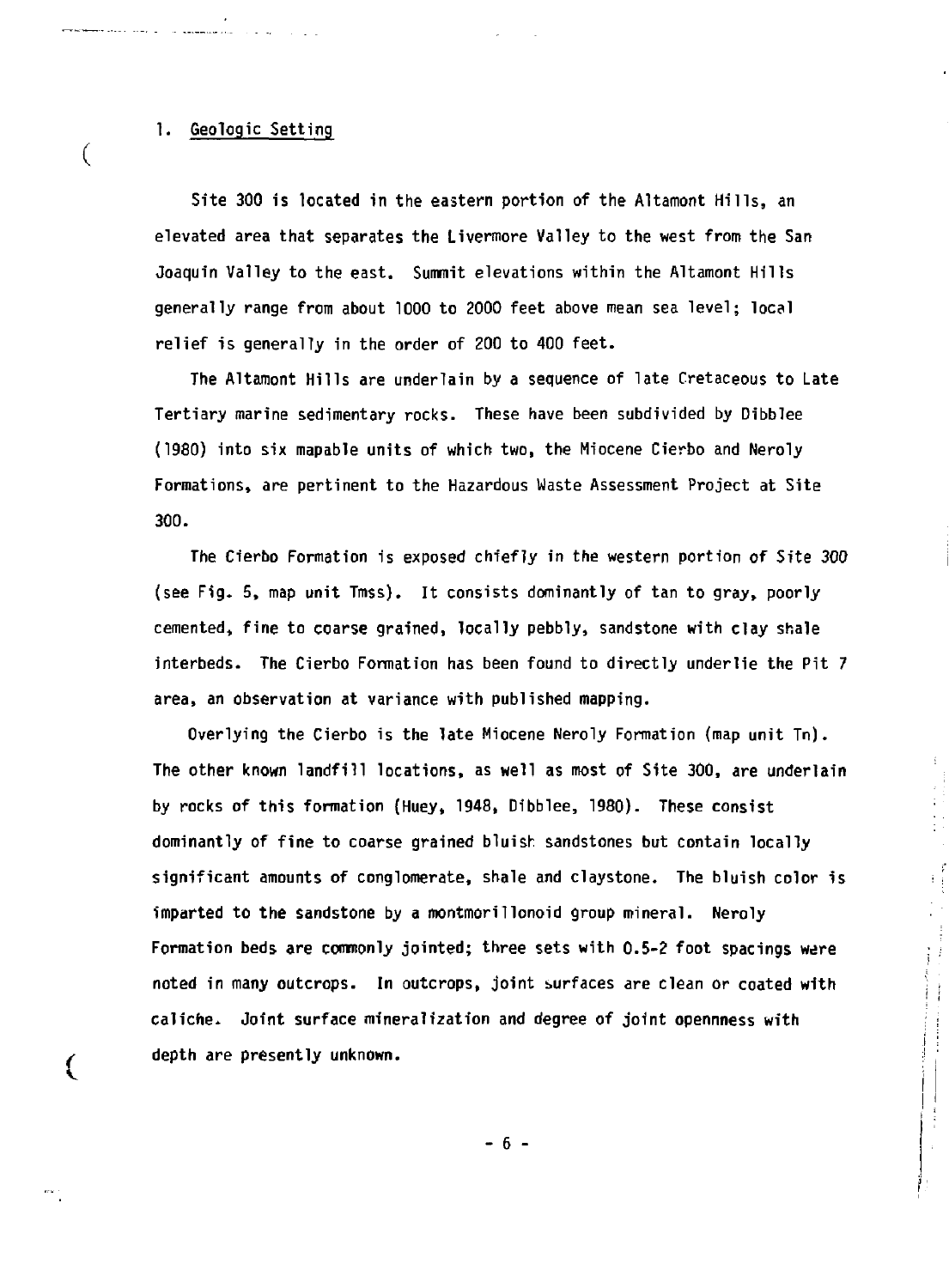**Although porous beds probably exist within the Neroly ^nd Cierbo formations, fracture flow may be dominant in the rocks beneath Site 300. The claystone and shale interbeds within these formations could act as perching and/or confining horizons and their presence may further complicate the hydrologic system.** 

**The rocks beneath Site 300 have been deformed into several relatively gentle anticlinal and synclinal folds (see Fig. 4) . Principal folds are the Patterson anticline that trends through the north-central portion of the Site and an unnamed syncline located further to the northeast (see Fig. 5). The overall degree of deformation within the rocks beneath Site 300 is less than that often seen in rocks of similar age in the California Coast Ranges.** 

**The Altamont Kills are bounded on the west by the active Greenville Fault zone (Carpenter and others, 1980). A number of faults have been mapped within the Altamont Hills (Huey, 1948, Herd, 1979, Dibblee, 1980). Herd (1979) has suggested that some of these faults show evidence of late Quaternary movement.** 

**Two faults have been mapped within the Site 300 boundaries (Dibblee, 1980). These are the Carnegie Fault, located near the southwestern boundary of the site (see Fig. 5), and the Elk Ravine Fault which passes through the northeastern portion of Site 300. Neither of these faults has been studied in detail and the Elk Ravine Fault des not appear on geologic maps of the Site 300 area published prior to Dibblee's work (Huey, 1948, California Division of Mines and Geology, 1966).** 

**Soils underlying solid waste disposal at Site 300 are generally thir (probably less than two feet at most locations) and consist dominantly of silty, gravelly sands and sandy silts. These materials** *are* **mostly non-plastic and non-cohesive. They appear to contain little clay and appear readily erodible.** 

**- 7 -**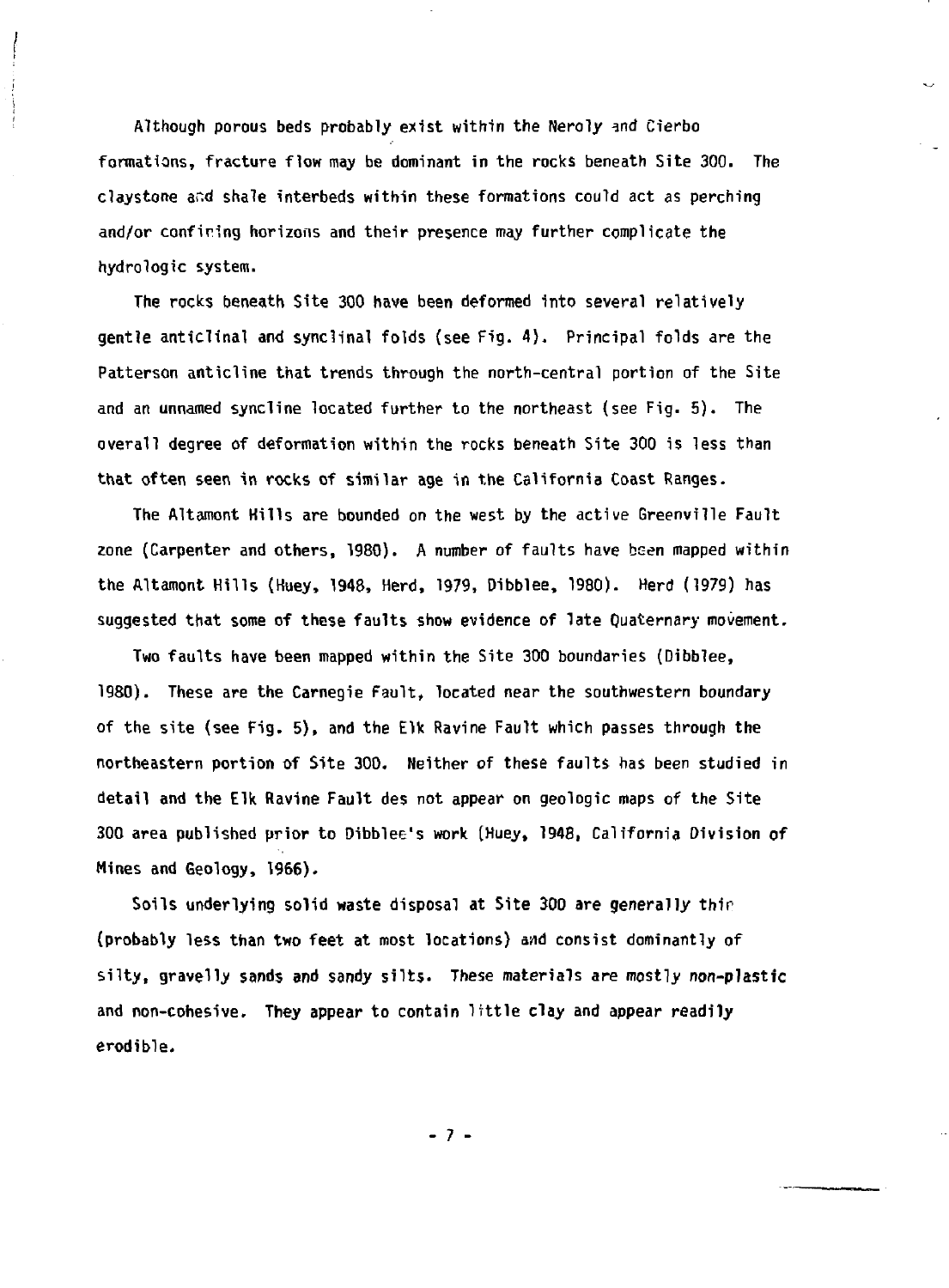Reconnaissance geologic descriptions of each of the known landfills at **Site 300 follow:** 

 $\overline{(}$ 

 $\overline{(}$ 

**Pit 1: Pit 1 is an active landfill located in a small drainage basin tributary to Elk Ravine. The pit is located near the center of Section 16 about one-fourth mile southeast of the ATA construction site. Pit l is the only active landfill site in the East Area of Site 300 and is rapidly filling.** 

**Surface drainage from Pit 1 is to the south toward Elk Ravin<sup>e</sup> . Surface soils are silty, gravelly sands and appear shallow and erodibie. These soils**  have been used between cells and as cover material on the landfi<sub>ll. Neroly</sub> **Formation beds exposed in bluffs north of the pit strike about N4o°W and dip 15°NE. They consist dominantly of fine grained sandstone with minor tuffaceous shale interbeds.** 

**Oibblee (1980) maps a branch of the Elk Ravine Fault as passing beneath the northerly portion of the Pit 1 site. Little is known about the Elk Ravine**  Fault. Woodward-Clyde Consultants (1979) did not discuss it during their **geotechnical appraisal of the nearby ATA site. However, it should be noted that their report was issued prior to the publication of Dibblee's map.** 

Pit 2: Pit 2 is located about 1000 feet south-southwest of Pit 1 and is in Elk Ravine at the confluence of several major drainages. Pit  $p_{15}$ inactive. Reportedly, material was buried here to depths of 6 to 8 feet and **then covered with local soil. Recent erosion that post dates buv-iai has resulted in gullies up to three feet deep across the pit area.** 

Surface soils in the vicinity of the pit consist of silty, gravelly sands with traces of clay. Bedrock consists of poorly cemented sandstone and **conglomerate of the Neroly Formation. The beds are nearly flat lying. The** 

**- 8 -**

 $\frac{1}{2}$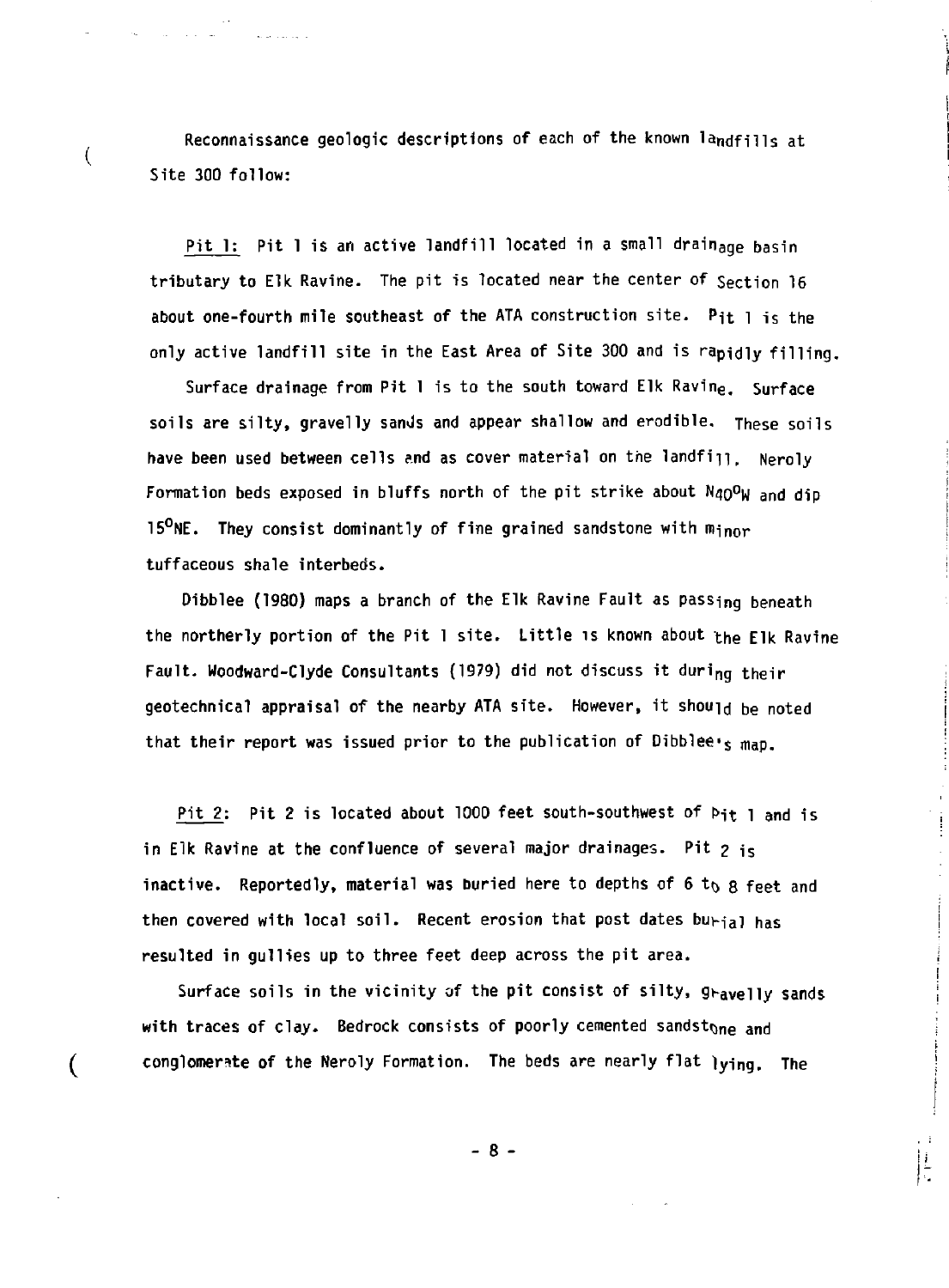**Elk Ravine Fault is mapped by Dibblee (1980) as passing through the waste disposal site.** 

**Pit 7 Area: The Pit 7 area consists of an active landfill (Pit 7) and several older disposal pits (3, 4 and 5) located nearby. The site is located**  *on* **the Alameda-San Joaquin County line near the center of Section 17. Surface drainage is southeast and then east to Elk Ravine.** 

**Field reconnaissance revealed that the Pit 7 area is underlain by beds of the upper Miocene Cierbo Formation as described by Huey (1948). As stated previously, this observation is at** *variance* **with published geologic maps that include the Site 300 area (Huey, 1948, Dibblee, 1980). Exposures in the walls of the cut made for the active pit show poorly cemented, coarse grained sandstone overlain by clay shale. The beds dip gently to the northeast. It appears that the waste is in direct contact with the sandstone as there** *is no*  **evidence of an impermeable bottom lining.** 

**Local soils exposed at the top of the pit excavation consist of sandy to clayey silts. These may have potential as impermeable lining materials but percolation tests on compacted specimens would be needed in order to make a definite determination.** 

**Characteristics of the older disposal areas could not be visually observed but** *^re* **probably similar to Pit 7. Some debris was noticeable projecting through the sandy surface soil blanket.** 

**Pit 8: Pit 8 is an inactive landfill located in the SU 1/4 Sec. 15 about 400 feet east of Building 801. A mudflow** *occurred* **at this site in 1978 inundating the area around Building 801. There is evidence of past erosion of natural soils and waste materials by a west-flowing tributary to Elk Ravine.** 

**- 9 -**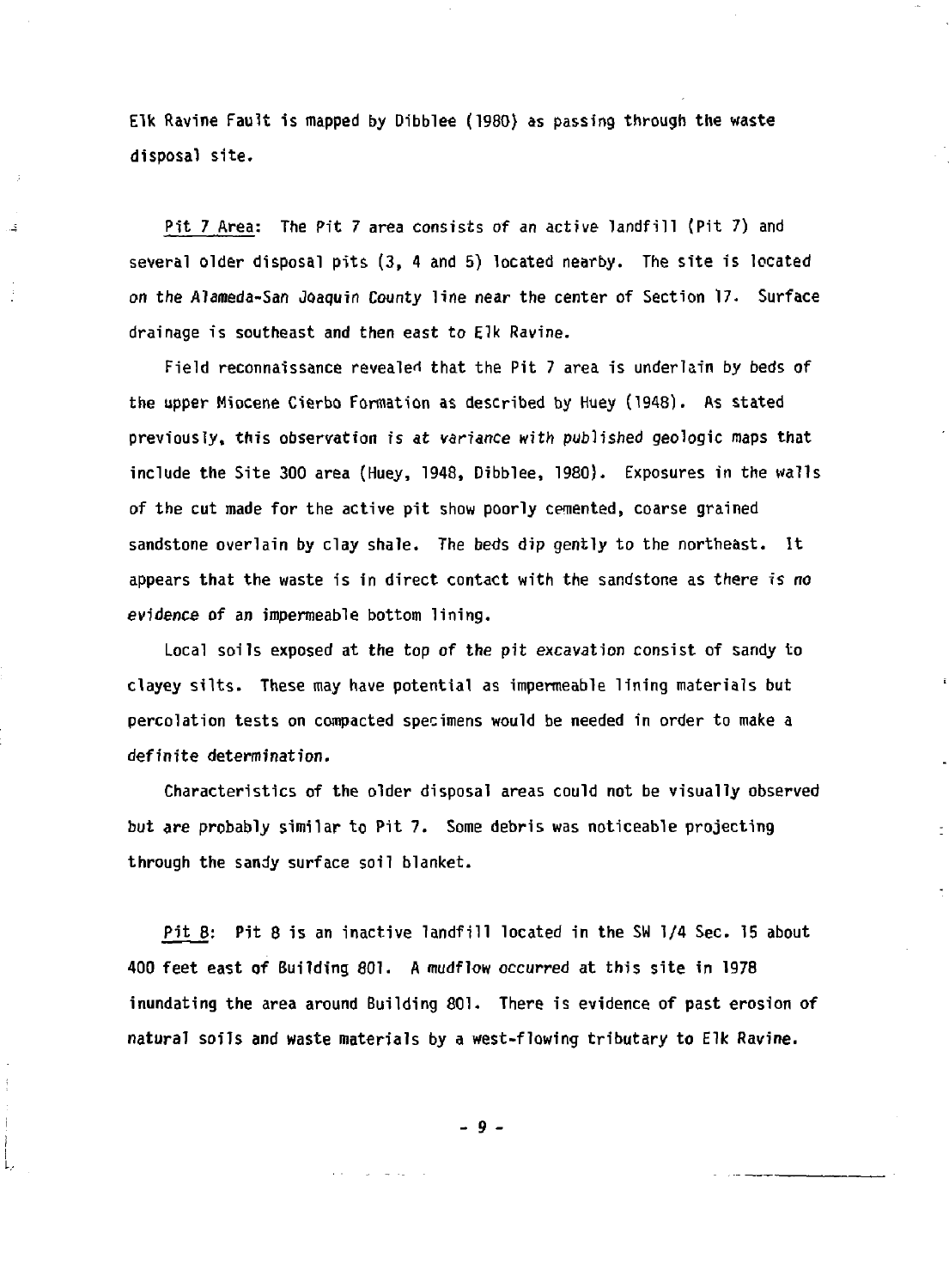**Surface soils beneath Pit 8 consist of erodible silty sands and gravels which appear thin. Bedrock is exposed in a cut face north of Building 801 and also a short distance upstream from the debris dam which is located east of Building 801. The rock consists of jointed Neroly sandstone with claystone interbeds. The rock sequence strikes northwest and dips gently downstream to the southwest.** 

Ú

 $\overline{(\ }$ 

ŧ

**Pit 6: Pistol Range Area: This site is located in the Nw 1/4 Sec. 33 along the south boundary of Site 300 adjacent to Corral Hollow. The Carnegie Motorcycle Park is located immediately south of the site across Corral Hollow. Ground water moving through alluvium beneath Corral Hollow constitutes a shallow aquifer that furnishes potable water to scattered residences in the area and may also serve the motorcycle park.** 

**Waste was disposed of in trenches excavated into terrace deposits and possibly in part into the underlying highly fractured bedrock. The pits were covered with a shallow blanket of local soil.** 

**The terrace deposits appear thin and consist of silty sand and gravel locally underlain by a dense clay bed. Bedrock is exposed along the southern boundary of the site and consists of highly fractured, steeply dipping, Neroly Formation sandstone and shale. Dibblee (1980) maps the Carnegie Fault as passing roughly beneath the site. The fault separates the steeply dipping beds seer, south of the site from gently dipping rocks exposed in the hills to the north. According to Dibblee, beds of the Plio-Pleistocene Livermore Formation** *are* **displaced by the Carnegie Fault but younger terrace deposits (mapped as Qoa) are not displaced.** 

**A spring exists about 300 feet southeast of the Pistol Range site. The spring issues from the contact between the terrace deposits and bedrock sequence and discharges into a drainage ditch. The exposure is in the access** 

**- 10 -**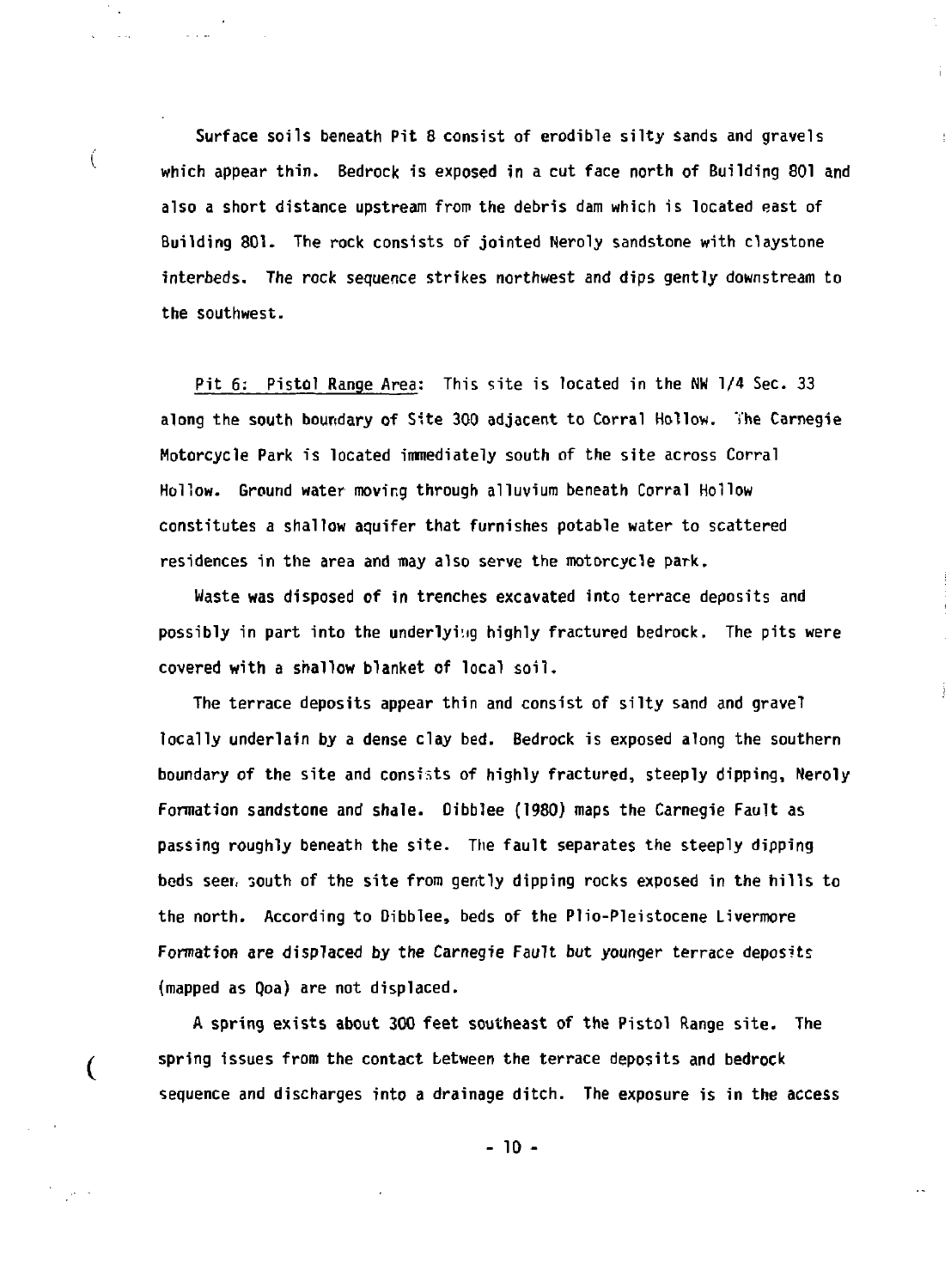**road cut and is inadequate to permit determination of the nature of the contact. However, a clay bed within the terrace deposits overlies the spring area and shows no evidence of disturbance.** 

**Building 845 Site: This inactive waste disposal location was recently discovered. The site is about 100 feet south of Building 845 in the east half of Sec. 21. The site is on the lower edge of the hillside and appears to be outside the main path taken by surface runoff.** 

**Waste has been covered with local soil, a slightly plastic clayey, gravelly silt. Exposures of moderately jointed Neroly Formation sandstone occur north and west of the disposal site.** 

**2. Hydrogeologic Setting** 

-i

**In their report of a geological and.-seismological investigation, Thorpe and Wright (1976) give a brief description of the hydrology at Site 300. Their statement is given below 'in its entirety:** 

**"Site 300 has a semi-arid climate, with an average yearly rainfall of about 0.25 m (Huey, 1948). The streams of the site are all intermittent, flowing only briefly during the wetter months. The main drainage channel of the area, Corral Hollow Creek, runs along the southern and southeastern site boundaries. In the southwestern corner of the site several springs occur along the traces of major faults.** 

**At least 17 water wells have been drilled at Site 300, only 7 of which are currently in active or standby use. Water in the inactive wells is either of poor quality or nonexistent. The main source of water comes from wells along Corral Hollow, where the water table is 9 m or less below the ground surface. Elsewhere on the site, ground-water has been located in valleys at depths ranging from 15 to 60 m."** 

**- 11 -**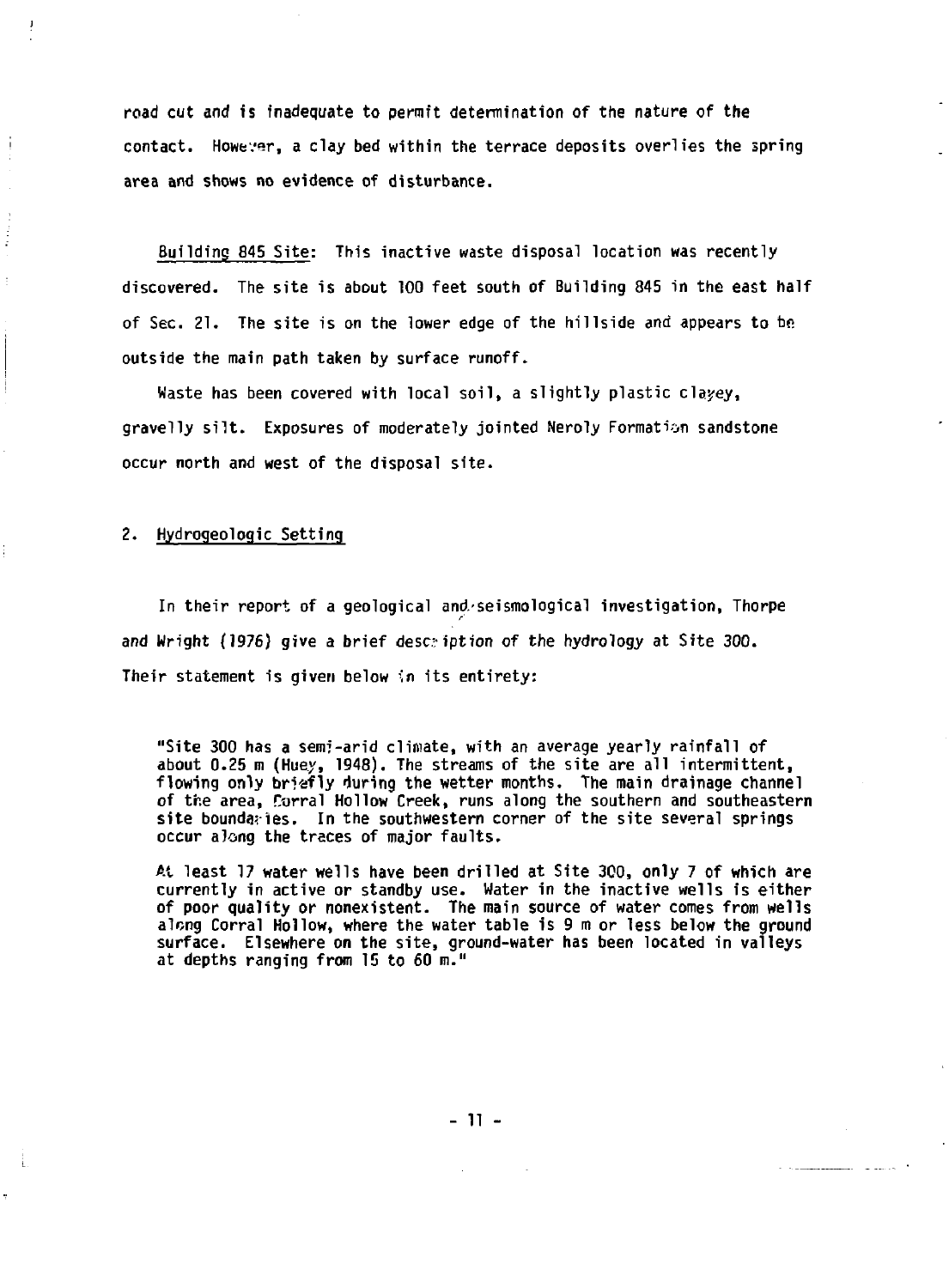**fi. Stone (1976) suggests that water-table conditions at Site 300 are sufficiently straightforward that the following generalization is applicable; "the water table .•. reflects the ground surface topography, but with diminished relief".** 

**These previous statements summarize what was known about the regional hydrology of Site 300 at the beginning of the present investigation. As an initial part of our reconnaissance, we collected valuable first-hand information on the location of springs, some of which are newly identified, and wells which have been plotted on the Site Map in Fig.** *Z.* **The assistance of Site 300 personnel was invaluable in locating the springs during October before the seasonal rains commenced.** 

**Several older capped wells have been made accessible for our use (W12, W13, W15, W17). A preliminary water-level contour map based on October water levels, piezometric measurements and spring locations has been plotted on Dibblee's map (Fig. 5) . An initial review of the existing on-site well data has been completed. Available information concerning depths of wells, perforation intervals, water-bearing units, and static water levels has been tabulated in Table 1. Records of previous pumping tests have not yet been analyzed.** 

**j** 

i

**- 12 -**

**(**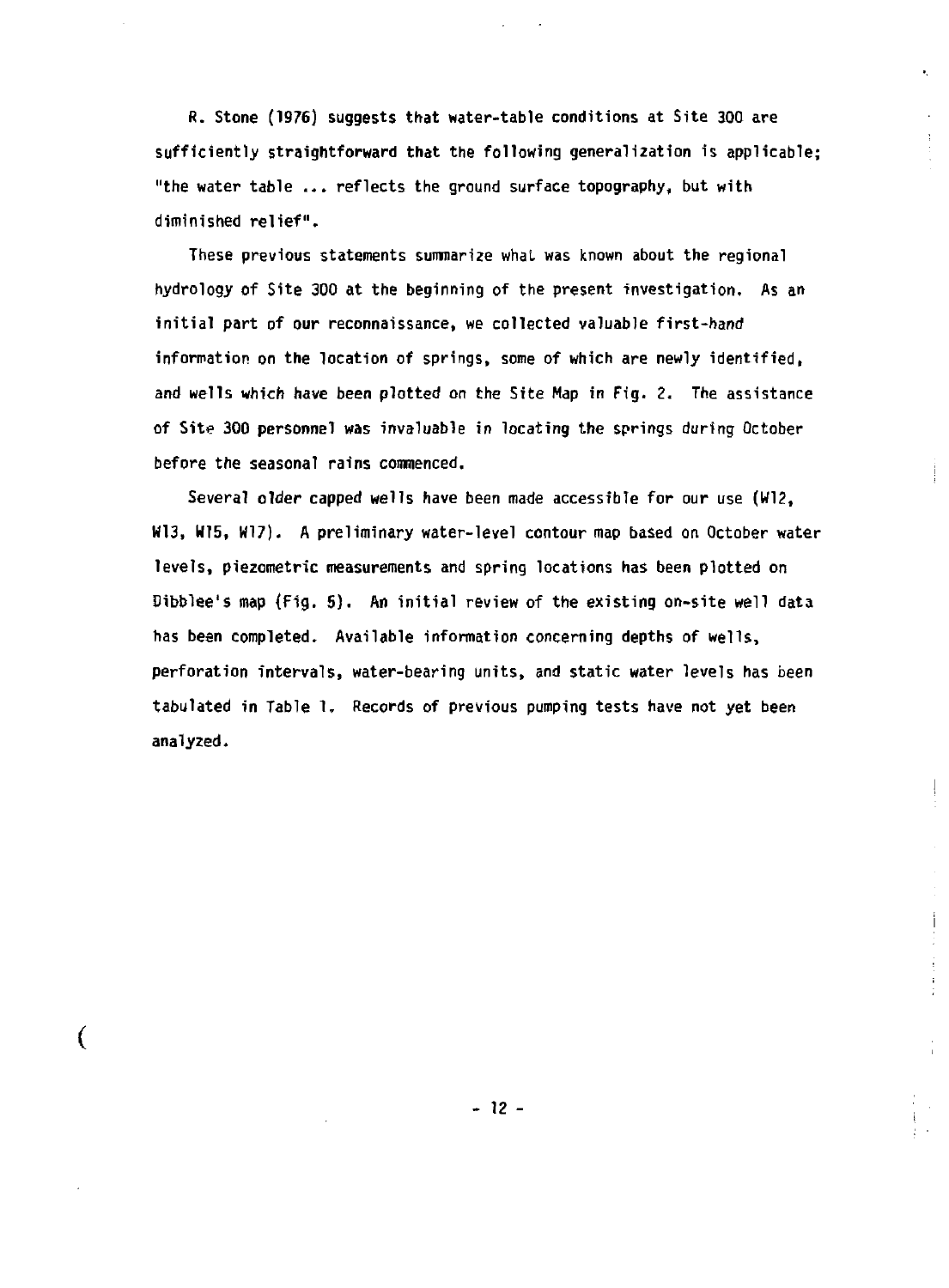|          |                            | Information Compiled From Drill Logs of Boreholes at Site 300 |                                   |                                     |                                                                                                      |                                                       |
|----------|----------------------------|---------------------------------------------------------------|-----------------------------------|-------------------------------------|------------------------------------------------------------------------------------------------------|-------------------------------------------------------|
| Borehole | Depth<br>(f <sub>t</sub> ) | <b>Perforations</b><br>(Ft)                                   | Land Surface<br>Elevation<br>(Ft) | Static Water Depth<br>$(ft)$ (Date) | Driller's Notes<br>(W.B.=Water Bearing)<br>$(ss = sandstone)$<br>$(sh = shale)$                      | (ft)                                                  |
| W1       | 152                        | $80 - 148$                                                    | 1023                              | 60(12/81)<br>68 (3/56)              | W.B. yellow ss<br>W.B. br ss                                                                         | 70-80<br>110-140                                      |
| HZ       | 144                        | $52 - 144$                                                    | 915                               | 120(3/56)                           | W.B. blue clay<br>W.B. yellow clay<br>W.B. sand & gravel<br>W.B. sand &<br>- 1<br>W.B. sand & gravel | $20 - 25$<br>$25 - 38$<br>80-90<br>100-112<br>120-134 |
| W3       | 160                        | 49-148                                                        | 1000                              | 38.1(12/81)<br>38 (3/56)            | W.B. br ss                                                                                           | $38 - 55$                                             |
| 14       | 180/517                    | 40-80<br>300-517                                              | 540                               | 19 (4/56)<br>Flow $0(4/79)$         | Artesian at 303'<br>W.B. blue ss<br>br ss<br>br ss & shale                                           | $19 - 53$<br>53-100<br>$145 - 65$                     |
| н5       | 257                        | none                                                          | 975                               |                                     | Dry, not cased                                                                                       |                                                       |
| W6       | 152                        | 42-146                                                        | 530                               | 30(8/56)                            | W.B. gravel<br>yellow clay & rk                                                                      | $30 - 45$<br>45–55                                    |
| W7       | 180                        | 60-180                                                        | 509                               | 17.8(12/81)                         | Artesian at 120' (br ss-soft)<br>$W.B.$ br ss (hard)<br>90-105                                       |                                                       |
| Ν8       | 150                        | $54 - 62$<br>78-102<br>126-138                                | 1249                              | 5.9 (12/81)<br>11(1/58)             | W.B. (Trickle)<br>W.B. (Crack)<br>W.B. (Best Water)                                                  | 30<br>55<br>126-134                                   |
| N9       | 178                        | none                                                          |                                   | $--(3/58)$                          | Dry, not cased                                                                                       |                                                       |
| W10      | 258                        | none                                                          |                                   | 170                                 | No water to 161'<br>Well not cased                                                                   |                                                       |

**Table 1** 

 $\sim$  100  $\mu$  mass and  $\sim$  100  $\mu$  mass and  $\mu$ 

Ĵ,

 $\mathbf{r}$ 

 $\mathbb{R}^n$  .

. . . . . . . .

**- 13 -**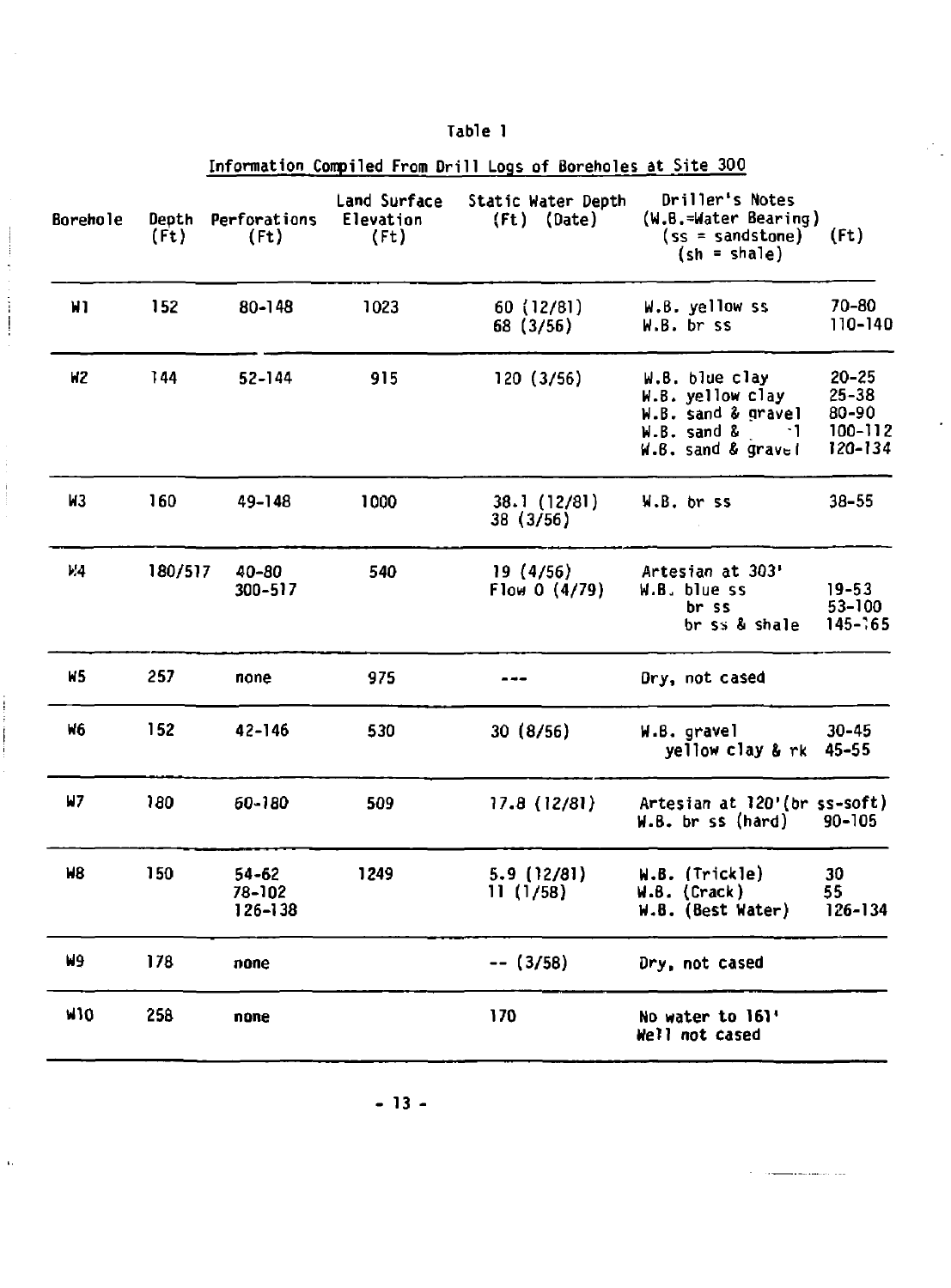| Boreho le   | Depth<br>(Ft) | Perforations<br>(f <sub>t</sub> ) | Land Surface<br>Elevation<br>(ft) | Static Water Depth<br>(Ft) (Date) | Driller's Notes<br>(W.B.=Water Bearing)<br>$(ss = sandstone)$<br>$(sh = share)$             | (Ft)               |
|-------------|---------------|-----------------------------------|-----------------------------------|-----------------------------------|---------------------------------------------------------------------------------------------|--------------------|
| W11         | 310           | none                              | 1544                              | 230                               | Well not cased<br>W.B. br ss & sh<br>blue sh                                                | 133-158<br>230-270 |
| H12         | 268           | 140-256                           |                                   | 129.3 (12/81)                     |                                                                                             |                    |
| <b>W12A</b> | 109.5         | (sounded 12/81)                   |                                   | Dry(12/81)                        |                                                                                             |                    |
| <b>M13</b>  | 310           | 130-232<br>238-306                |                                   | 208.8 (12/81)<br>135(4/59)        | W.B. blue ss & sh<br>gray ss & sh<br>br & gray ss & sh 235-276<br>blu sand & gravel 290-310 | 160-175<br>175-199 |
| <b>W13A</b> | 165.1         | (sounded 12/81)                   |                                   | Dry (12/81)                       |                                                                                             |                    |
| W14         | 185           |                                   |                                   | Dry $(11/60)$                     |                                                                                             |                    |
| W15         | 150           | 70-124                            |                                   | 46.2 (12/81)<br>65 (11/60)        |                                                                                             |                    |
| W16         | 240           |                                   |                                   | Dry (11/60)                       |                                                                                             |                    |
| W17         | 240           |                                   | 1051.0                            | 66 (12/81)<br>215(11/60)          |                                                                                             |                    |
| <b>W18</b>  | 310/545       | 150-232<br>235-306<br>425-475     |                                   | 135<br>Flow 0 (10/79)             | Artesian @ 400'<br>1st Water @ 160'<br>W.B. gravel                                          | 296-320            |
| CCP1        |               |                                   |                                   | 13.7 (12/81)                      |                                                                                             |                    |

j.

j.

والمراد

 $\ddot{\phantom{0}}$ 

 $-14 -$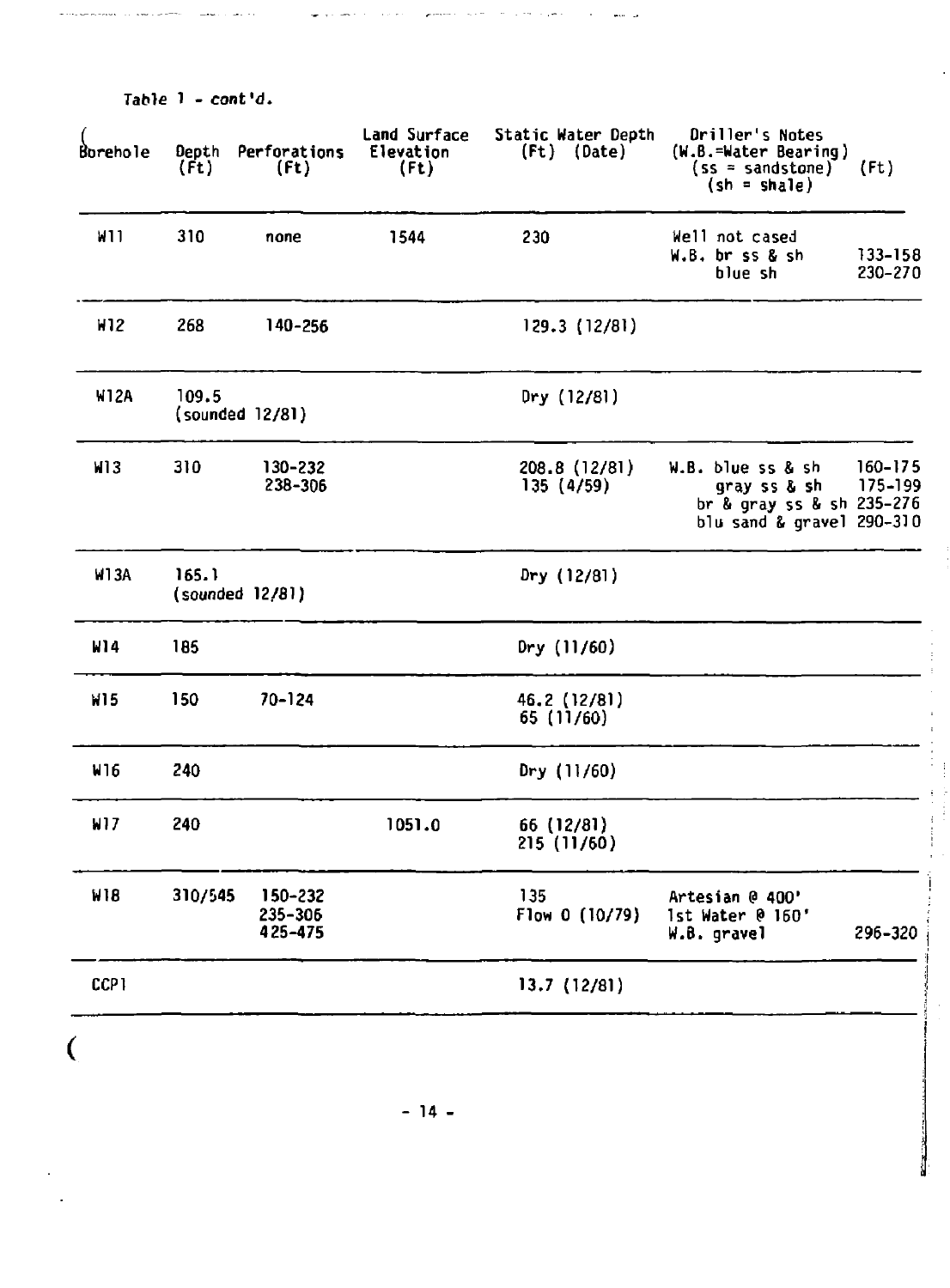| Table 1 - cont'd. |  |
|-------------------|--|
|-------------------|--|

| .ho le<br>£             | Depth<br>(ft) | Perforations<br>$($ Ft $)$ | Land Surface<br><b>Elevation</b><br>$($ Ft $)$ | Static Water Depth<br>$(ft)$ $(Date)$ | Driller's Notes<br>$(W.B.-Water Bearing)$<br>$(ss = sandstone)$<br>$(\sin = \text{shape})$ | (Ft)               |  |
|-------------------------|---------------|----------------------------|------------------------------------------------|---------------------------------------|--------------------------------------------------------------------------------------------|--------------------|--|
| CCP <sub>2</sub>        | 560           |                            |                                                |                                       | blk sh & fire sand<br>qray/blk fire sand<br>& sh                                           | 385-448<br>461-545 |  |
| Farmer's<br>Well<br>130 |               |                            |                                                |                                       | Located between W12 & W13                                                                  |                    |  |
| 03GS #1                 | 120           | none                       |                                                | 23 (2/80)                             | Not cased (located North of W8)<br>1st water level 0 53'                                   |                    |  |
| <b>USGS #2</b>          | 120           | none                       |                                                | 15 (3/80)                             | Not cased (North of W8)<br>Ist water level @ 78'                                           |                    |  |
| $USGS$ #3               | 120           | none                       |                                                | 15(2/80)                              | Not cased (North of W8)<br>1st water level @ 48'                                           |                    |  |
| CDF 1                   |               |                            |                                                | 14.4(12/8)                            |                                                                                            |                    |  |
| CDF <sub>2</sub>        |               |                            |                                                | 13.9 (12/81)                          |                                                                                            |                    |  |
| MS <sub>1</sub>         |               |                            |                                                | 30(12/81)                             |                                                                                            |                    |  |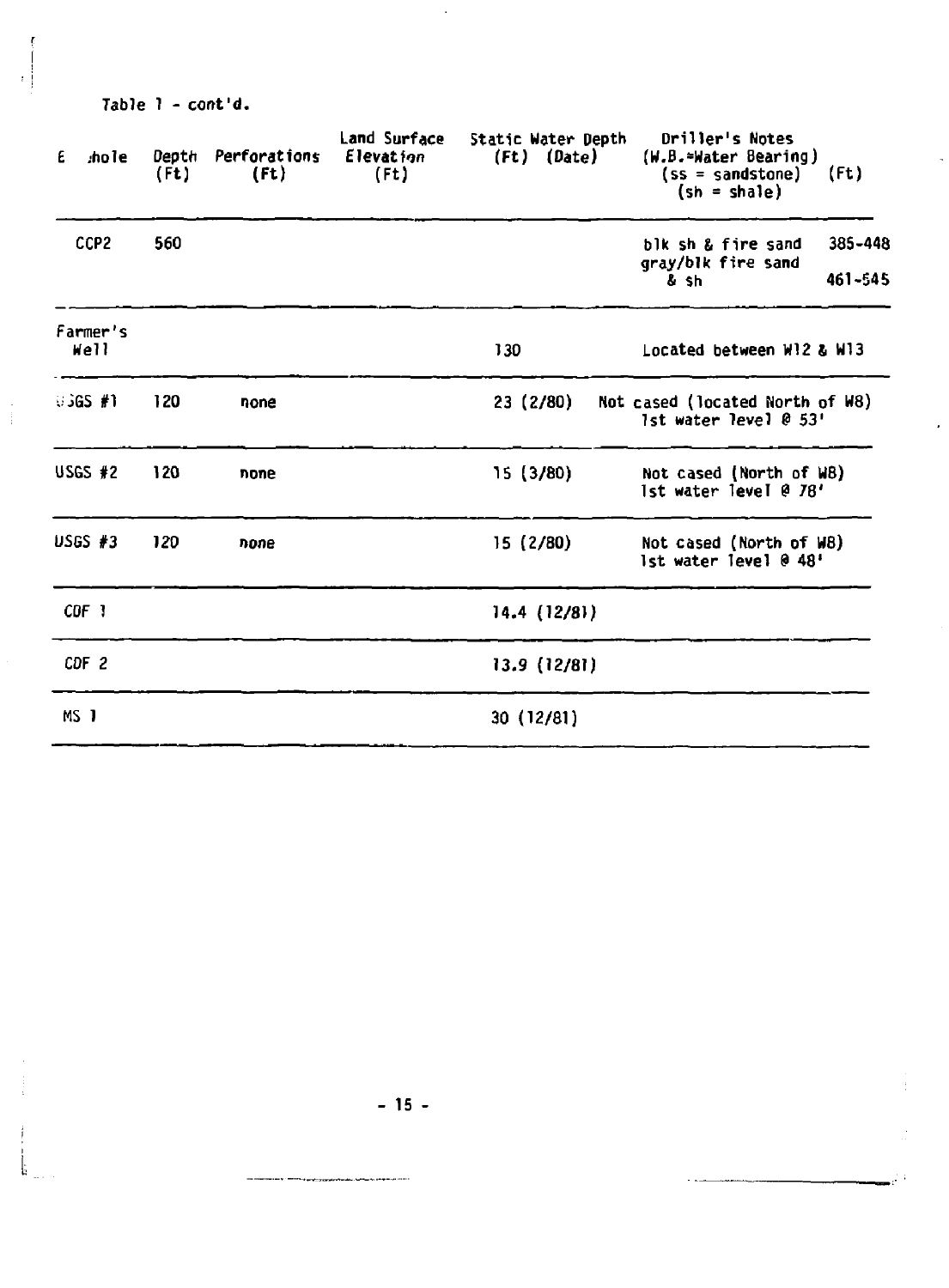**Based on our Initial reconnaissance, we postulate that there 1s a regional confined aquifer as well as a regional water-table aquifer at Site 300. The existence of an unconflned (water-table) aquifer and = confined (artesian) aquifer separated by a confining bed is clearly evidenced in the general services area located in the southeast corner of Site 300. Wells 4 and 18 penetrate both aquifers whereas wells 6 and 7 intercept only the unconfined aquifer. Because wells 4 and 18 are perforated in both aquifers they serve as hydraulic conduits between the aquifers which previously were hydraulically separated by one or more beds of extemely low vertical permeability (confining beds). This recent hydraulic connection is indicated by the gradual increase in pressure within nearby well 6. Pressures in the underlying artesian aquifer tapped by wells 4 and 18 have migrated outward from them locally through the overlying unconfined zone which they also tap.** 

€

€

**This description is consistent with a previous interpretation of a pumping test in September 1979 involving wells 4 and 18 (Olsen, 1980). The slow response of well 4 to a sequence of pumping, cessation-of-pumping, followed by capping of well 18 was explained in terms of the interconnection within well 4 of the two aquifers.** 

**Based on these observations, a number of simple generalizations can be made which will lead eventually to postulating directions and depths of regional ground-water flow:** 

 $\label{eq:2.1} \frac{1}{\sqrt{2}}\int_{0}^{1}\frac{1}{\sqrt{2}}\int_{0}^{1}\frac{1}{\sqrt{2}}\int_{0}^{1}\frac{1}{\sqrt{2}}\int_{0}^{1}\frac{1}{\sqrt{2}}\int_{0}^{1}\frac{1}{\sqrt{2}}\int_{0}^{1}\frac{1}{\sqrt{2}}\int_{0}^{1}\frac{1}{\sqrt{2}}\int_{0}^{1}\frac{1}{\sqrt{2}}\int_{0}^{1}\frac{1}{\sqrt{2}}\int_{0}^{1}\frac{1}{\sqrt{2}}\int_{0}^{1}\frac{1}{\sqrt{2}}\int_{0}^{1}\frac{1}{\sqrt$ 

**1.) There exists an unconfined (water-table) aquifer.** 

**2.) There exists a confined (artesian) aquifer.** 

**3-) The two aquifer systems are separated effectively.** 

**- 16 -**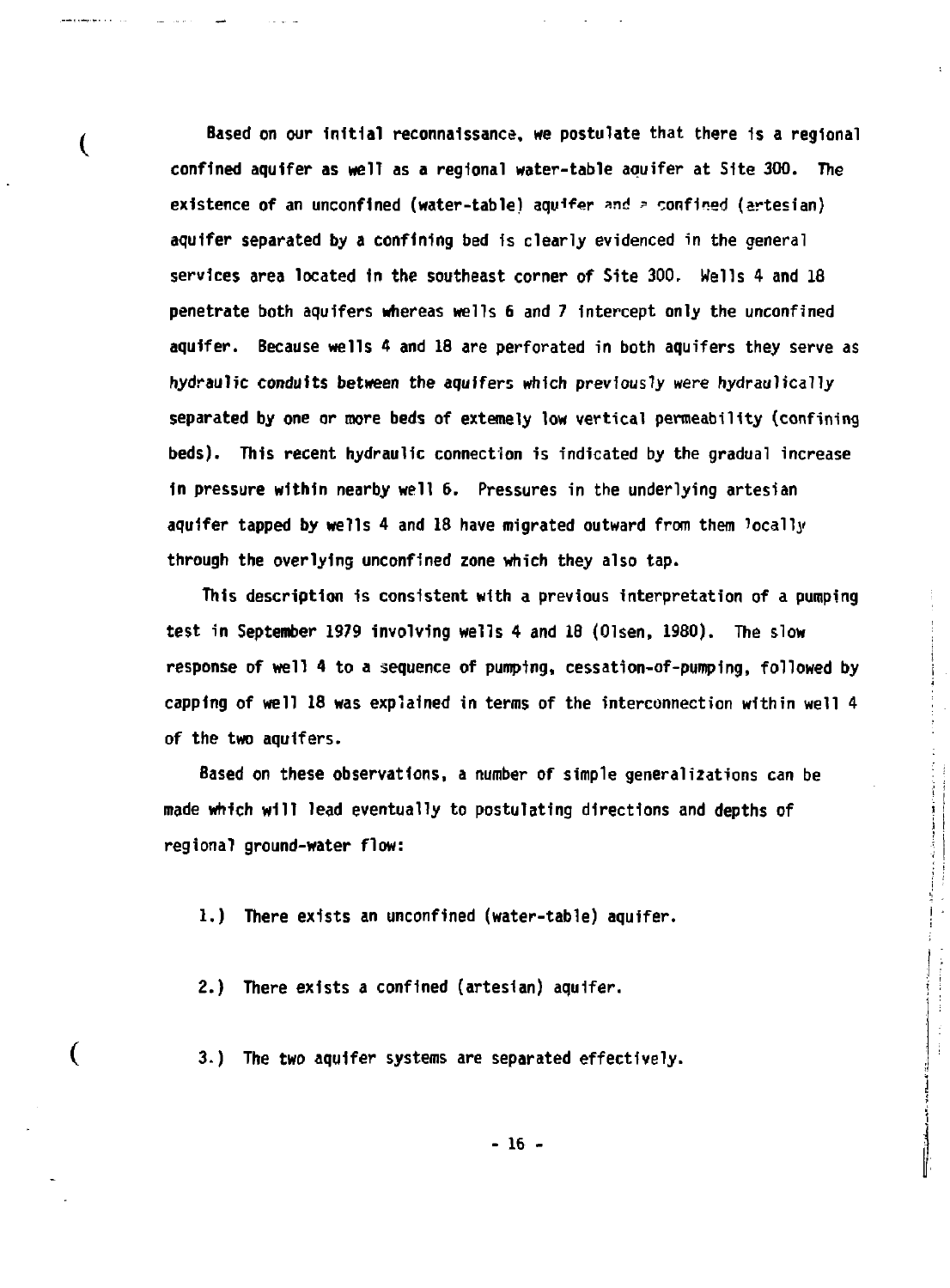**4.) This observed hydraulic separation reewires a regionally extensive confining bed to exist between them.** 

**5.) The two systems can be and have been hydraulically connected locally by vertical boreholes that intercept both.** 

**6.) Even though systems of permeable vertical fractures are observed to occur and 1n places may be sufficiently interconnected to serve as a hydraulic conduit between the two aquifers, such natural connections are not sufficiently widespread to alter the basically regional aspect of the hydraulic separation.** 

**Figure 5 shows the water-level contour map based on spring-location and water-well level data obtained from field reconnaissance. This Information has been superimposed on Dibblee's (1980) geologic map. Based on a preliminary analysis, 1t seems that along the southern and southeastern boundary of Site 300 both the confined aquifer and the unconflned aquifer flow generally southeastward towards Corral Hollow. One can expect thea ultimately to discharge Into the creek. Along the southwestern side of the upper part of Elk Ravine (within Site 300) the ground-water flow 1s generally northeastward towards the ravine. This is likely true of both the confined and the unconflned aquifers. There must, therefore, exist a ground-water divide between Elk Ravine and Corral Hollow for each of the two aquifers.** 

**The major question concerns the most likely location for a ground-water divide. For the unconfined aquifer, this location probably lies along the major surface-water divide between the Elk Ravine and Corral Hollow drainage basins. For the confined aquifer, Patterson anticline is the most likely ground-water divide for the following reasons:** 

**17 -**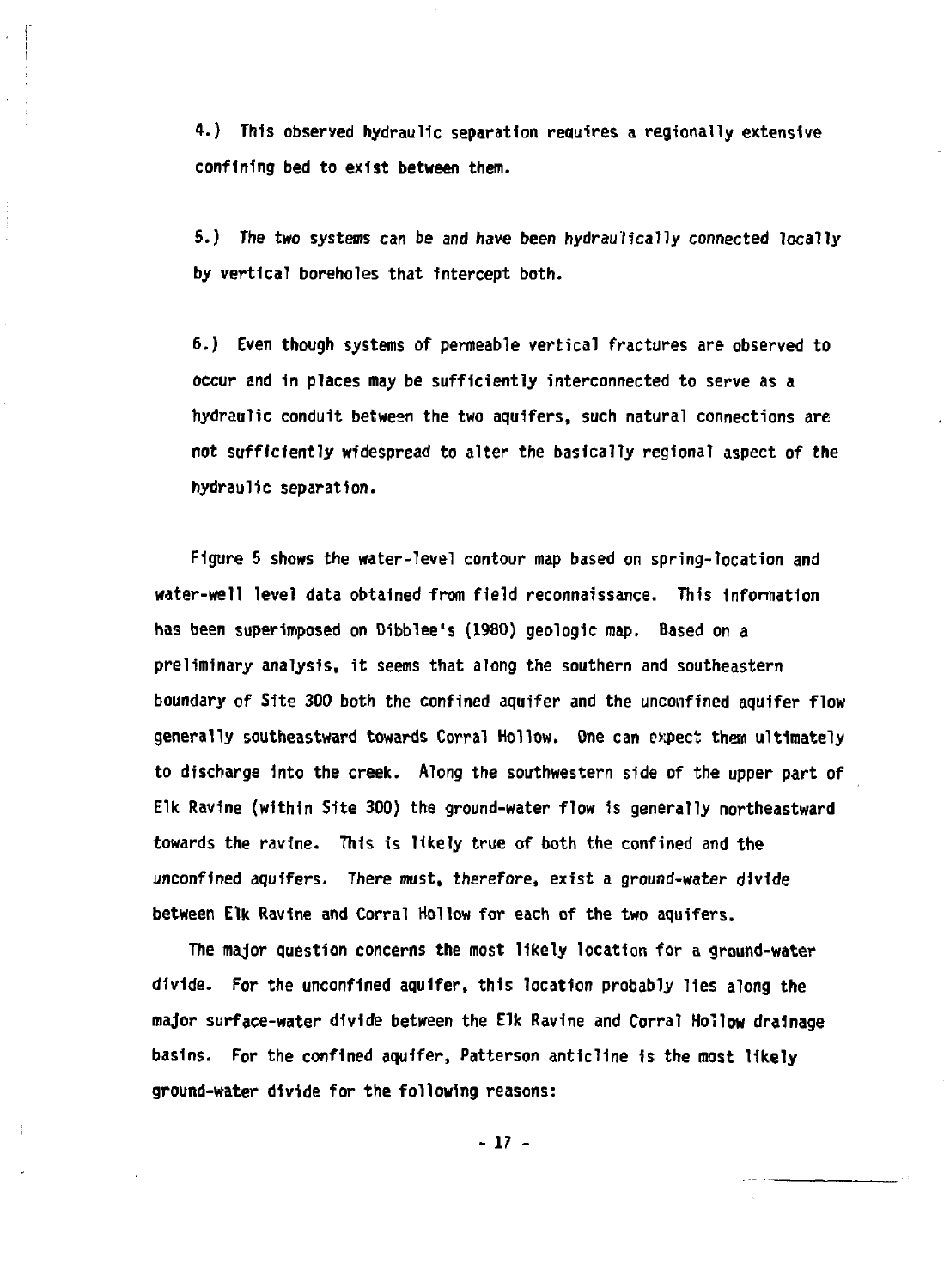**1.) The confined aquifer must receive Its recharge from somewhere between E1V Ravine and Corral Hollow.** 

**Commentary of Contract Comment** 

€

∢

**2.) Because the Neroly formation 1s exposed at land surface near the general services area, where wells 4, 6, 7, and 18 are located, the confined aquifer 1s probably either a lower member of the Neroly or the**  Cierbo formation which conformably underlies the Neroly.

**3.) The Clerbo formation is exposed over a sizeable area in the west central part of Site 300 between Elk Ravine and Corral Hollow. It 1s reasonable to postulate that recharge for the confined aquifer takes place in this area.** 

**4.) Because the saturated zone of the exposed Cierbo formation lies from a few tens to a few hundred feet below land surface (depending largely on land elevation), the primary recharge to the confined aquifer beneath the Neroly formation probably occurs in deeply Incised Clerbo ravines during the rainy season.** 

**5.) The essentially east-west trending Patterson anticline essentially bisects the exposed Cierbo formation. Although the Patterson anticline probably does not control the direction of the flow within the unconfined aquifer, this structure probably controls the direction of flow in the confined aquifer beneath the Neroly formation.** 

**Based on the foregoing observations, one would expect a component of flow In the confined aquifer to be northward between Patterson anticline and the nearest syncllne to the north (napped by Huey (1948) and Dibblee (1980) as** 

**- 18 -**

 $\begin{bmatrix} 1 & 1 & 1 \\ 1 & 1 & 1 \\ 1 & 1 & 1 \end{bmatrix}$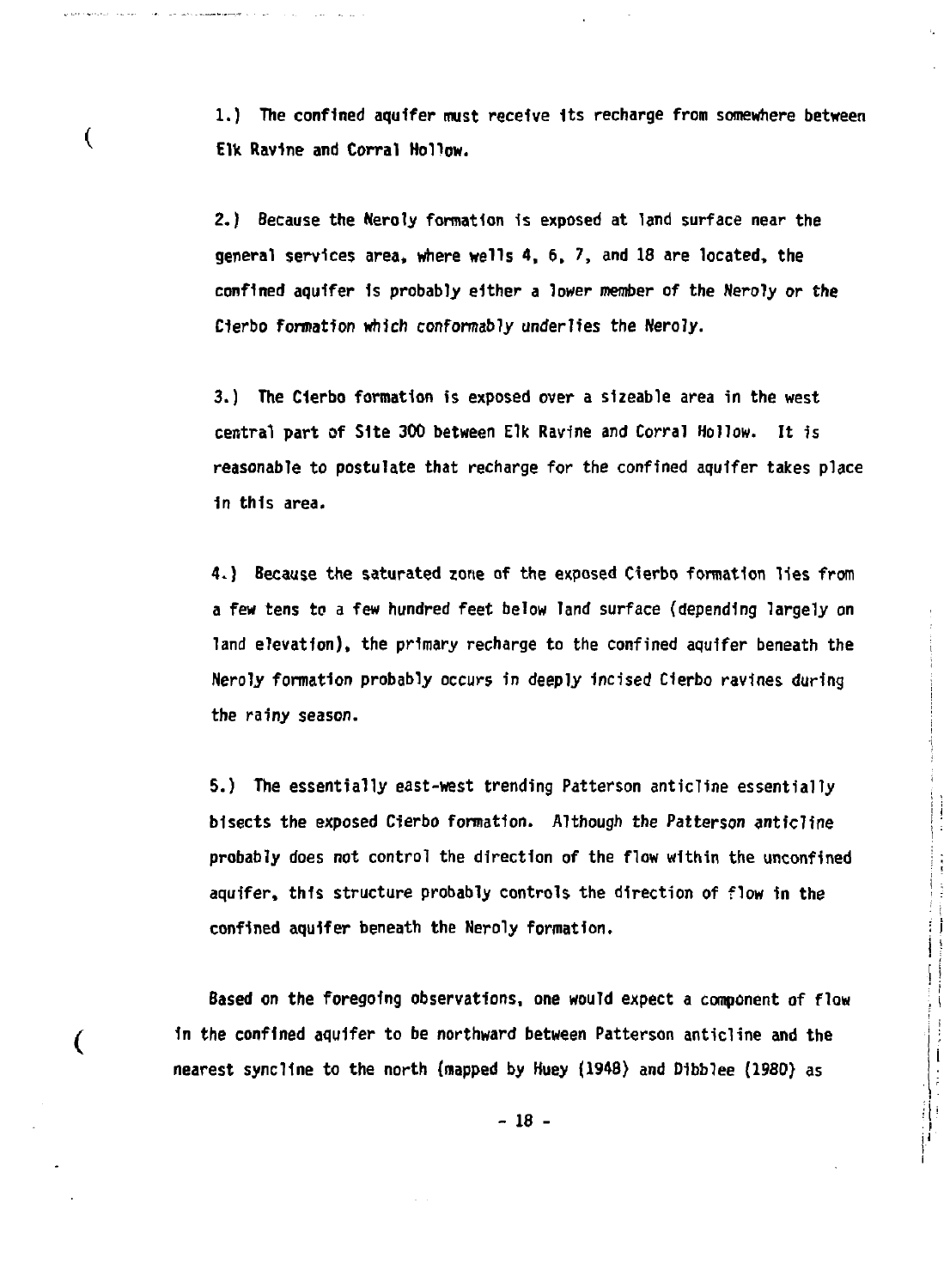**roughly parallel to Elk Ravine). One would also expect another component of flow in the confined aquifer to be largely southeast between Patterson anticline and Corral Hollow. Observed water levels in wells and springs tend to corroborate this expectation.** 

**If these proposed interpretations ar; true, one would also expect an eastward component of flow in the confined aquifer following the plunge of Patterson anticline. The eastern limit of Patterson anticline merges with Elk Ravine near building 812. At this very point, Elk Ravine has incised the Neroly formation so deeply that the Cierbo formation is exposed (Huey, 1948). One would expect ground water to discharge near the point where the plunging Patterson anticline meets the exposed contact between the Neroly and Cierbo formations. A spring is located precisely at this location.** 

**SimiHarly, one would expect springs to occur within incised valleys along the north side of the Carnegie fault. The regional confining bed is either sheared, fractured, or removed by erosion along the fault trace such that artesian water in the underlying Cierbo is hydraulically free to flow to land surface. Such springs do exist along the north side of the Carnegie Fault.** 

**We can, therefore, conclude that treating Patterson anticline as a ground-water divide for the confined aquifer and the Cierbo formation, where exposed, as the primary recharge zone is a reasonable working hypothesis. A corollary to this hypothesis is: Within the exposed Cierbo formation the unconflned (water-table) aquifer is hydraulically more closely connected to the confined aquifer beneath the Heroly formation than it is to the unconfined (water-table) aquifer of the Neroly formation which underlies a major portion of Site 300.** 

**Flow within the unconfined (water-table) aquifer of the Neroly formation 1s not easily defined. The general direction of water-table ground-water flow 1s expected to coincide with muted or highly smoothed gradients of** 

**- 19 -**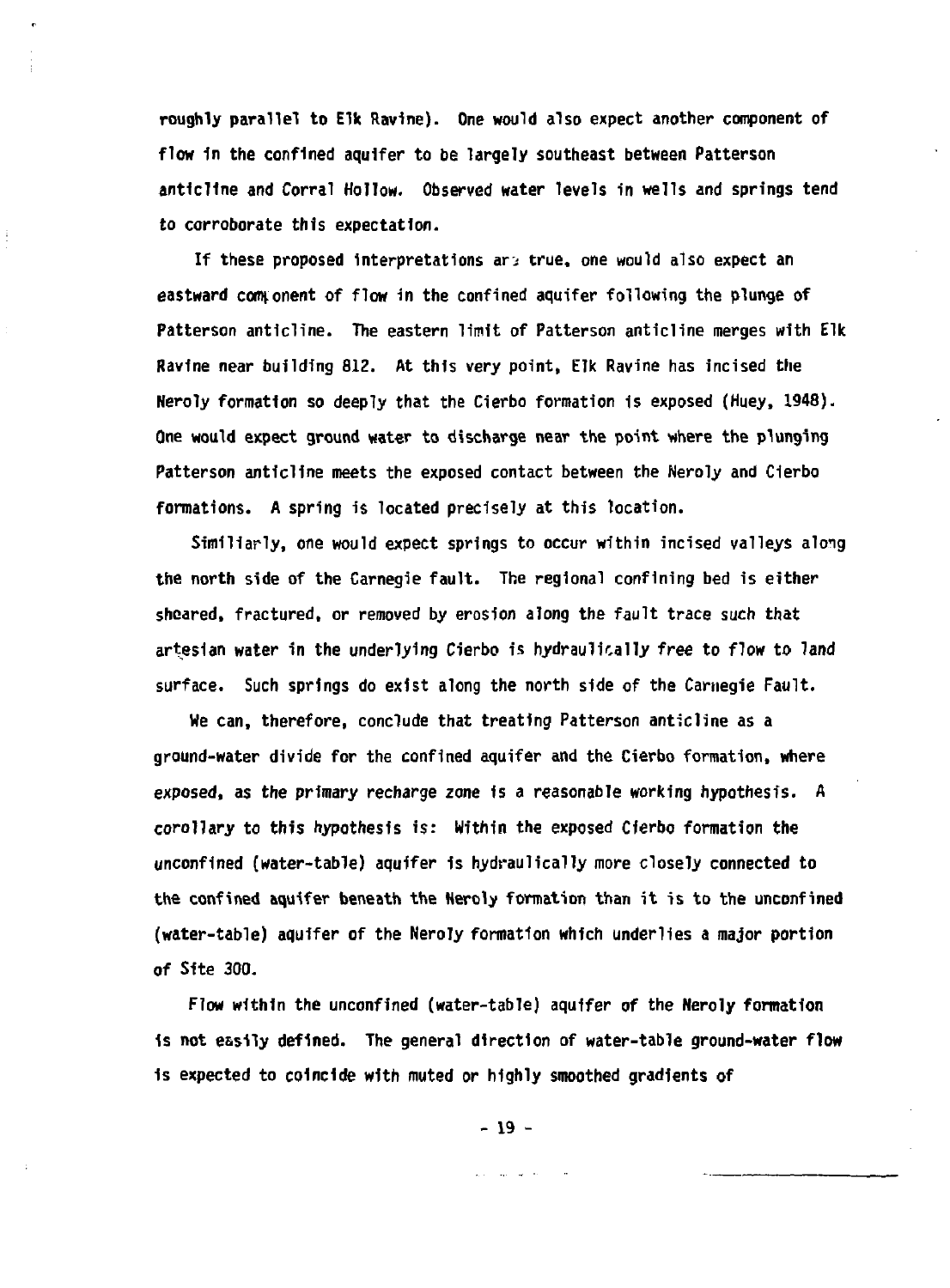**land-surface topography. The permeability of the Neroly formation 1s likely to vary from place to place (heterogenous) and may differ depending on direction of flow (anisotropic). One might expect perched aquifers above the regional water table to occur locally, further complicating the ground-water picture at any specified location.** 

المحامل المواضعة

€

€

 $\alpha\rightarrow\infty$ 

**The source of some of the intermittent springs at Site 300 may be the local water table. Such springs are expected to occur at the toe of exposed permeable material, such as landslide or terrace deposits, where there is an exposed downgradlent contact with underlying impermeable material, such as the Neroly formation or hydraulically tight fault. Part of our task is to try to distinguish springs whose source is a water-table aquifer from those whose source 1s a confined aquifer.** 

**These Interpretations will now be applied to the site specific landfill areas to predict local ground-water gradients.** 

**Pit 1: The surface water drainage 1n the vicinity of Pit 1 1s generally south to southeastward towards Elk Ravine. Therefore, the Inferred direction of ground-water flow within the unconflned (i-ater-table) aquifer 1s also southward and eastward. The underlying Neroly formation, however, dips toward the northeast. Since the postulated direction of flow within the confined aquifer follows the geologic structure, it is correspondingly towards the northeast. Unless the postulated Elk Ravine fault controls ground-water flow locally 1n some unforeseen way, we expect ground water in the two postulated aquifers beneath the site to flow in distinctly different directions.** 

**Pit 2: The hydrologlc environment of Pit 2 is dominated by surface water flow during the rainy season and by related erosion and mass transport of solid material downstream. The land surface of Pit 2 is probably closest to** 

**- 20 -**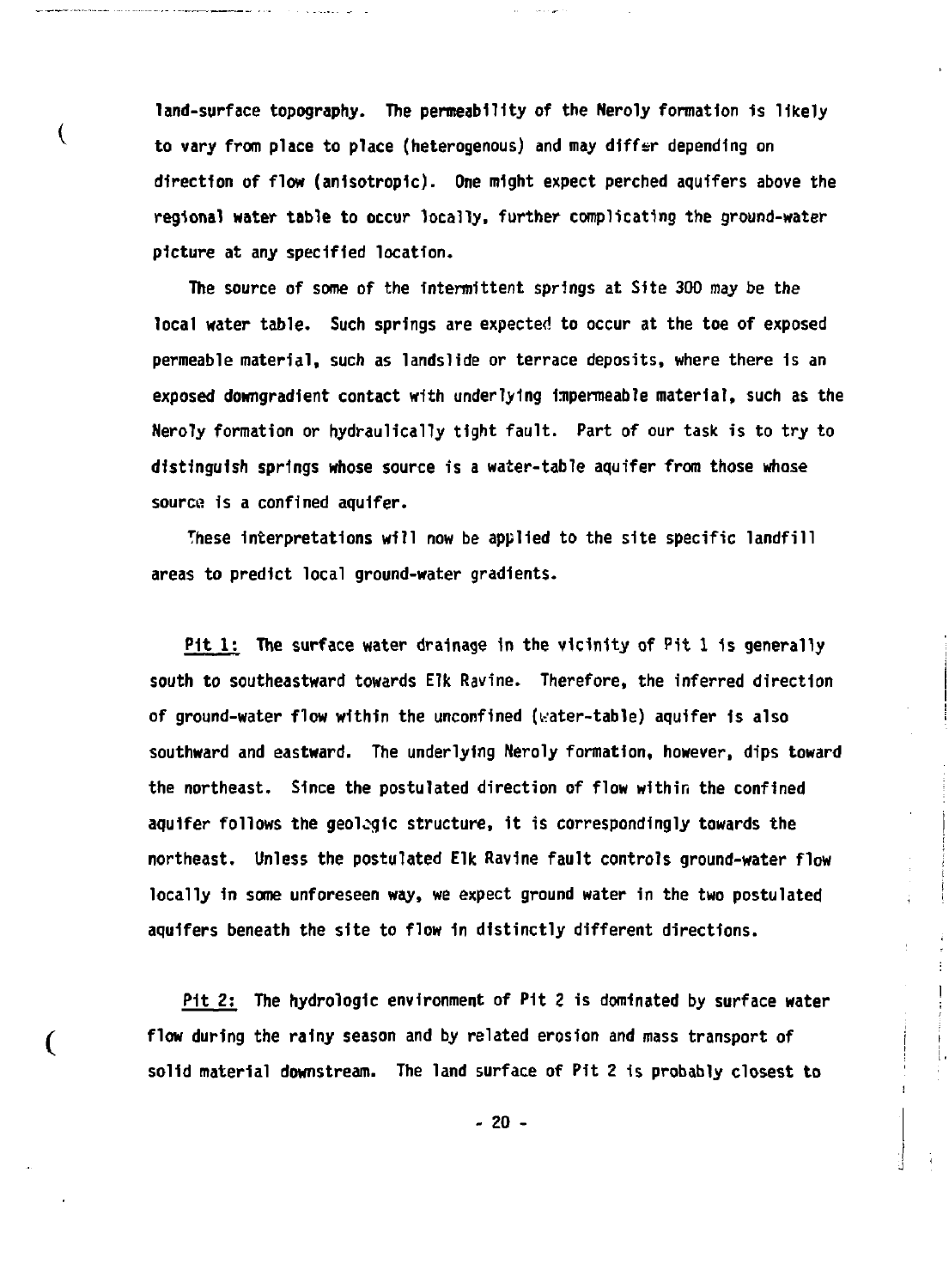**the underlying water table because of Its valley location. The Inferred direction of ground-water flow In the unconflned aquifer is southeastward as for Pit 1. The postulated direction of flow 1n the confined aquifer is towards the northeast. Water level fluctuation in well 17 located several hundred feet downstream will be monitored carefully, especially for 'nigh water levels during the rainy season. The depth to water in December 1981 was 66 feet.** 

ł

**Pit 7 Area: According to geologic reconnaissance, the Cierbo formation directly underlies the Pit 7 area. Therefore, we postulate the existence of only a unconflned (water-table) aquifer. The contact between the Cierbo and Neroly formation Is innedlately down gradient topographically to the southeast of this area. All other disposal pits in Site 300 are located on the Neroly formation. Hence, the Pit 7 area (which includes Pits 3, 4, 5, and 7) is the only disposal site that is postulated to recharge the confined aquifer system directly. The general direction of ground-water flow is expected to be eastward towards Elk Ravine. Whether it is more northeastward or southeastward depends on the sensitivity of the ground-water gradient to local details of topography and structure.** 

**Pit 8: Pit 8 1s located between the Elk Ravine Fault to the south and an unnamed syncllne to the north. Similar to Pit 1 the direction of stratlgraphlc dip is distinct from the general direction of surface water drainage.** 

**The Inferred direction of flow within the unconflned aquifer Is southwestward toward Elk Ravine. Water within the confined aquifer is expected to flow northeastward parallel to the regional structural dip <01bblee, 1980).** 

**- 21 -**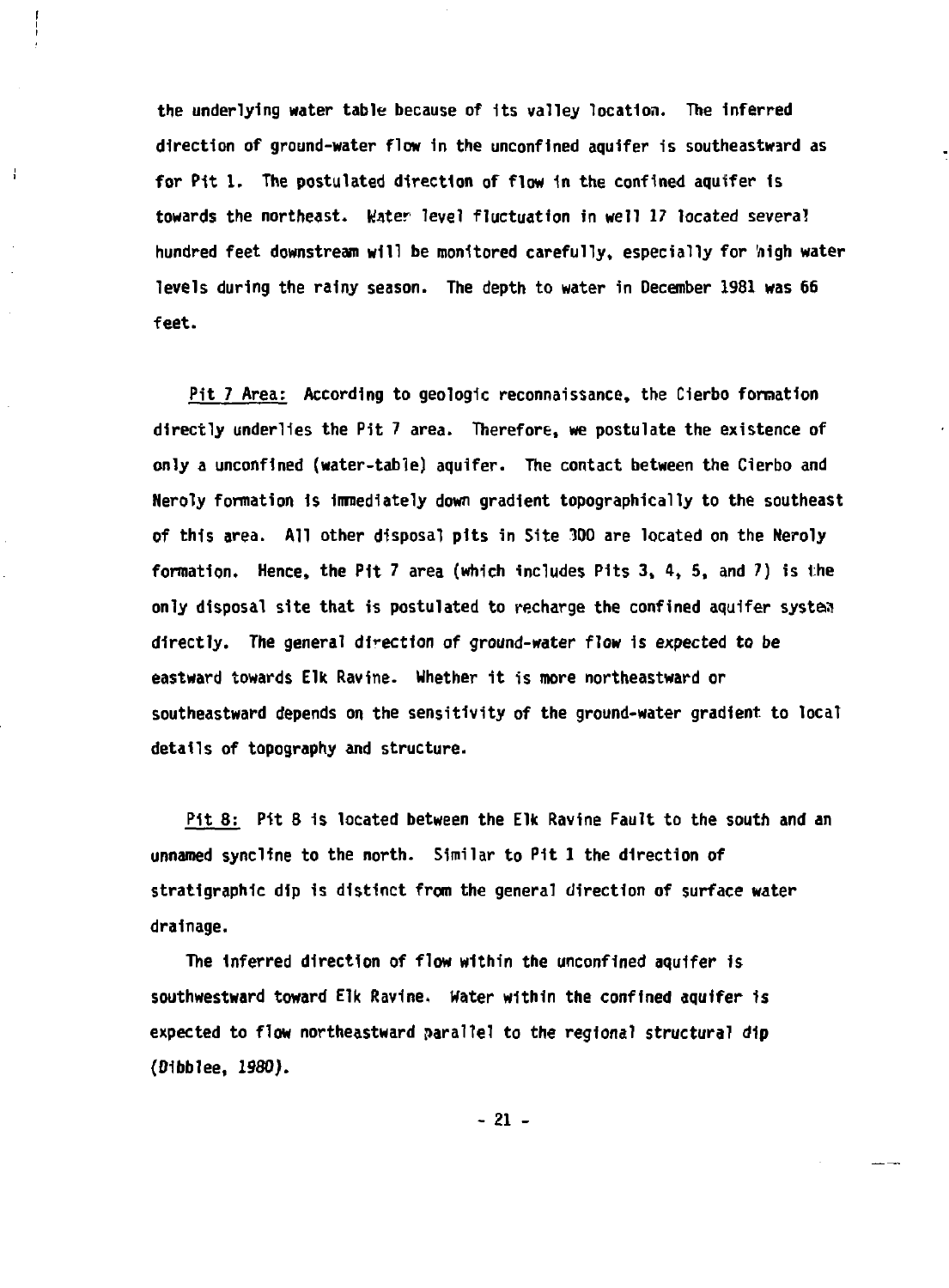**Pit 6 (Pistol Range Area): The surface drainage in the vicinity of Pit 6 1s southeastward towards Corral Hollow. Both the unconfined and confined aquifer flows are generally parallel to the surface flow. One can expect them to discharge ultimately into the creek. The water-table aquifer is expected to be no more than 50 feet below surface.** 

ł

#### **IV. PROJECTED WORK PLAN**

 $\langle$ 

**This section presents the proposed work plans necessary for the completion of Phases 1 and 2 of the project. It Is estimated that this work will be finished by June, 1982. The work breakdown structure diagram illustrated in F1g. 1 shows the interaction between the various technical elements. Tasks 1-4 of Phase 1 will be coordinated and completed concurrently. A more detailed site evaluation will occur after additional information is obtained from Phase 2.** 

### **1. Phase 1: Site Reconnaissance**

## **Task 1: Geological Assessment**

**The following is the program of additional geologic studies necessary to meet Phase 1 requirements for each of the six known solid waste disposal locations. If other solid waste disposal locations are identified at Site 300, these will be inspected and plans formulated for their investigation. General geologic studies will include an examination of well-exposed sections of the Clerbo and Neroly formations in order to assist in projecting stratigraphy beneath the landfills. This work will also provide data on** 

- *12* -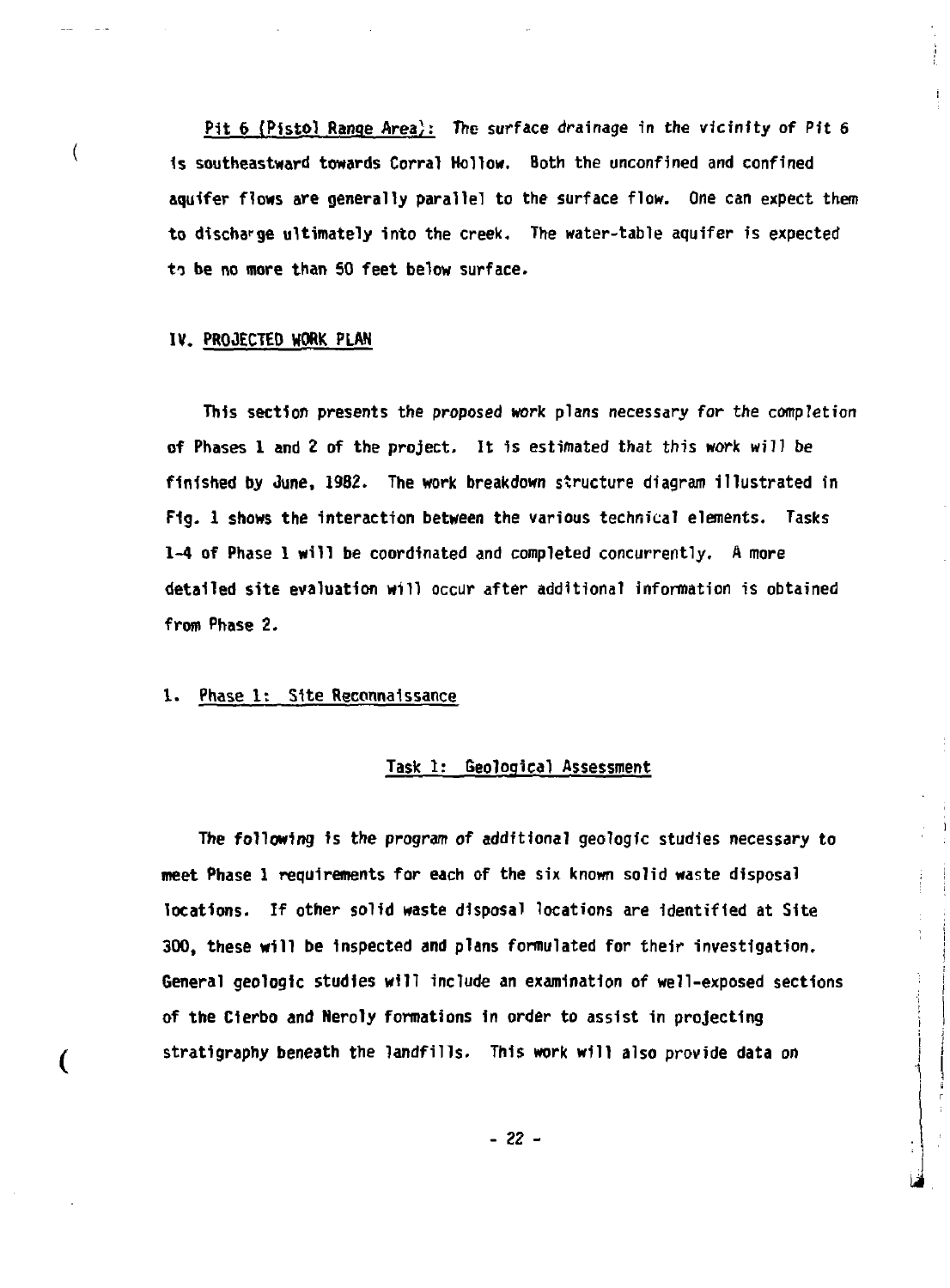**potential confining beds and provide stratigraphic sections for correlations across known and inferred faults.** 

ť

**Pit 1: A geologic map of the pit and its environs (scale 1" = £00') will be prepared. The map will include the drainage basin above the pit and an area extending about 1000 feet downstream. Since Pit i is located near the crest of a drainage divide, the** *map* **will be extended southeastward across the divide to include the northerly portion of the adjacent gully. The map will include locations of all outcrops, stratigraphic and structural data and contacts between major lithologic units if these can be estimated based upon outcrops and float. Fault? and lineaments will be shown. The map will also show locations of slides** *or* **slumps and areas of thicker colluvial or alluvial**  soils. Waste disposal areas and the locations of wells, springs and boreholas **will be shown on the map. Following completion of mapping, a technical memo summarizing field observations will be prepared.** 

**A branch of the Elk Ravine Fault has been mepped through the Pit 1 area. Little is known concerning this fault. Surface mapping will be supplemented with airphoto studies in an effort to identify the fault trace and, if judged necessary, a trench or bulldozer cut excavated In an effort to expose it. The trench will be logged in accordance with generally accepted geologic practices, and State of California requirements.** 

**Pit 2: A geologic map will be prepared for the pit and its environs. The map area would extend about 1000 feet upstream and downstream from the pit area and Include the lower slopes of hills on both sides of the ravine. The map could be made continuous with that for Pit 1 and mapping accomplished as one project. Data plotted will be as for Pit 1. Following completion of mapping, a technical memo summarizing field observations will be prepared.** 

**- 23 -**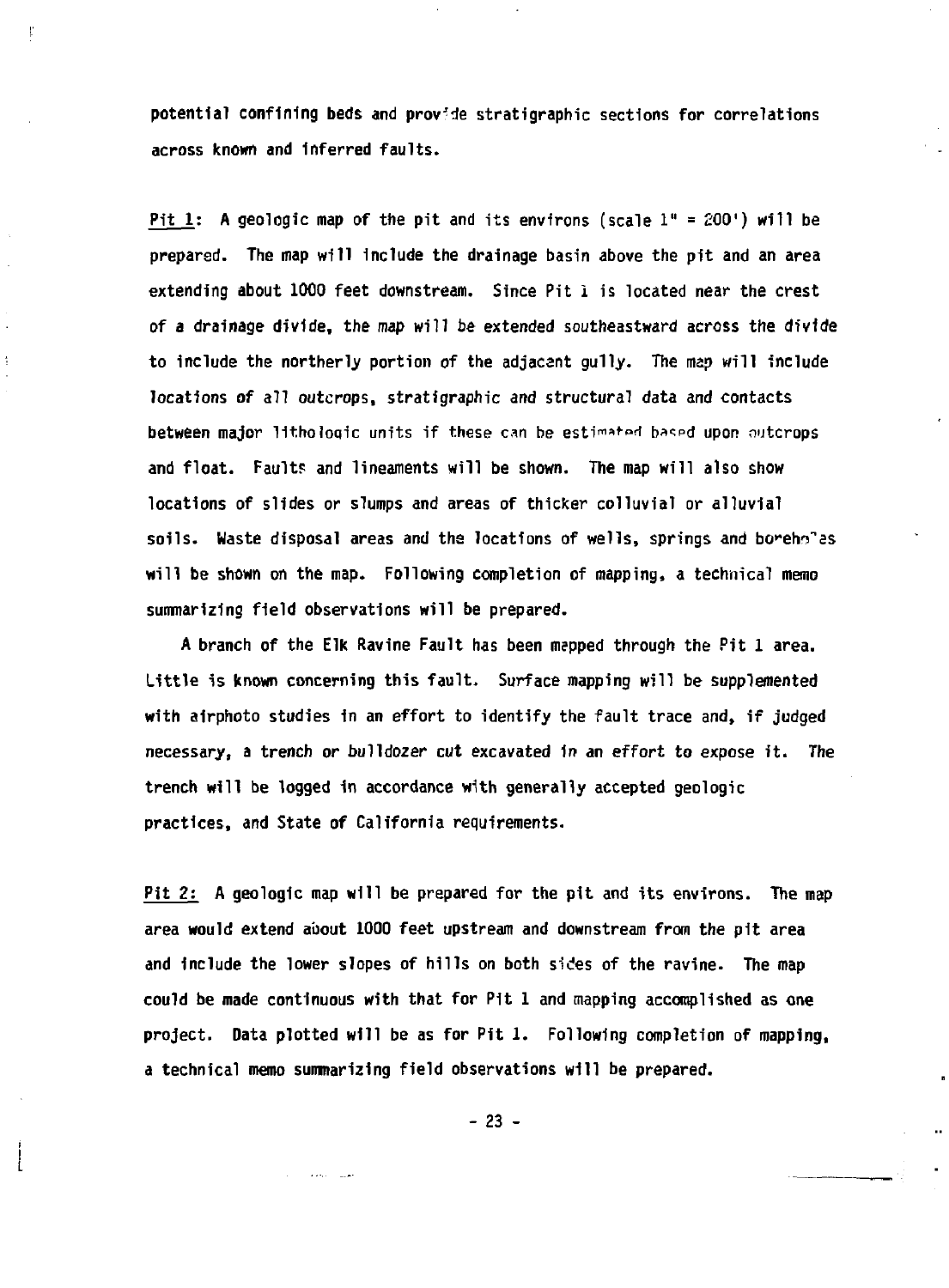**Pit 7 Area: A geologic map will be prepared for the area of the active pit and the 4 adjacent older disposal sites. The map will extend from the crest of the drainage divide northwest of Pit 7 to at least 1000 feet downstream from the older waste disposal locations. The map area will extend to about elevation 1450 on the valley sides northeast and southwest of the pits. Data plotted will be as for Pit 1 and a technical memo will be prepared following completion of mapping.** 

 $\overline{\mathcal{L}}$ 

(

**Pit 8: A geologic map will be prepared for the pit site and its environs. The area to be mapped will include the drainage basin above Pit 8 and the area downstream to Elk Ravine. Data plotted will be as for Pit 1 and a technical memo will be prepared following completion of mapping.** 

**Pistol Range Area (Pit 6) : A geologic map will be prepared for the site and its environs. The area to be mapped will extend from the first major cross drainage upstream of the site to the trailer home located about one-fourth mile downstream. The elevation 750 contour will be used to define the northern limit of the site and the south side of Corral Hollow will define the south limit of the study area. A blow up of a small portion of the Midway 7 1/2 minute quadrange will have to be used as a base map for the area south of Tesla Road since the detailed Site 300 map does not extend into that area. Data plotted will be as for Pit 1 and a technical memo will be prepared following completion of mapping.** 

**Additional data will be collected concerning the Carnegie Fault. This will include closer examination of the spring southeast of the Pistol Range site, airphoto study, and reconnaissance along the fault trace. If judged necessary, a bulldozer cut or trench will be excavated across the fault and** 

**24 -**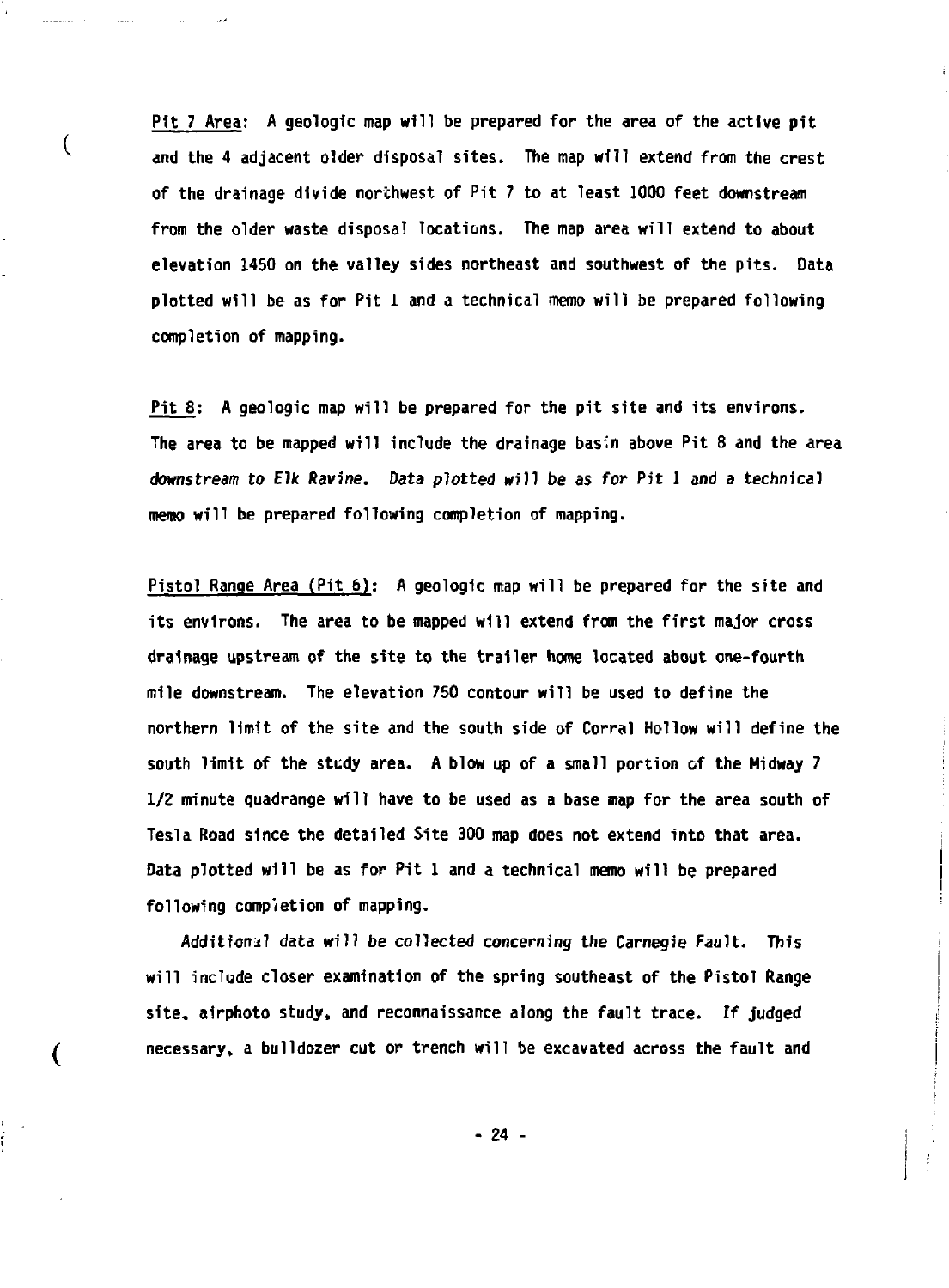**logged 1n accordance with < nerally accepted geologic practices and State of California requirements.** 

**Building 845 Site: Study of this site is currently proposed to be limited to geologic mapping pending determination of the degree of hazard posed by it. The map area Mill include the small drainage basing upstream from the site and an area extending about 1000 feet downstream. Data plotted will be as for Pit 1 and a technical memo will be prepared following completion of mapping.** 

## **Task 2: Hydrological Assessment**

**The initial hydro!ogic assessment involves understanding as much as possible about the regional ground-water flow prior to any drilling activities. Besides the information already presented, additional studies are proposed prior to Phase 2 activities.** 

- **1. Further gathering of existing data, particularly from immediately surrounding areas. Whatever information is available on precipitation and**  evaportranspiration rates will be gathered. Similar information will be **gathered for possible surface-water runoff, septic tank percolation tests, and water wells.**
- **2. All available data will be analyzed more fully. For example, analysis of earlier pumping tests on site may give information of flow characteristics of both the unconflned (water-table) aquifer and the confined aquifer.**

**- 25 -**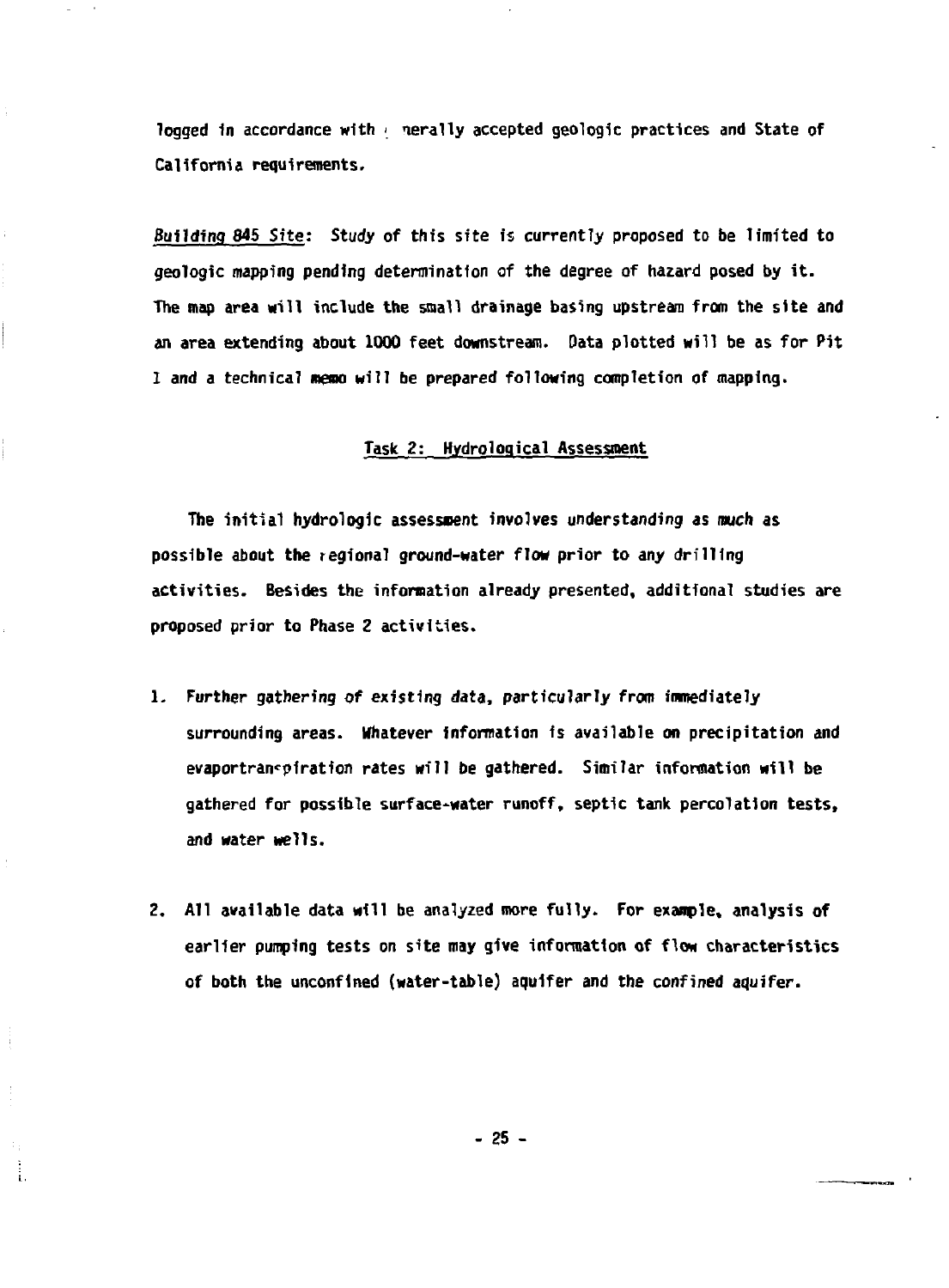- **3. Data that controls regional flow will be plotted in more detail than it is at present. These maps, largely on overlays, will be plotted on the same scale.** 
	- **A) A base map showing topography and locations of water-level measurements.**

€

 $\overline{\mathcal{L}}$ 

- **B) Hater-level contour overlays showing both seasonal lour water levels, and seasonal high water levels. Water levels will be measured on a monthly basis.**
- **C) The relationship and location of major structural features, such as faults, synclines and anticlines. Information from the geologic studies will be included.**
- **D) Contacts between geologic formations, especially the Neroly and Clerbo. Using the elevations of these contacts and other**  information, contour roughly where the base of the Neroly can be **expected. Information from the geologic studies will be Included.**
- **E) Outlines of the major drainage basins. The drainage areas above each disposal pit will be included.**

**Analysis of these maps will help determine critical locations where more detailed Information is required and what the nature of this information must be. For example, the influence of the postulated Elk Ravine Fault on ground-water flow is unknown. This fault is plotted by Bibblee (1980) but not**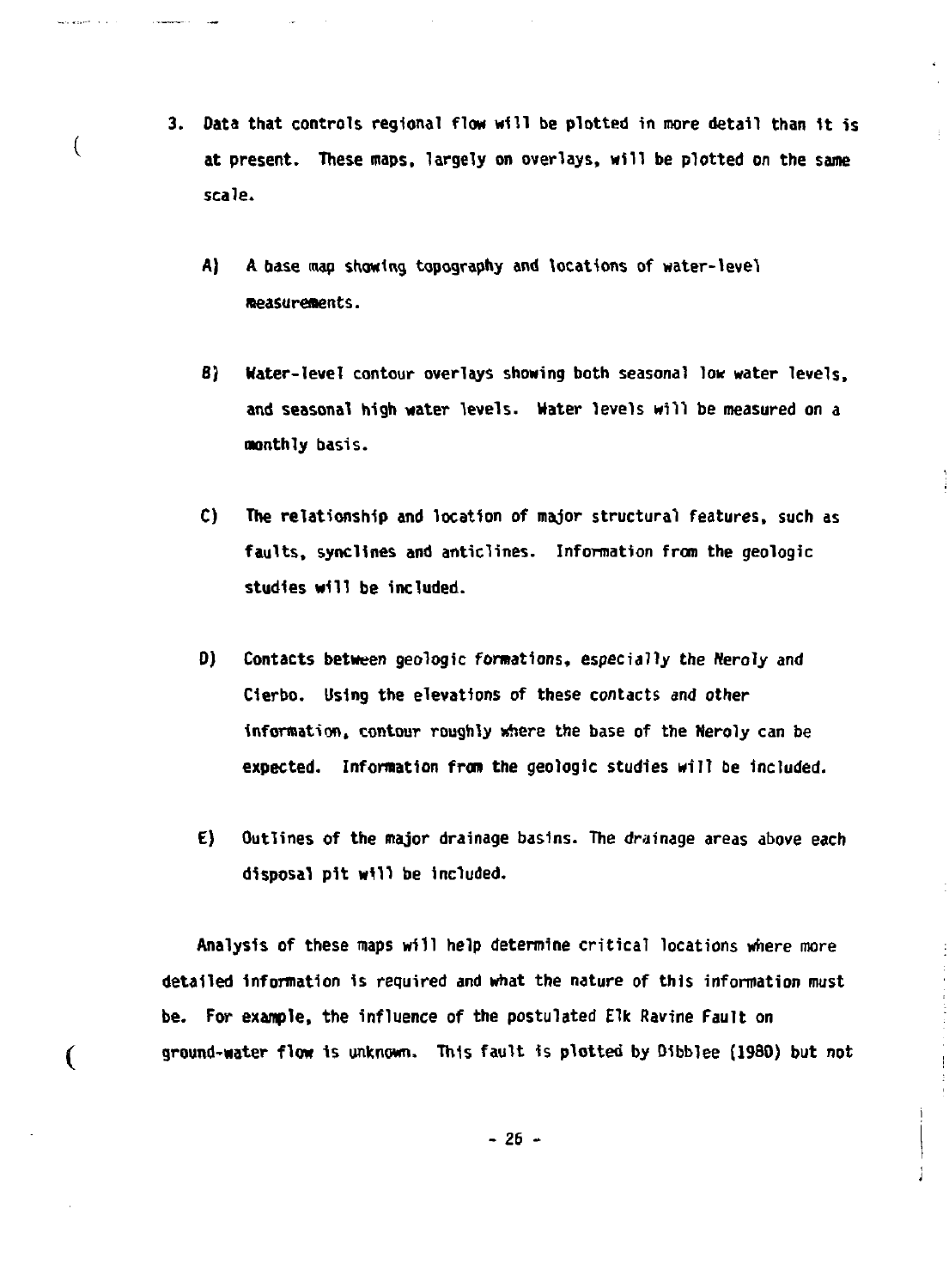**by Huey (1948). <sup>J</sup> t is necessary to combine geological and geophysical assessments to determine the possible influence of the Elk Ravine Fault on regional ground-water flow.** 

# **Task 3: geophysical Assessment**

**It is hoped that surface geophysical methods may be useful as a cost effective first approximation for determining the depth to the water table and tracking any potential ground-water** *contaminant* **plumes. This information will be used in planning the ground-water quality monitoring network necessary for Phase 2 by allowing a more effective selection of drilling locations. Surface geophysics is relatively new in the field of contaminant hydrogeology, but at some sites has been shown to be extremely effective** *(University of* **Waterloo, 1961). The following plan is based on an intitial reconnaissance of Site 300 hydrogeologic conditions and an assessment of appropriate geophysical techniques.** 

#### **Pipole-Dipole Resistivity Survey**

J.

ţ

**Based on our initial evaluation of the applicability of geophysical methods, we propose an initial dipole-dipole resistivity survey using a Scintrex transmitter and IPR-8 receiver as was** *done* **in the investigation** *of*  **the Las Positas fault for the Site Seismic Safety Program. The equipment is currently available, personnel are familiar with its operation, and we have resistivity codes on hand for interpreting the data. Pit 2, Pit 7, and Pit 6 are the best localities to use for Initial data collection. Pits 2 and 7 are preferable because of the less complicated nature of the bedrock at those localities.** 

**- 27 -**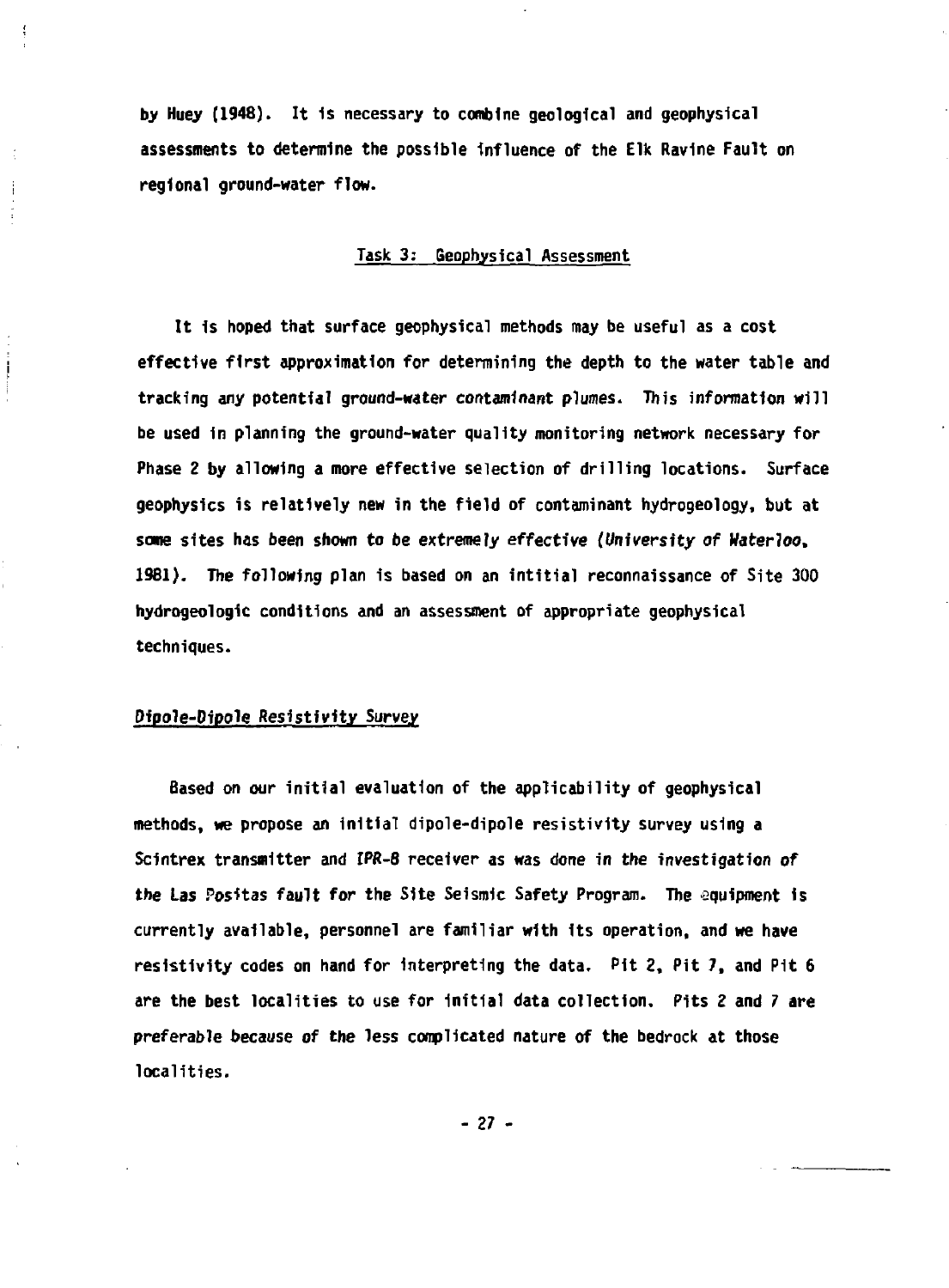**A dlpole-dipole survey is, in our judgment, the best way to start because the method is designed for detailed soundings producing cross sections showing both horizontal and vertical variations of resistivity with depth.** 

**Phase 1 deliverables will include (1) dipole-dipole resistivity profiles for Sites 2, 7 and 6, and (2) initial model interpretations of the data, including the depth and extent of zones of different resistivities and relatives resistivities in those zones.** 

### **Inductive Resistivity Survey**

t

(

**Geonics Ltd. produces an Inductive very low frequency (VLF) resistivity pleasuring system (the EM 34-3) designed for reconnaissance surveys where the subsurface can be approximated with a two-layer model (Geonics Ltd-. 1980). The EM 34-3 will be evaluated as i tool for use in rapid reconnaissance t»easurements to be used once the subsurface has been characterized with the (Jipole-dipole survey. Such an eviluation would include consideration of use <>f the VLF system in a possible mnitoring capacity. The advantage of the EM \$4-3 is the ability to obtain field data rapidly over large areas. Should it jirove useful, the tool would easily pay for itself in reduced drilling costs. This instrument can be rented fron Geonics on a weekly basis.** 

**Phase 1 deliverables will include an evaluation and comparison of the <Jouble-dipole and EM 34-3 systems for characterizing depth to watef table and location of anomalies. If EM 34-f proves effective with sites 2, /• and 6, the remaining landfill areas will also be examined for potential gi'ound-water contaminant plumes. Limits on accuracy of locations will be reported as well**  *ts* **recommendations for further work.** 

**-** *28 -*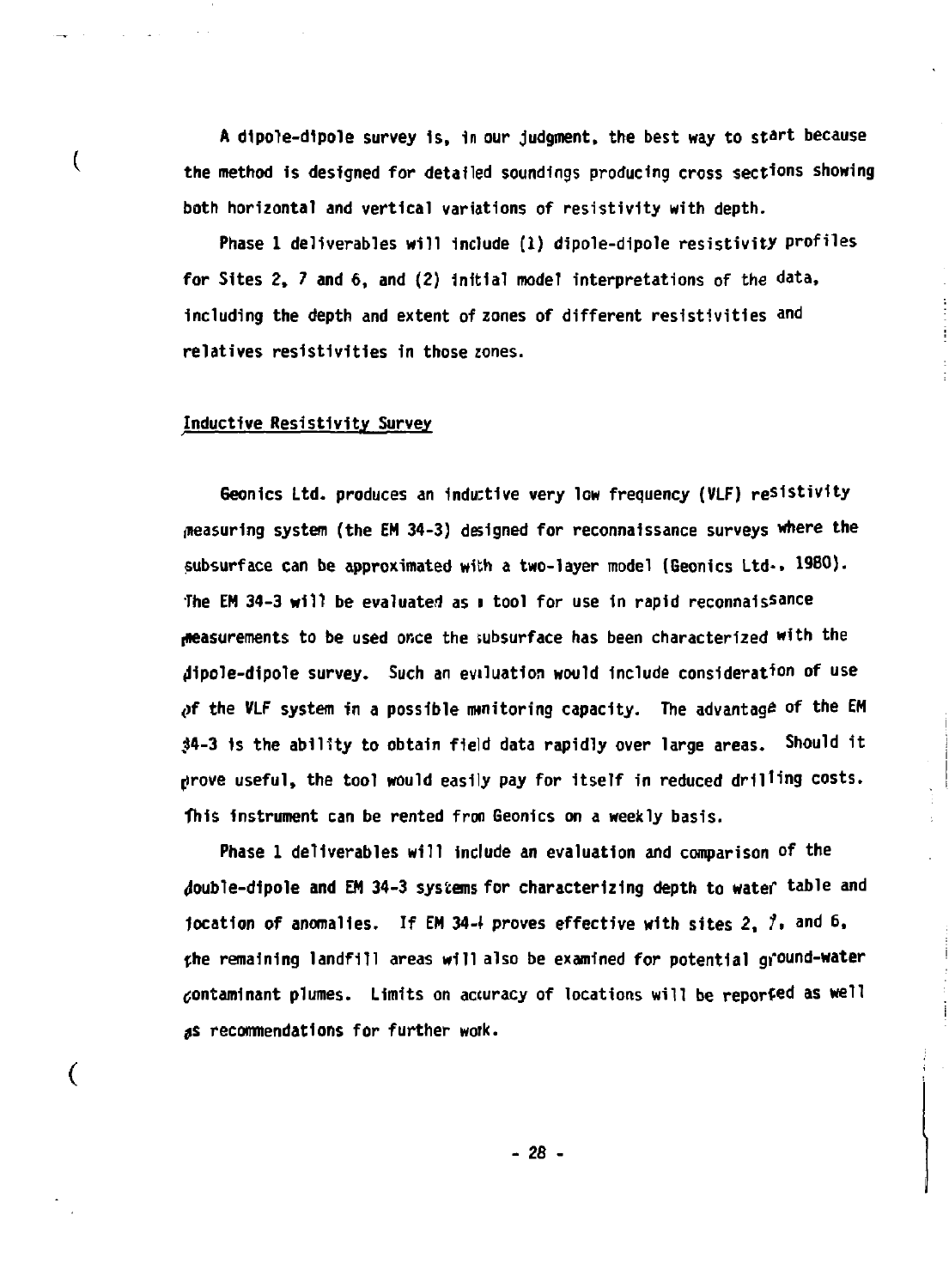#### **Induced Polarization and Seismic Refraction**

**Depending upon the success of the above system and upon time and budgetary constraints, induced polarization (IP) and seismic refraction techniques could also be evaluated. The Scintrex equipment is designed for use in the IP mode and measurements could be made simultaneously with the dipole-dipole resistivity measurements- Seismic refraction has been shown to be useful in determining the water table at the LLNL site and probably would give useful results 1n the bedrock situation at Site 300. Use of seismic refraction would be somewhat more manpower and time intensive as well as only giving information about the water table, with no possibility of detecting contaminant migration. If a geophysical investigation of either the Elk Ravine or Corral Hollow faults is deemed warranted, established seismic refraction (as well as resistivity) techniques could be applied to determine fault locations. A proposal will be submitted, 1f necessary, at that time.** 

# **Task 4: Geochemical Assessment**

**Geochemistry is important both a: the ultimate means of assessing any ground-water contamination, and in a support role providing additional information toward understanding site hydrogeology.** *Very* **little information is available on site hydrogeochemistry because ground-water monitoring has been restricted to the general services >;ea. Ground-water characterization studies are proposed 1n an effort to understand the potential flow regimes.** 

**It is intended to geochemically sample all available wells (appro\*. 20) and springs (approx. 6) . This sampling program has two goals in mind: to**  identify any noticeable contamination and to aid in additional interpretation

**- 29 -**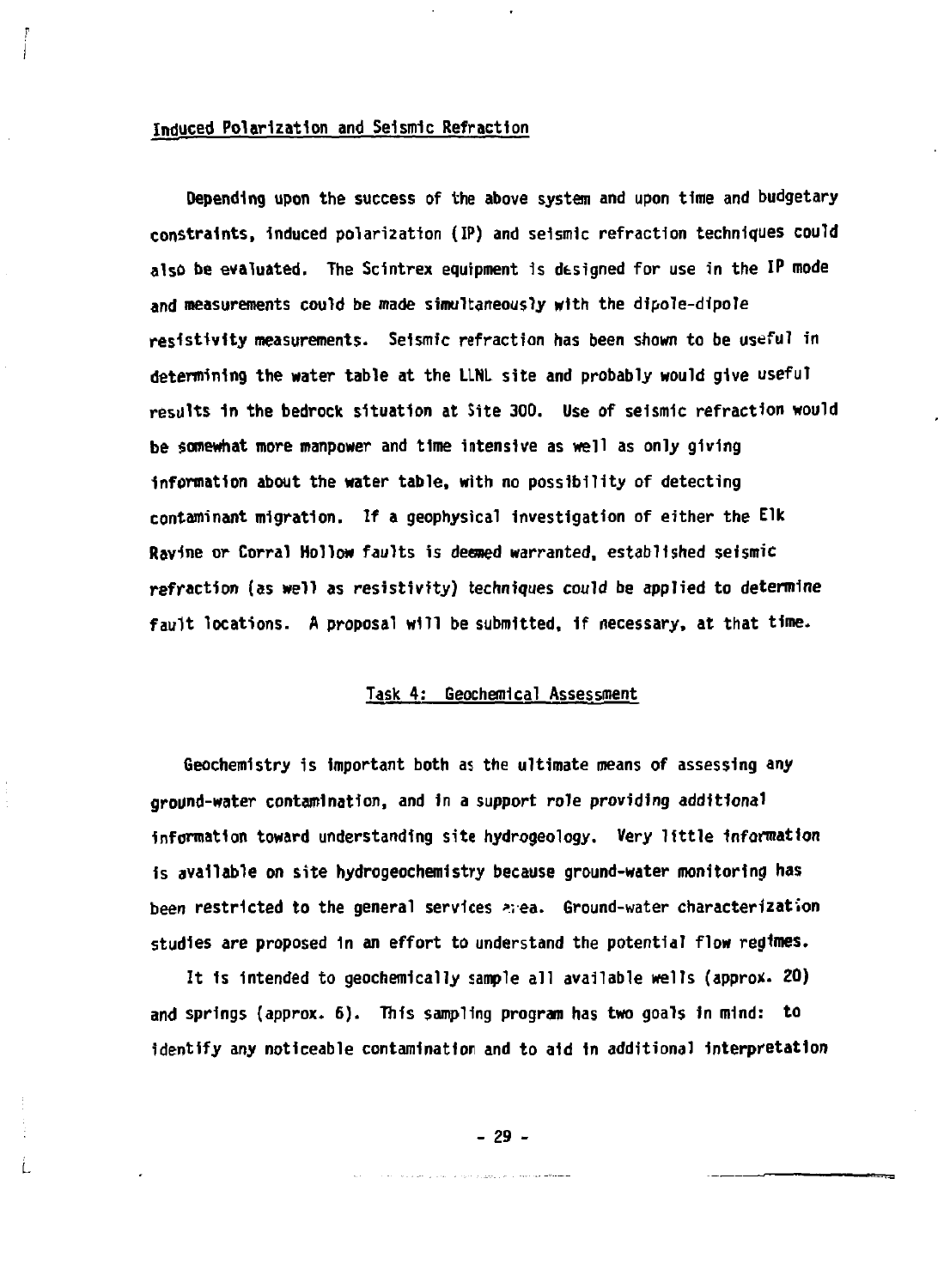of hydrogeological conditions present. The geochemical data listed below in **Table 2 are necessary to identify contaminants, cornnon ground-water systems (i.e. age and origin) and likely secondary mineralization that may occur within the ground-water system.** 

#### **Table 2**

### **Summary of Geochemlcal Analyses**

**pH,**  $E_{p+}^H$ **, Conductivity, Dissolved oxygen, gross**  $Y$ **,**  $\beta^-$ **, and**  $\alpha$ **.** 

**Cations: Ca<sup>2</sup> \*. Hg 2 + , hV", K<sup>+</sup> ,** *^ lati <sup>V</sup>* **S1 4 + , iw / ,** *TQU] ,* **Al 3 + , A s Total (an d As3+ / As5+ ) . Sr2+ . Pt,2+ ' Be<sup>2</sup> \*,** *ltJoUV* **Hg <sup>2</sup> <sup>+</sup>**

Anions:  $CI^{-}$ ,  $SO_4^{2-}$ ,  $S_{Total}^{2}$ ,  $HCO_3^-$ ,  $NO_3^-$ ,  $PO_4^{3-}$ ,  $F^{-}$ 

we construct about the class a special state control in profession of the case of the construction of the control

 $\langle$ 

 $\overline{\mathcal{L}}$ 

**Organics: Total Organic Carbon, Total Identifiable Chlorinated Hydrocarbons (TICH)** 

<u>Isotope Analyses: 100/100, 6H/4H, 16C/10C, 634U/630U/630U, 6</u>

**Proper field sampling and analysis techniques for the chemical components of ground water are essential In order to protect the integrity of the dissolved species before, during and after sampling. In addition, several measurements must be made 1n tie field.** 

**1. Field analysis will include the following:** 

**pji - Battery operated digitfal pH meter.** 

**- 30 -**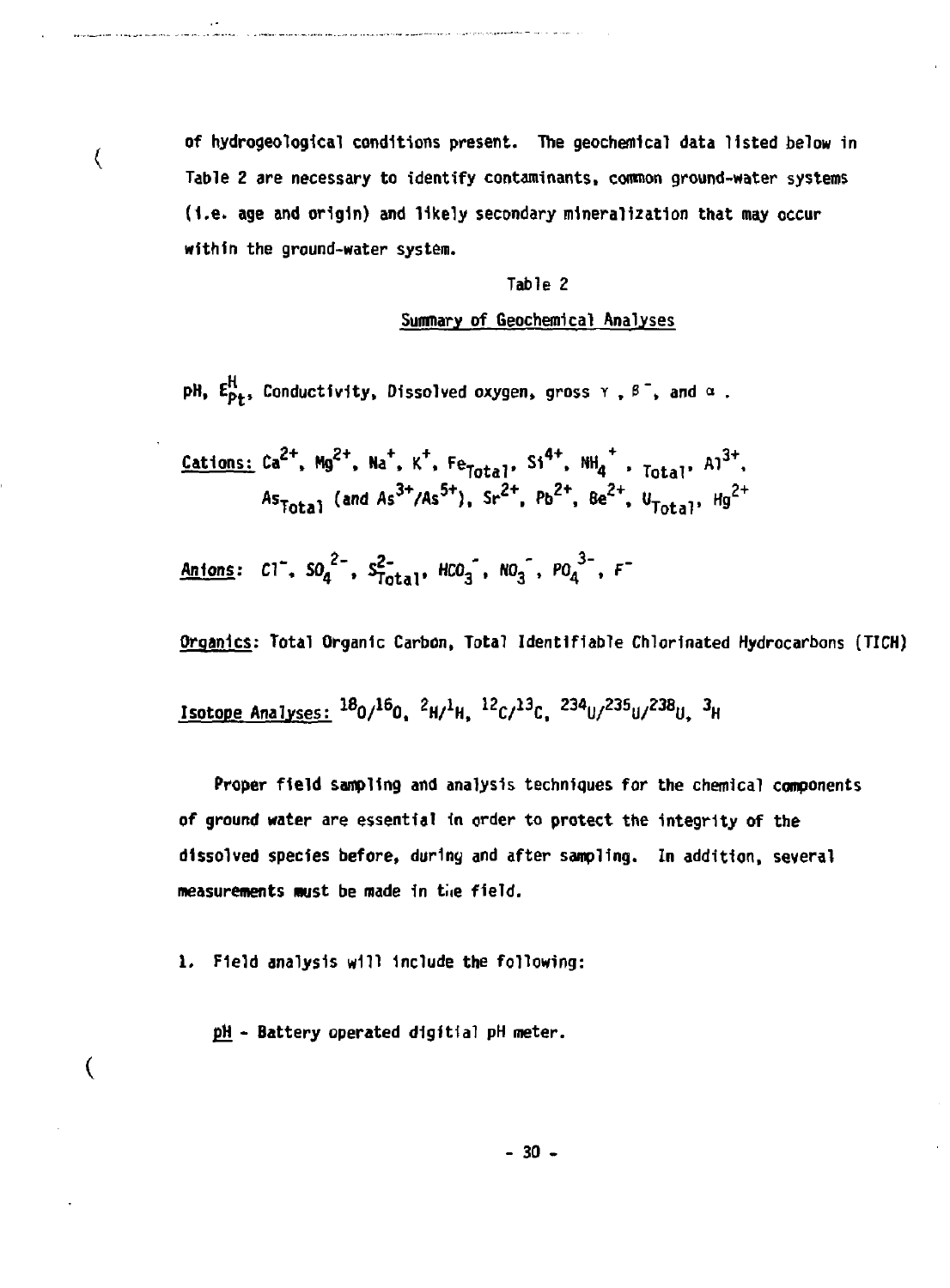**Conductivity - Battery operated unit from NURE program.** 

**Alkalinity - (C0 <sup>3</sup> <sup>2</sup> 7HC0 <sup>3</sup> 7C0 <sup>2</sup> ) - Titration; will use Hach digital cartridge buret with cartridges.** 

**Iron - Colorimetric; recommend purchase of Hach Model IR-18 KIT for 0-5 ppm.** 

**Sulfide - Recommend purchase of Hach model HS-6 test kit for analysis down to 0.1 ppm sulfide.** 

**Dissolved Oxygen - We wi'il use a Leeds & Northrup model 7931 electrode monitor system. We also recommend purchase of Hach test kit model OX-DT which should be capable of a detection limit of about .05 ppm.** 

**Eh - Measurement with battery operated unit from NUftE program. This measurement, however, will probably not be very meaningful.** 

**Two sets of samples will be taken at each location (i.e. well or spring).**  These will include an acidified and nonacidified sample, along with a 0.2u filtered acidified and nonacidified sample. Sample containers will be **pre-acId-leached polyethylene bottles. All well samples will be taken with a positive displacement pump (such as the Bennett Pump), which will be cleaned between sampling to avoid cross contamination. This type of pump assures goechemlcal Integrity (I.e. avoids concentration changes, pump contamination and degassing problems). Several well volumes will be pumped to Insure a representative sample.** 

**- 31 -**

and the control of the property of the second second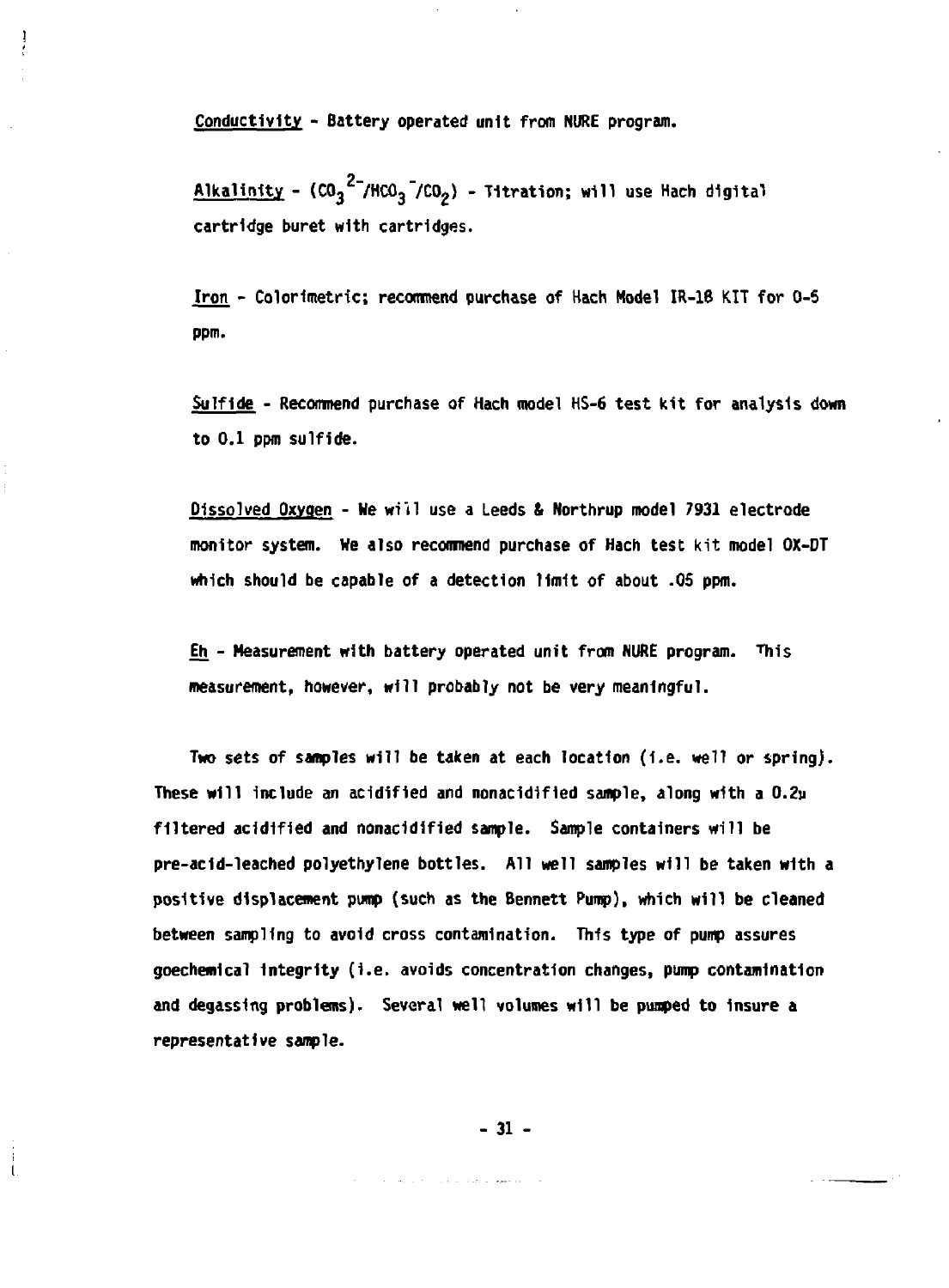**2. General laboratory analyses will be done by an independent State Certified laboratory (Brown & Caldwell). In addition, we will do several measurements in-house for comparative purposes. These in-house measurements include the following:** 

 $\overline{\mathcal{L}}$ 

€

**Major Cations and Trace Metals - By ICP Spectrometry using the old NURE system. They can do about** *I t* **constltutents (including Beryllium). For those wells nearest landfill locations uranium will be done** *by* **Isotope dilution since detection limits by ICP are not likely to be adequate for those concentrations expected.** 

Arsenic Speciation for Redox Potential -  $(As<sup>+5</sup>/As<sup>+3</sup>)$  by ICP **Spectrometry. This should be more useful than the field Eh measurement and will provide information concerning the oxidation state of ground waters.** 

**Sulfate and Chloride - By Technician Auto Analyzer.** 

**3. Stable isotope analysis will be determined (Global Geochemistry) and used as conservative geochemical tracers of ground water extending classical hydrogeological tools. H/ H and <sup>18</sup> 0 / 1 6 0 analyses can provide information concerning the origin of ground water, identification of different water masses, flow path analyses, assessment of rock-water Interactions and 13 12 indirect water age determinations. C/ C can provide information about the carbon geochemistry of the water and, In particular, help in understanding recharge environments.** 

**- 32 -**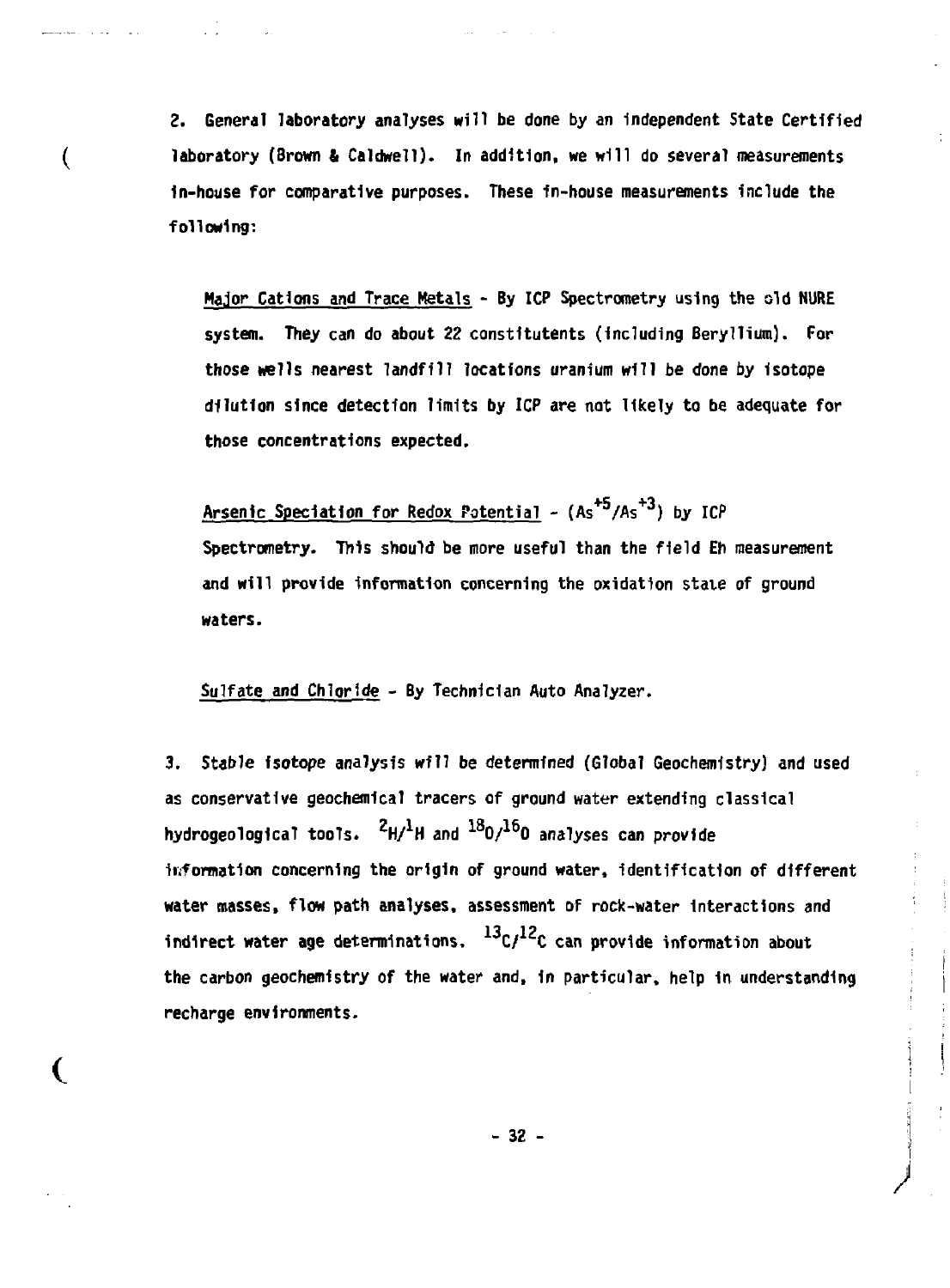**4> Radioactive isotopes of Interest are tritium and the uranium-decay series. Tritium analyses ( H), may allow Identification of very young**  Water, as well as inferring any potential contamination. If uraniu<sub>m is</sub> **Present 1n significant amounts, isotopic analyses will be done in-h0use to determine whether the source Is natural or derived from the landfills.** 

**2« Phase** *2:* **Exploration and Analysis** 

Ţ

### **Task 1: Design of Initial Monitoring System**

**The purpose of the Initial monitoring system is to verify the inferred**  hydraulic gradients across each landfill area and immediately determine if any contaminants have entered the ground water regime. This is to be d<sub>one at a</sub> **minimum cost effort. If we see no contamination at any sites during Phase** *2,*  **we may decide to limit** *the* **number of wells in Phase 3, or we may decide no farther drilling activities are necessary. Another alternative Is** *\ <sup>0</sup>* **place a directional drillhole in :he unsaturated zone under the landfill, c<jmpleting**  the well with multi-level suction lysimeters. This would provide information concerning the rate of any contaminant leaching and possibly allow remedial treatments before the aquifer becomes contaminated. This would be most appropriate if contamination were found only in the unsaturated zone. This **'type of monitoring system would set a precedent and may be more appropriate for areas, such as Site 300, where leachate transport is expected to be slow**  and the water table is often in excess of 30 m.

**Initial monitoring well locations will be determined after the Completion**  of Phase 1 activities. The downgradient well location will be placed in close Proximity to the landfill in the path of surface runoff. However, if **geological or geophysical surveys yield any unexpected results, we will take** 

**- 33 -**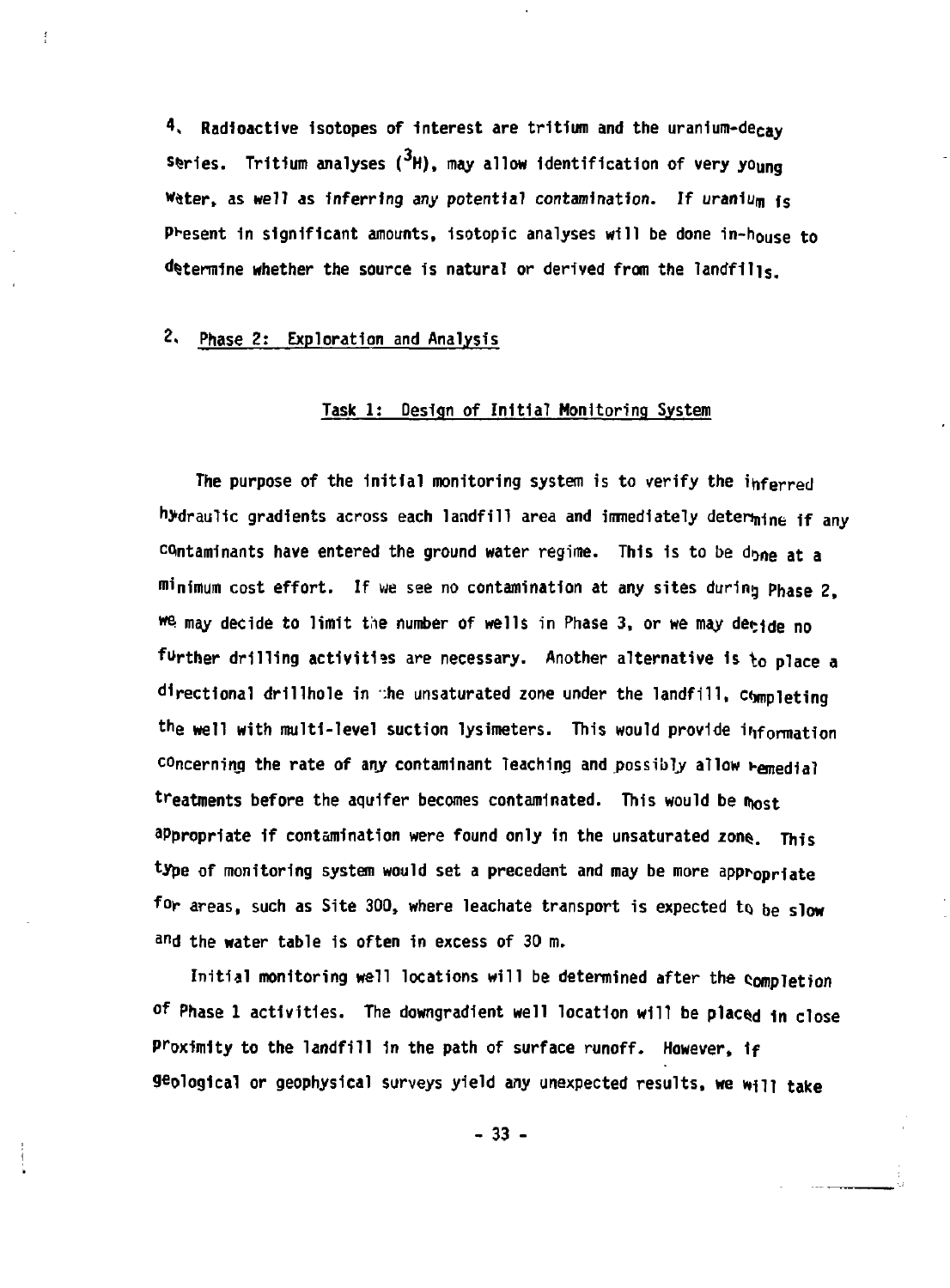**this Information Into account 1n choosing well locations. We must avoid drilling Into the landfill, since it would be Impossible to know whether or not any contamination found was due only to drilling activities.** 

**The monitoring system we recommend is listed below. Proposed well locations can be seen in Fig. 2.** 

is of

 $\overline{(}$ 

(

**Pit 1 and 2 Complex: This area is the most complex both geologically and hydrologlcally. A total of three wells will be completed at this site. One well will be placed north of both Pits 1 and 2 as well as northeast of the projected Elk Ravine Fault. This well will be drilled to about 350 ft. and separately completed in both the confined and unconfined (water-table) aquifer. The well represents the upgradient direction in the unconfined aquifer and the downgradient direction in the confined aquifer. Special procedures will be employed when drilling and completing this well to avoid any contamination from one aquifer to the next. This well will allow us to check 1f the vertical hydraulic gradient is upward from the confined aquifer. Such a discharge environment would minimize the potential for downward migration of contaminants from the water-table aquifer to the confined aquifer. The two other wells will be located immediately southward of each pit. This represents the downgradient hydraulic flow direction for the unconfined aquifer. Both these wells will be drilled to approximately 150 ft., and completed in the water-table aquifer only. Well 17 represents another downgradient monitoring well which is considered part of this monitoring network.** 

**Pit 8** *Area:* **Two wells will be drilled and completed into the unconfined aquifer to depths of approximately 150 ft. The upgradient well is located northeast of the pit; the downgradient well is immediately southwest of Pit 8.** 

**- 34 -**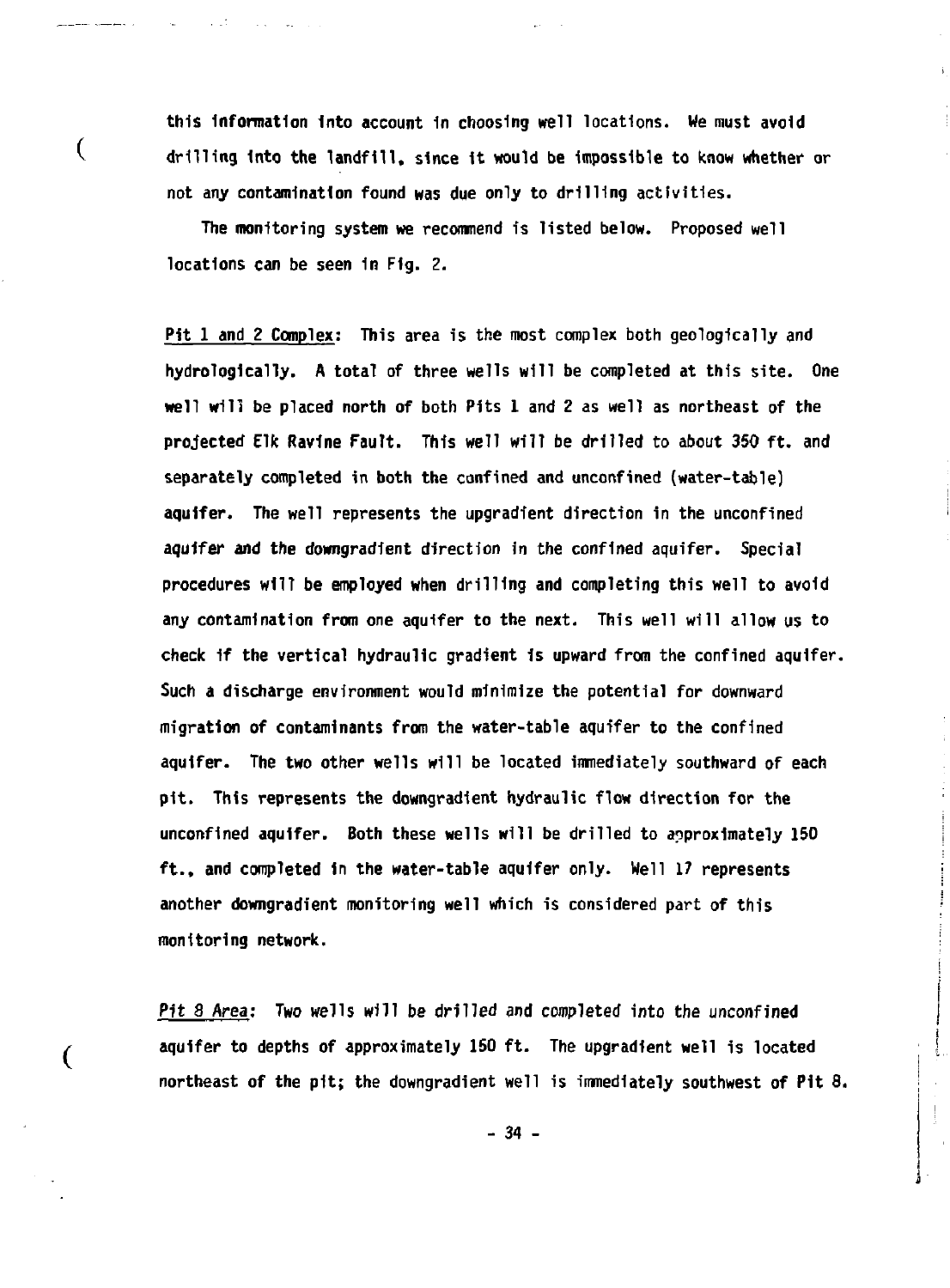Pit *1* Area: Two wells will be drilled and completed into the unconfined aquifer. Well depths are approximately 150 ft. The upgradient well is located northwest of Pit 7; the downgradient well is immediately southeast of **Pit 5.** 

**.Pit 6 Area; Two wells will be drilled and completed into the uncQnfined aquifer. Well depths are expected to be approximately SO ft. The upgradient well is located north of the pit; the downgradient well is planned imnediately south towards Corral Hollow.** 

For good geochemical sampling 3 inch or 4 inch boreholes are more than **Adequate for all monitoring well completions. If conventional monitoring Veils are used, they should be completed using potable PVC with teflon wrapped threaded joints (avoid glued joints), or other inert materials. However, we**  Suggest completing these exploratory wells for multi-level ground-water **Sampling and observation of plezlometrlc data in each water-bearing stratum Encountered. This will reduce the number of wells necessary to obtain the**  heeded information. The Barcad system seems to be a good approach as we can **•obtain both hydrologic and geochemical information at numerous levels.**  However, we are evaluating several different alternatives for multi-level well **Completions as the Barcad system would need modification in order to obtain \*alid pieziometric data for the suggested well depths. Ground-watgr sampling**  And analysis will be done in accordance with procedures outlined previously.

# **Tasks 2 and 3; Drilling Activities and Laboratory Support Studies**

**There are several requirements necessary 1n the drilling of ground-water "lonltorlng wells. Drill rods, split spoon samplers and any equipment must be Washed before it goes down the borehole. Cross contamination 1s a very** 

**- 35 -**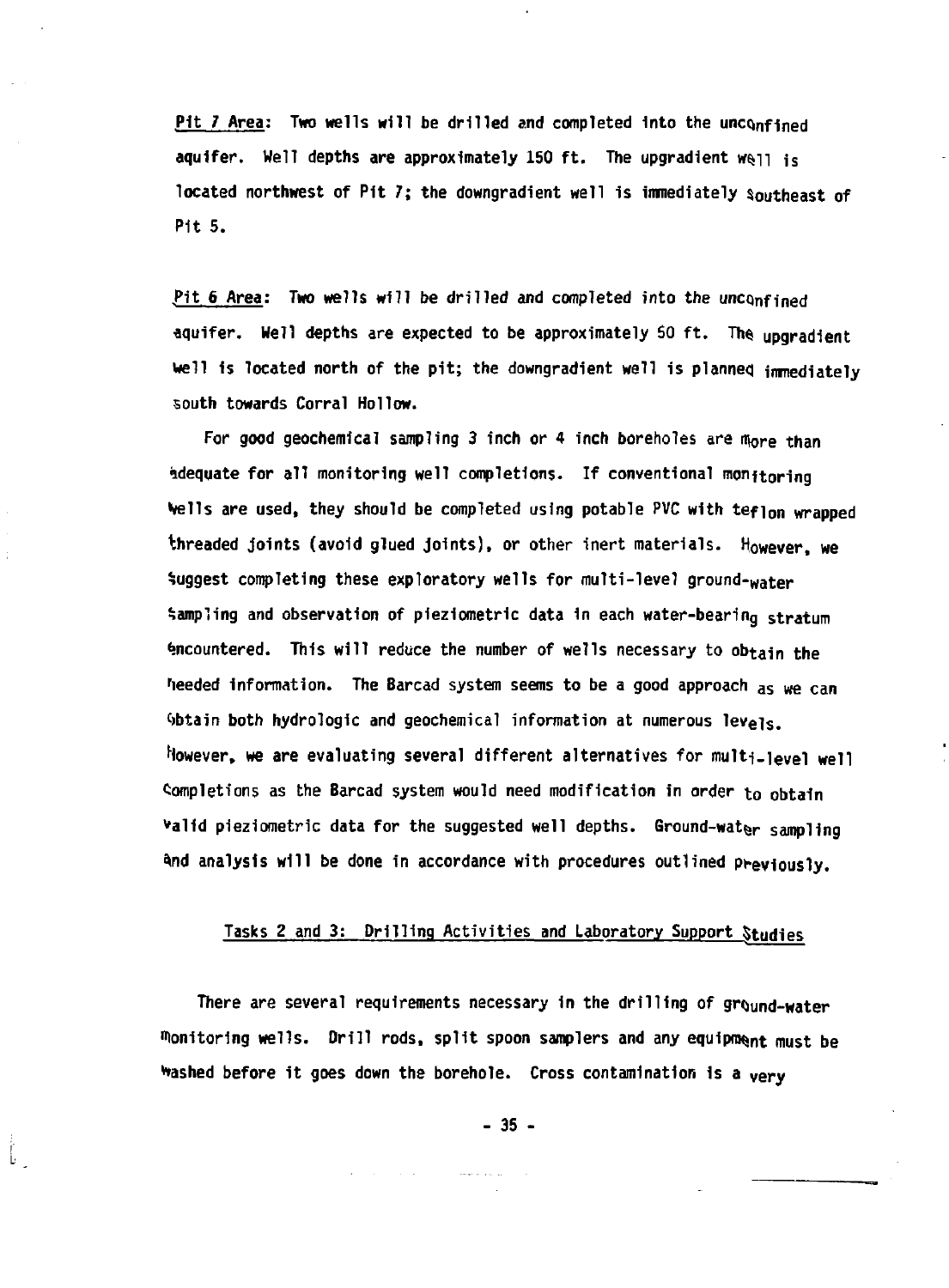**significant problem. Drilling with mud additives or foam destroys the hydrogeochemlcal integrity** *of* **the well,** *no* **matter what efforts at flushing occur afterward. There are numerous drilling methods available for shallow drilling, but we are limited with respect to deep wells. Rotary drilling with air or water looks to be the most acceptable method. However, in order to obtain representative samples in the unsaturated zone for pore water extraction and analysis, we must avoid drilling with water until absolutely**  necessary. Therefore, we envision auger drilling until hard rock is **encountered; then switching to rotary drilling with water.** 

 $\frac{1}{2}$ 

#### **1. Geological Activities**

 $\overline{(}$ 

€

**A split spoon sampler or modified California sampler will be used in the overburden to obtain soil samples for identification and continuous core (Nx or larger) will be obtained in rock. The samples and cores will be described in the field by a geologist. Samples and core will be labeled, photographed and boxed. Arrangements will be made for weatherproof core storage at Site 300. Resistivity-self potential logs and either natural aanma or gamma/gamma logs will be run in the boreholes. If conditions permit, a televiewer may be lowered Into the holes to obtain additional structural information.** 

#### **2. Hvdrological Activities**

**This part of the hydrogeologic work plan pertains to site specific migration of fluids. The vadose zone lies between land surface and the top of the wat^r-table aquifer. This represents the zone through which any contaminants must travel before reaching the ground water. To predict** 

**- 36 -**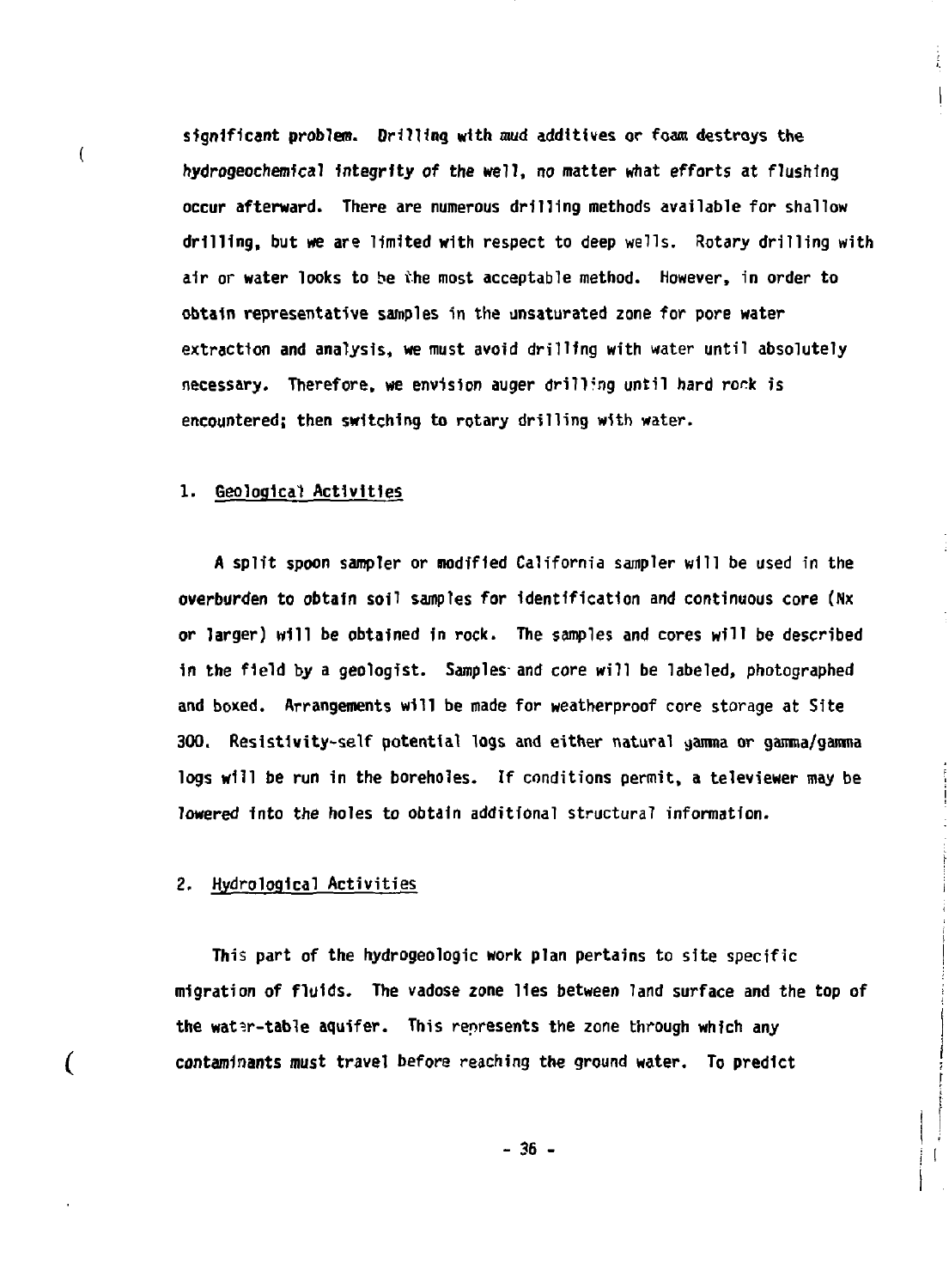**movement through thfs zone, one must know depth, permeability, water content, and moisture tension {negative pressure) of material within this zone. Soil samples and core from the unsaturated zone will be processed for volumetric moisture content. Undisturbed samples are required for permeability tests. Values for water content, permeability and moisture tension will be determined in the laboratory. A pressure plate moisture extraction apparatus is available at LLNL.** 

## **3. Geochemical Activities**

**There are several geochemical activities which need to occur during the initial exploratory drilling. These can be outlined as follows:** 

**A) Obtain samples of geologic units for size analysis, optical examination, x-ray diffraction and bulk chemical analyses. This information would allow a preliminary understanding of retardation and sorption of potential contaminants. We may chose to include some support laboratory studies pending these analyses.** 

**B) Field monitoring of cores and cuttings for gross changes in organic carbon compounds as well as some inorganic compounds by a hand-held photo ionization detector.** 

**C) Specifying locations for soil samples to obtain material for pore water extraction and analysis (method of P. J. Patterson et al., 1978) in the unsaturated zone. This would be done where any noticeable activity changes occur, as well as at periodic intervals.** 

**- 37 -**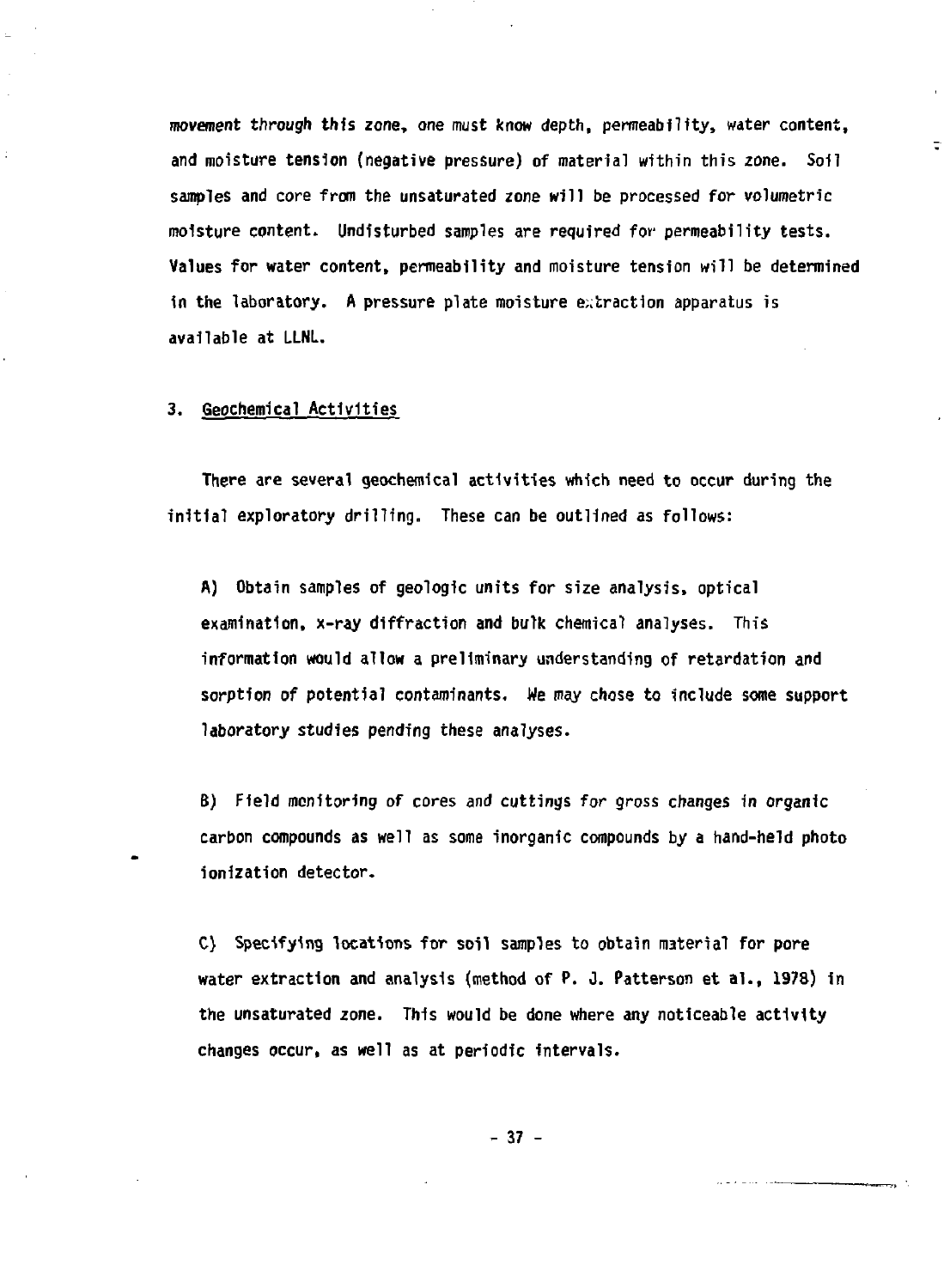**D) It 1s our understanding that Hazards Control will be sampling soils in the path of surface runoff and 1n close proximity to the landfill areas. If exploratory wells are placed in close proximity to the landfills, there 1s no need for additional soil sampling locations unless contamination is detected 1n the unsaturated zone at these locations. If we see contamination in the unsaturated zone, we should include soil sampling and placement of suction lysimeters in Phase 3.** 

١

#### **4. Geophysical Activities**

**(** 

 $\overline{(}$ 

**Further investigation may be needed to refine data concerning the location of contaminated areas and water table depths. Either EM-34-3 or the dipole-dipole survey equipment may prove useful in a monitoring capacity. Other methods, such as seismic refraction may be needed to further characterize fault locations or to determine the extent of interconnection on confined and unconflned aquifers at specific site locations.**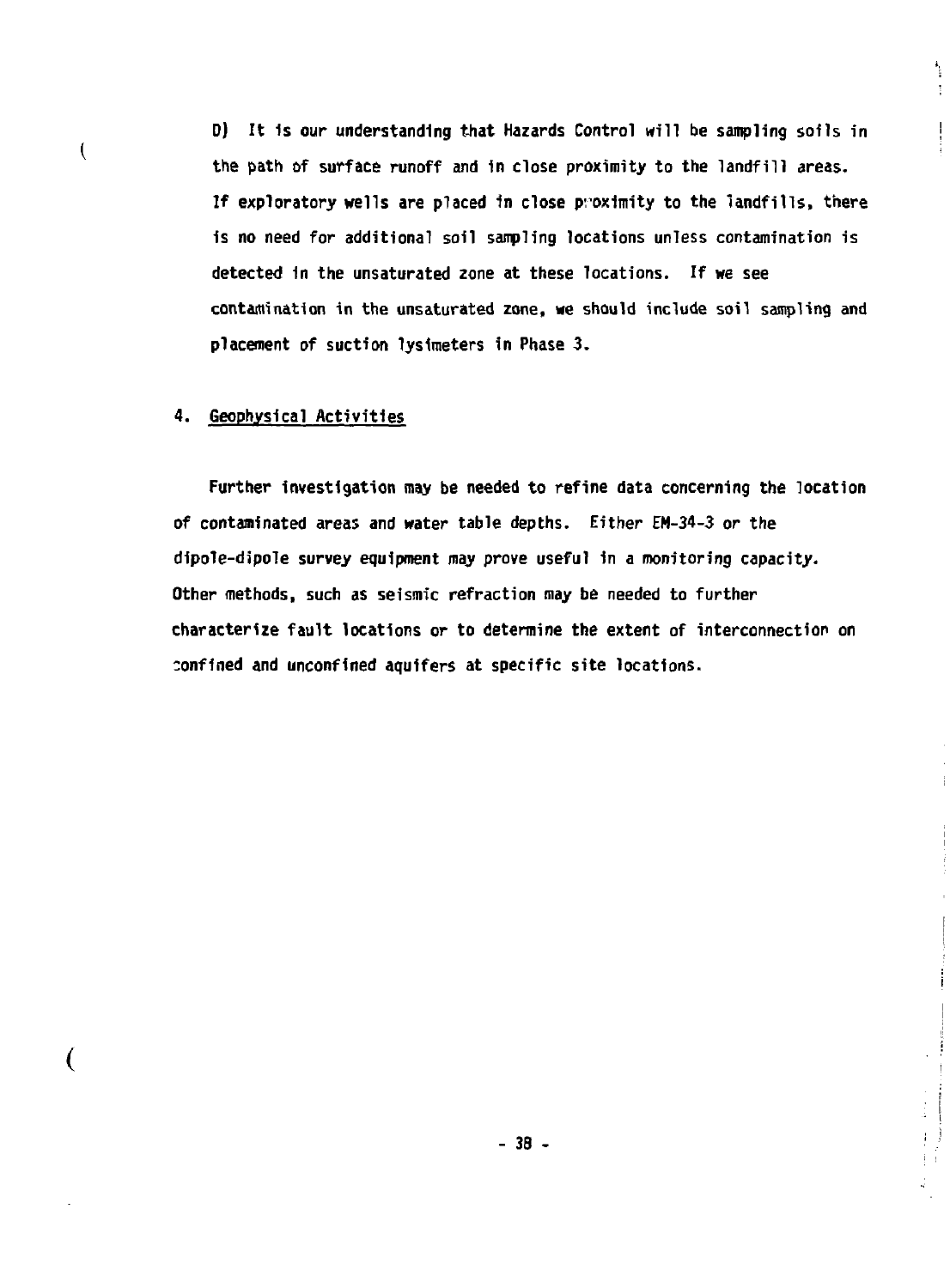## **V. REFERENCES**

- **California Division of Mines and Geology, (1966), Geologic Map of California, San Jose Sheet, Seale 1:250,000., California Division of Mines and Geology, Sacramento, CA.**
- **Carpenter, D. W., K. P. Puchlik, A. L. Ramirez, J. L. Wagoner, K. S. Knauss and P. W. Kasameyer, (1980), "Status Report on the Geology of the Lawrence Livermore National Laboratory Site and Adjacent Areas," UCRL-53065, P- <sup>97</sup> -**
- **Dibblee, T. E., Jr., (1980), "Preliminary Geologic Map of the Midway quadrangle, Alameda and San Joaquin Counties, California", U.S. Geological Survey Open File Report 80-535.**

**Geonics Ltd., (1980), Tech. Note TN-8.** 

- **Herd, D. G., (1979), "The San Joaquin Fault Zone-Evidence for Late Quaternary Faulting along the West Site of the Northern San Joaquin Valley, California": Geological Society of America, Abstracts with Programs, Cordilleran Section Meeting,** *San* **Jose, CA.**
- **Huisy. A. <sup>s</sup> -> (1948), "Geology of ths Tesla Quadrangle, California,"**  California Division of Mines, San Francisco, California, Bulleti<sup>n 140</sup>, **p. 75.**
- **Oisen, (1980), L. Roger's supplement to Jim Olsen's memorandum to Ca l v 1 n Jackson, April 3, 1980.**
- **Patterson, P. 0., (1978), "A Corinj Squeezing Technique for the Detailed Study of Subsurface Water Chemistry," Can. Journal of Earth Science.**
- **R<sup>0</sup> perts, R., (1980), "Hazardous Waste Operational Plan for Site 300," Lawrence Livermore Laboratory Rtport UCRL- in press.**
- **Sttnre \YSW>. "k.** *'Hvmrn's •mrnnmitmn'm'\*. i.* **Wrrer, tretrt:. ">, YSW>.**
- Thorpe, R. K. and L. H. Wright, (1976), "A Geological and Seismolog<sup>ical</sup> **Investigation for the 834, 836, and 854 Building Complexes at LLL's Site 300"; Lawrence Livermore Laboratory Report, UCRL-52006.**
- **University of Waterloo, (1981), "Fi»ld Methods in Contaminant Hydrogeology," Short Course Notes.**
- **Woodward-Clyde Consultants, (1979), "Geotechnical Investigation Advanced Test Accelerator, Lawrence Livcmore Laboratory, Site 300," Repo<sup>r</sup> \* t° Kaiser Engineers by Woodward-Cl/de Consultants, San Francisco, California. p. 33.**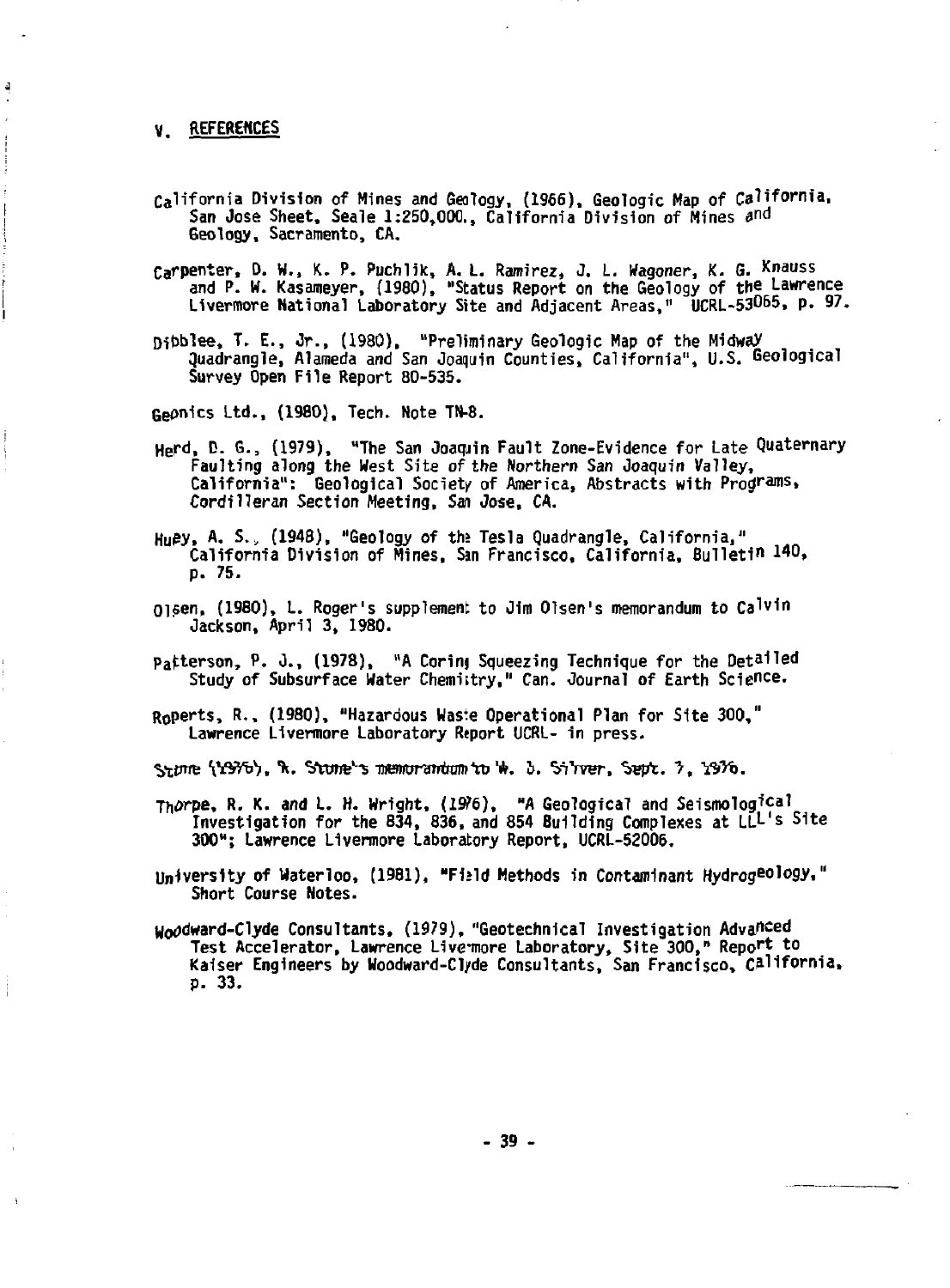# **ACKNOWLEDGMENT**

**Special appreciation is expressed to D. 0. Emerson, for his help in reviewing this document and making numerous suggestions which have led to the final program plan.** 

 $\overline{(\}$ 

**i,s. If** 

Ĺ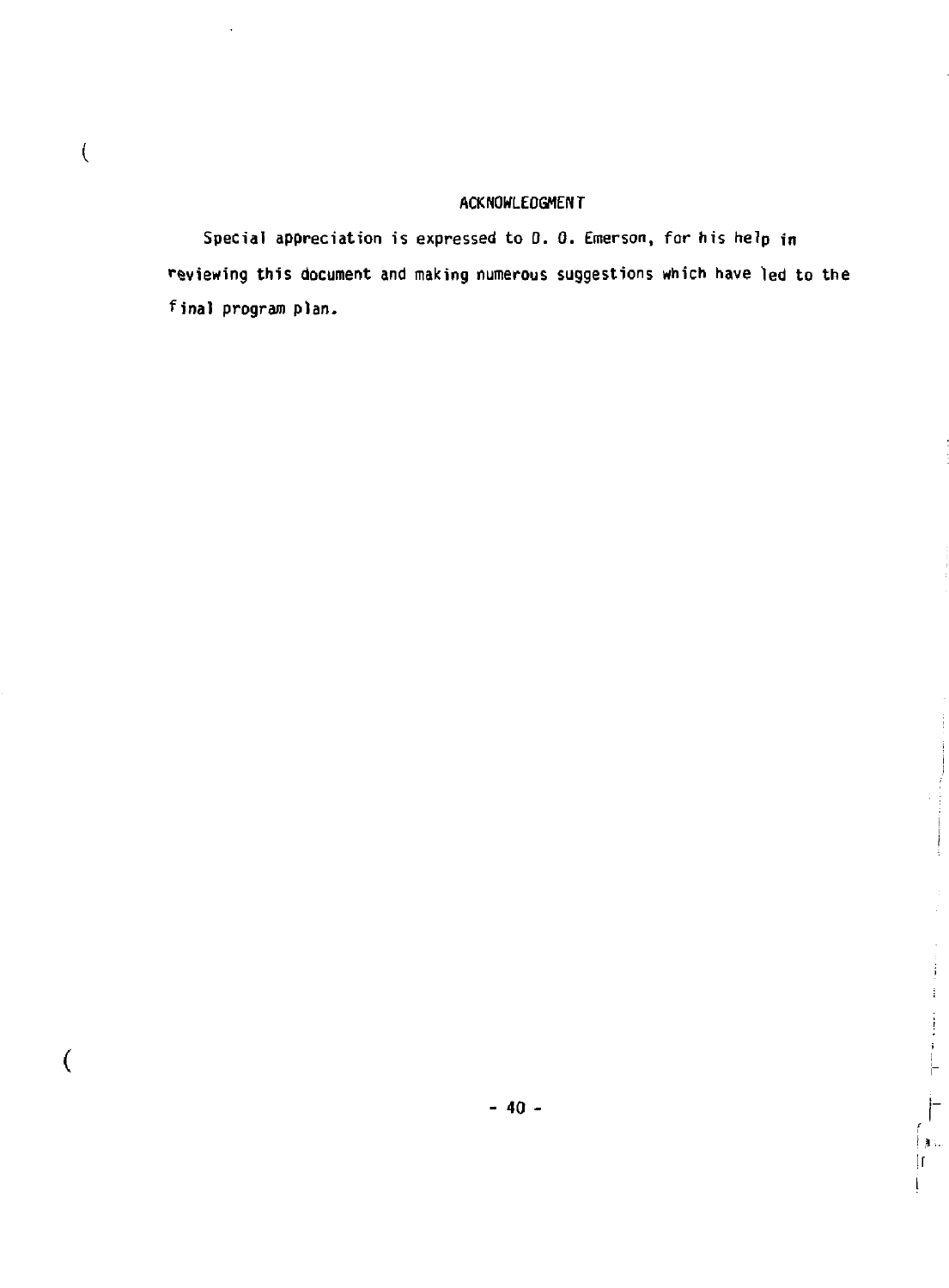

**Fig. I Work Breakdown Structure Diagram**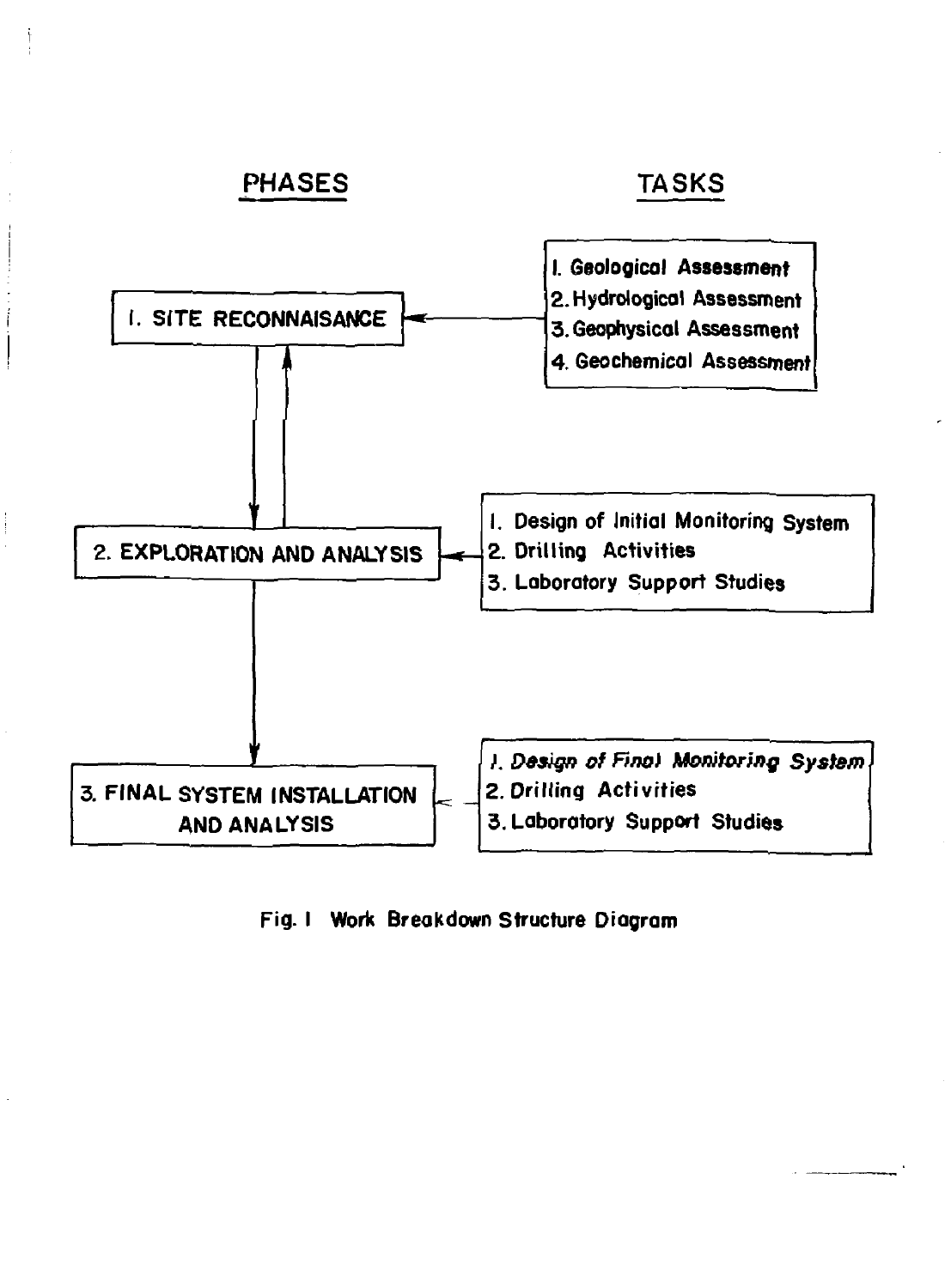

 $\cdot$ 

ŧ

 $\ddot{\mathrm{i}}$ 

 $\left\langle \frac{\mathbf{q}+\mathbf{q}}{2\sqrt{2\pi}\mathbf{q}}\right\rangle _{L^2(\mathbb{R}^2)}\left\langle \mathbf{q}-\mathbf{q}\right\rangle _{L^2(\mathbb{R}^2)}\left\langle \mathbf{q}-\mathbf{q}\right\rangle _{L^2(\mathbb{R}^2)}$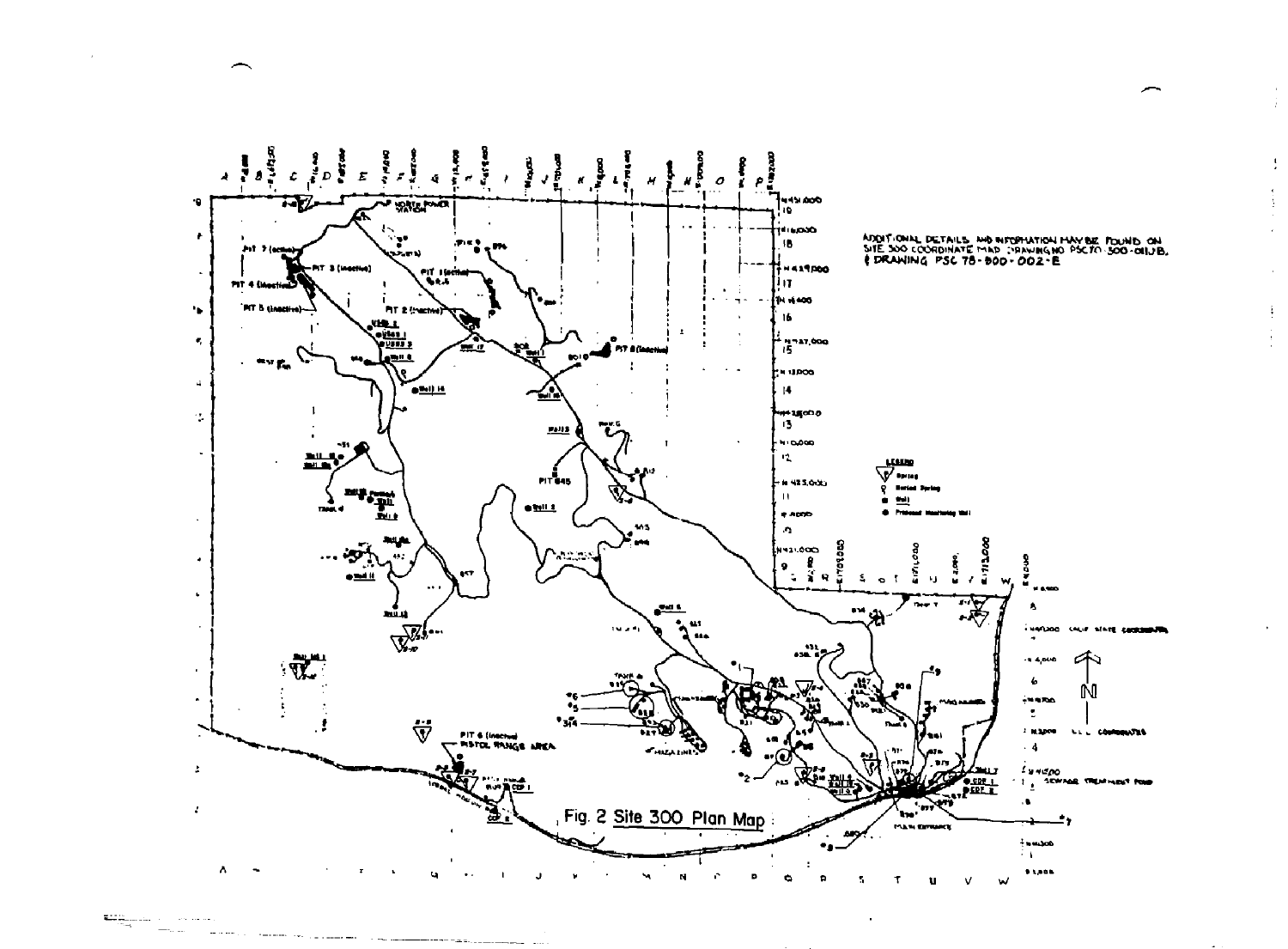

**Fig. 3 Geologic Map of Site 300 by Huey, 1948** 

ï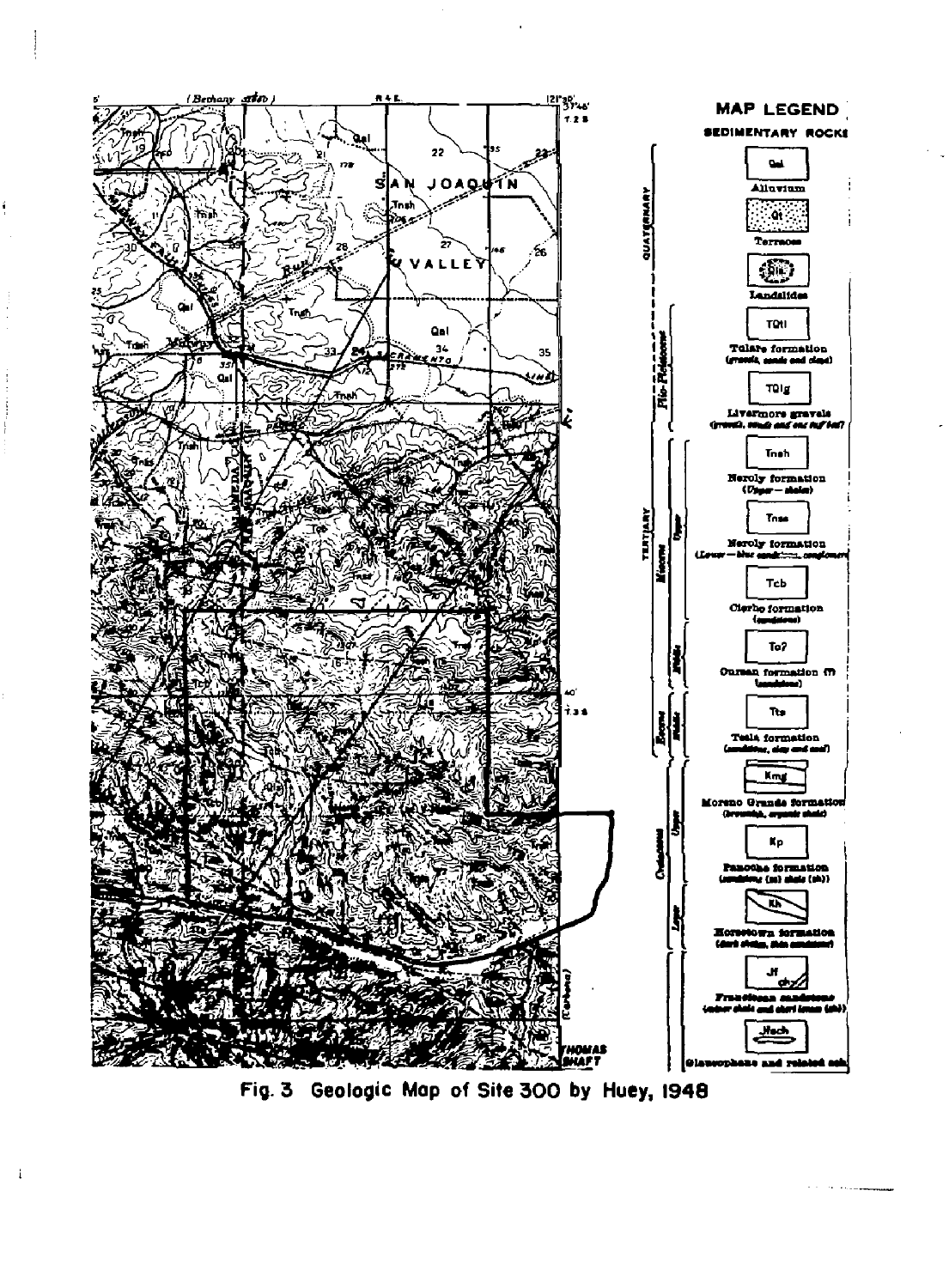

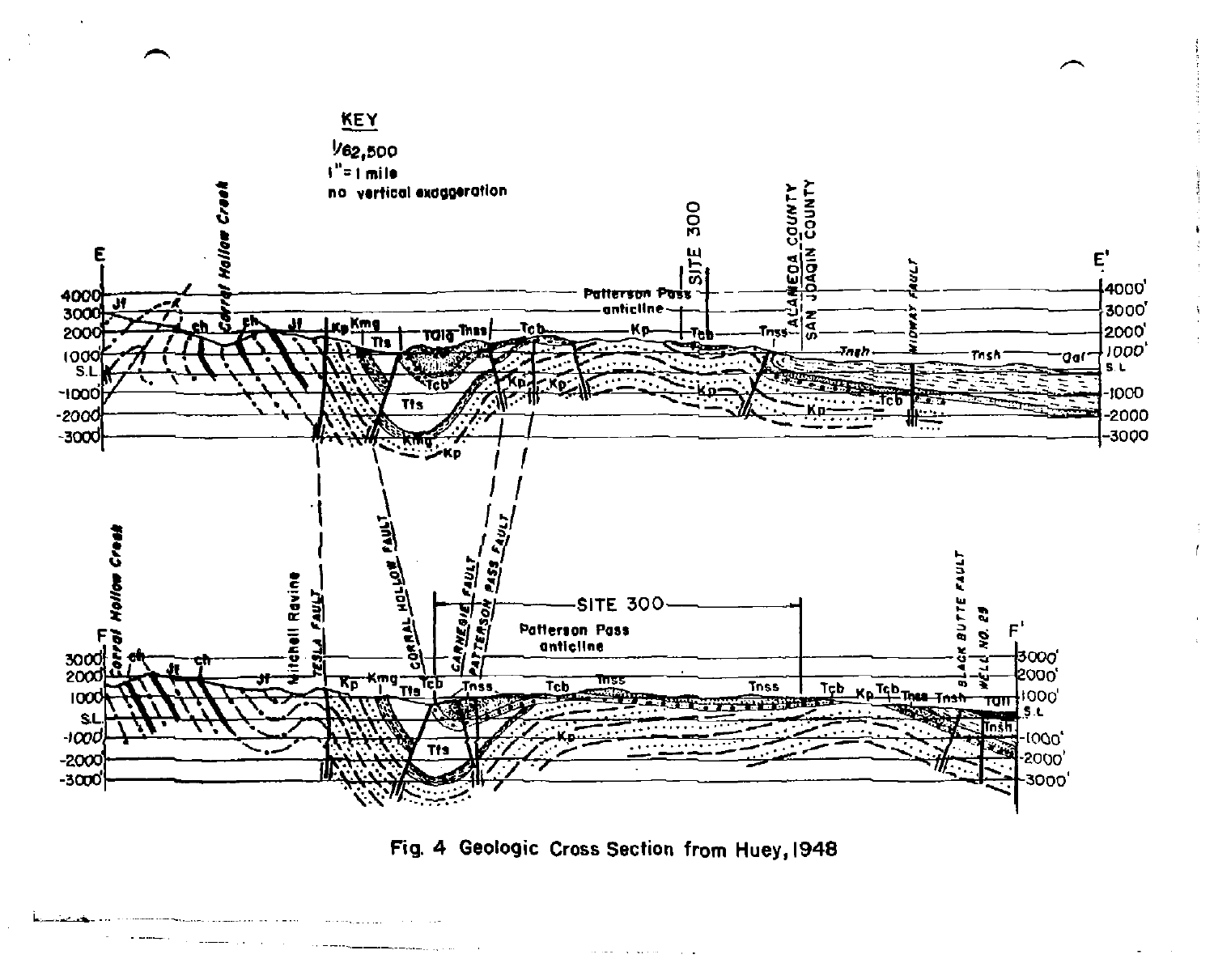

by Dibblee, 1980–